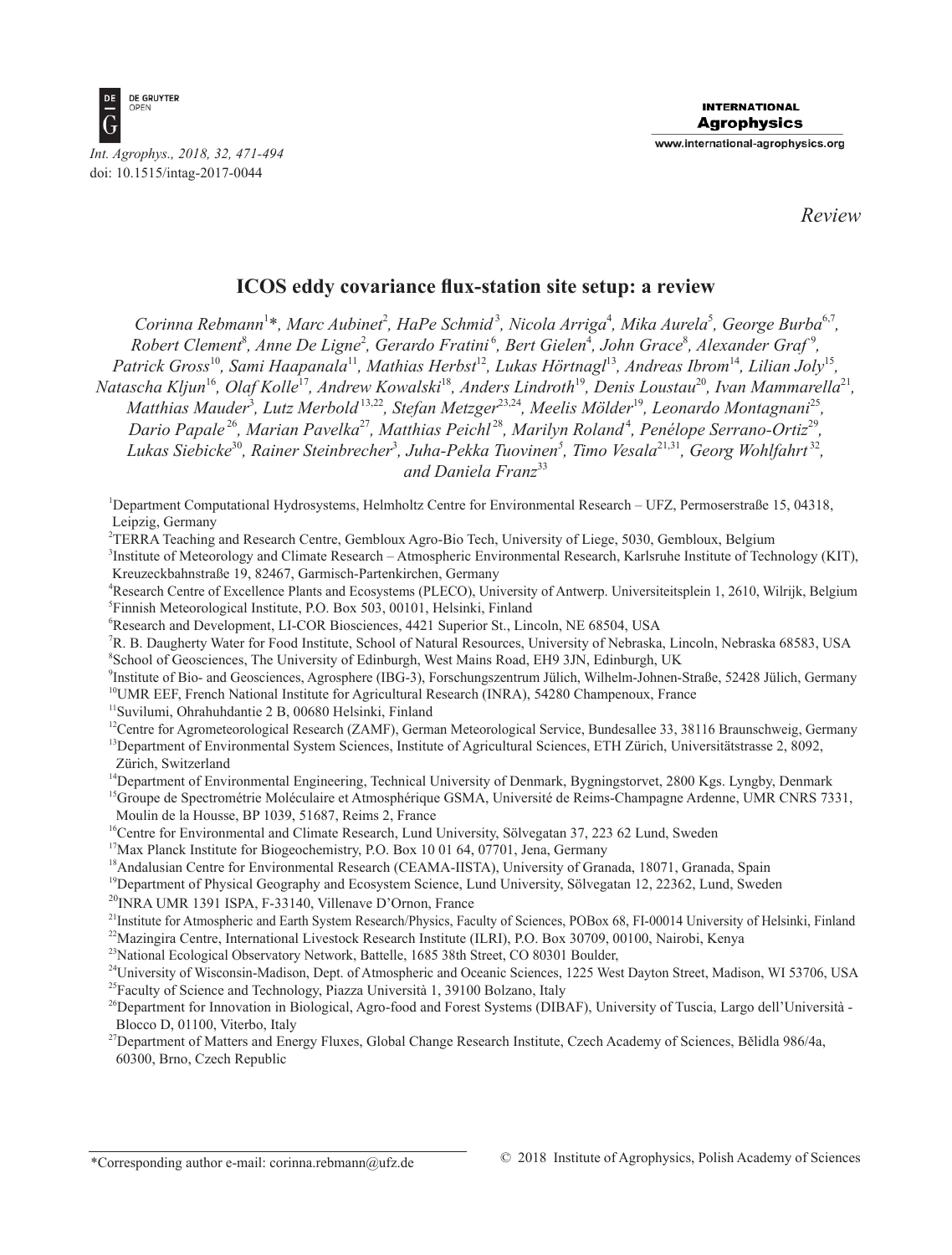<sup>28</sup>Department of Forest Ecology and Management, Swedish University of Agricultural Sciences, Skogsmarksgränd, 90183, Umeå, Sweden

<sup>29</sup>Department of Ecology. Andalusian Centre for Environmental Research (CEAMA–IISTA). University of Granada, 18071, Granada, Spain

<sup>30</sup>University of Goettingen, Bioclimatology, Büsgenweg 2, 37077 Göttingen, Germany

<sup>31</sup>Institute for Atmospheric and Earth System Research/Forest Sciences, Faculty of Agriculture and Forestry, POBox 27, FI-00014 University of Helsinki, Finland

<sup>32</sup>Institute of Ecology, University of Innsbruck, Sternwartestrasse 15, Innsbruck, Austria

<sup>33</sup>Thuenen Institute of Climate-Smart Agriculture, Bundesallee 65, 38116, Braunschweig, Germany

*Received February 2, 2018; accepted July 11, 2018*

Abstract. The Integrated Carbon Observation System Research Infrastructure aims to provide long-term, continuous observations of sources and sinks of greenhouse gases such as carbon dioxide, methane, nitrous oxide, and water vapour. At ICOS ecosystem stations, the principal technique for measurements of ecosystem-atmosphere exchange of GHGs is the eddy-covariance technique. The establishment and setup of an eddy-covariance tower have to be carefully reasoned to ensure high quality flux measurements being representative of the investigated ecosystem and comparable to measurements at other stations. To fulfill the requirements needed for flux determination with the eddycovariance technique, variations in GHG concentrations have to be measured at high frequency, simultaneously with the wind velocity, in order to fully capture turbulent fluctuations. This requires the use of high-frequency gas analysers and ultrasonic anemometers. In addition, to analyse flux data with respect to environmental conditions but also to enable corrections in the post-processing procedures, it is necessary to measure additional abiotic variables in close vicinity to the flux measurements. Here we describe the standards the ICOS ecosystem station network has adopted for GHG flux measurements with respect to the setup of instrumentation on towers to maximize measurement precision and accuracy while allowing for flexibility in order to observe specific ecosystem features.

Keywords: ICOS, tower set up, protocol, greenhouse gas, eddy covariance technique

#### INTRODUCTION

Knowledge on the response of greenhouse gas (GHG) fluxes between ecosystems and the atmosphere to climatic variability is crucial for the prediction of future atmospheric GHG levels. The balance between GHG sources and sinks is regulated by biotic and abiotic factors and is still highly uncertain (*e.g.* Le Quéré *et al.*, 2016). Several networks distributed over the globe such as Euroflux, Ameriflux, Asiaflux, OzFlux or NEON (Aubinet *et al.*, 2000; Baldocchi *et al.*, 2001; Keller *et al.*, 2008; Yamamoto *et al.*, 2005) aim to satisfy the needs for high quality data and to reduce uncertainty in trace gas flux observations above different natural and anthropogenic influenced ecosystems. Evolving from previous European GHG and carbon observation programs and networks, the pan-European research infrastructure ICOS (Integrated Carbon Observation System) established as an observation network for greenhouse gases (GHG) across the European continent (Franz *et al.*, 2018). ICOS captures the requirements for an environmental research infrastructure by providing long-term series of harmonized high-precision data, and integrates observations in the atmosphere, at terrestrial ecosystems and oceans. Within the ecosystem component of ICOS, fluxes of  $CO<sub>2</sub>$ , methane (CH<sub>4</sub>), water vapour (H<sub>2</sub>O) and heat are measured together with ecosystem variables needed to understand the processes behind the exchange dynamics. In ecosystem-atmosphere exchange studies, the eddy-covariance (EC) flux measurement technique has become the methodology of choice for the determination of trace gas exchange (Baldocchi, 2003). It is therefore the most important observation component at ICOS ecosystem stations, where the instruments used for flux measurements are deployed from masts or towers, at suitable heights above the ecosystem of interest.

The EC method is based on simplifications of the mass balance equation, and its integration over a control volume which extends horizontally on a representative surface and vertically from the soil level to the measurement height (Finnigan *et al.*, 2003; Foken *et al.*, 2012; Nicolini *et al.*, 2018). After applying the Reynolds decomposition, spatial integration over a control volume of height *z*, neglecting the horizontal turbulent flux divergence and the horizontal variation of the vertical flux, the flux *F* of a scalar constituent  $\chi$ <sup>*s*</sup> exchanged by an ecosystem is given by (Aubinet *et al.*, 2005; Feigenwinter *et al.*, 2010; Foken *et al.*, 2012; Nicolini *et al.*, 2018):

$$
F_{\chi_{z}} = \frac{1}{v_{m}} \overline{w' \chi_{z}'} \Big|_{z} + \int_{0}^{z} \frac{1}{v_{m}} \frac{\partial \overline{\chi_{z}}(z)}{\partial t} dz + \int_{0}^{z} \frac{1}{v_{m}} \overline{w}(z) \frac{\partial \overline{\chi_{z}}(z)}{\partial z} dz + \int_{0}^{z} \frac{1}{v_{m}} \left( \overline{u}(z) \frac{\partial \overline{\chi_{z}}(z)}{\partial x} + \overline{v}(z) \frac{\partial \overline{\chi_{z}}(z)}{\partial y} \right) dz, \tag{1}
$$

where:  $V_m$  is the molar volume of dry air,  $u$ ,  $v$  and  $w$  are the wind components, respectively, in the direction of the mean wind  $(x)$ , the lateral wind  $(y)$  and normal to the surface (*z*). Overbars refer to the Reynolds averaging operator. The first term on the right hand side (RHS) of Eq. (1) is the turbulent vertical flux *Fχs-turb* at height *z*, which is all that is left over after vertical integration of the flux divergence and can be measured by an EC system at the reference height *z* above the surface roughness elements. The second term on the RHS refers to the rate of change in storage of the scalar *Fχs-stor*, and can be estimated from vertical profile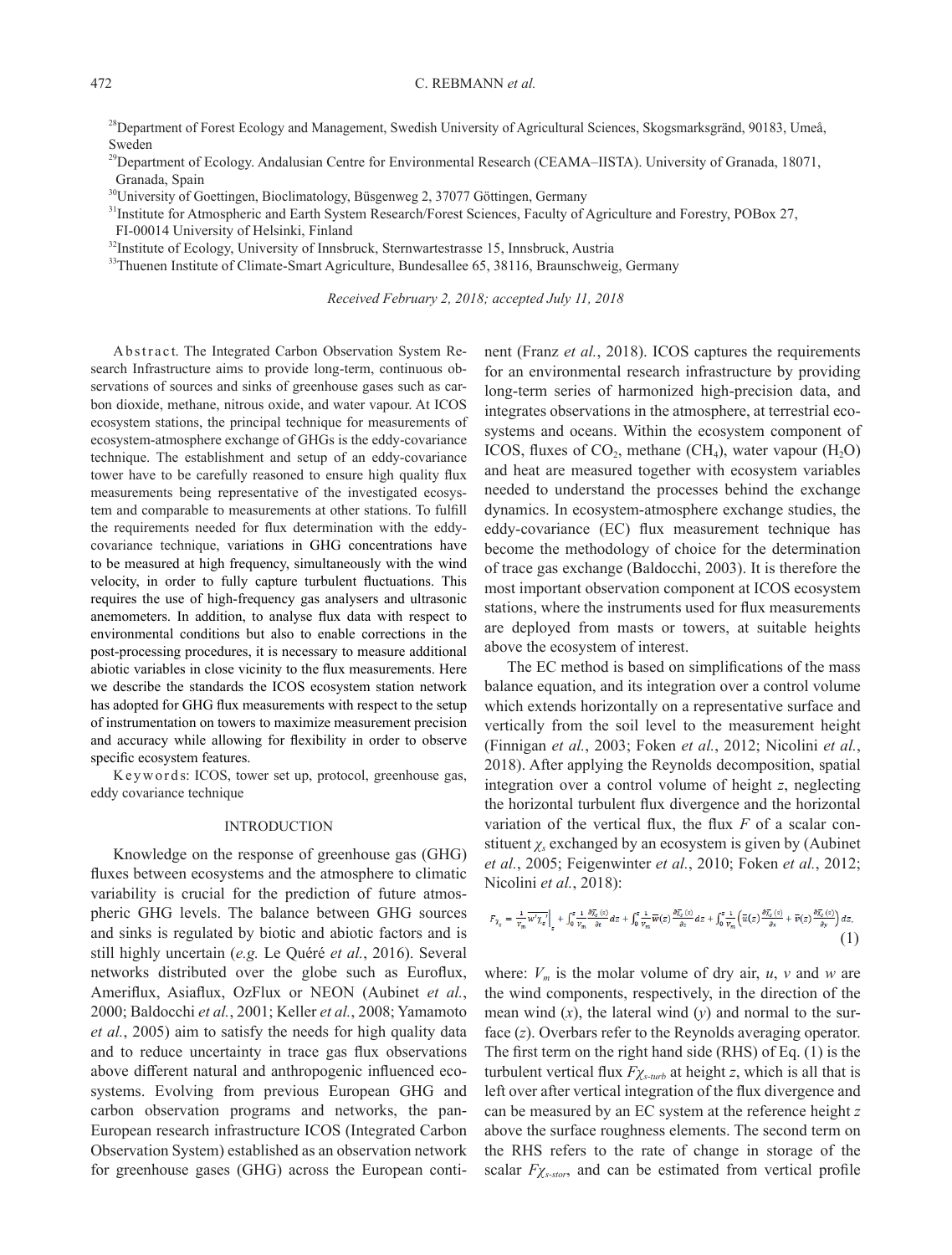measurements as described in a related paper of this issue about storage terms. The third and fourth terms denote the non-turbulent vertical and horizontal advection fluxes, respectively. Lateral gradients can be neglected in conditions of atmospheric stationarity and horizontal homogeneity. Often, advection is considered on a campaign basis due to the need of intensive measurement equipment and the difficulties in measuring all terms with the required accuracy (*e.g.* Aubinet *et al.*, 2010; Feigenwinter *et al.*, 2008). In standard applications, Eq. (1) reduces to the first two terms on the RHS and Eq. (1) becomes:

$$
F_{\chi s} = F \chi_{s - turb} + F \chi_{s - stor}.
$$
 (2)

For the case of carbon dioxide  $(CO_2)$ ,  $F\chi_s$  is defined as the net ecosystem exchange (NEE), the sum of  $CO<sub>2</sub>$  released from the soil and plants and  $CO<sub>2</sub>$  taken up by plants through photosynthesis.

EC measurements are performed on a tower or a mast located inside an ecosystem and thus enable the most direct and accurate way to estimate turbulent fluxes of energy and gases without disturbing the ecosystem. In addition, the area sampled with the EC method possesses longitudinal dimensions ranging between a hundred meters and some kilometers (Schmid, 1994). However, the area represented by EC measurements – the source area or footprint – is a complex function of the observation level, surface roughness, and atmospheric conditions (Schmid, 2002; Vesala *et al.*, 2008; Rannik *et al.*, 2012). EC measurements can be performed almost continuously over extended periods of time (> a decade) and the averaging over long periods reduces random sampling errors to relatively small values (Baldocchi, 2003). Automated data acquisition and post-processing procedures allow to ensure data coverage, quality assurance and control (QA/QC, Foken *et al.*, 2012; Mauder *et al.*, 2013; Rebmann *et al.*, 2012; Vickers and Mahrt, 1997).

At ICOS ecosystem stations, the instruments used for flux measurements are deployed from masts or towers, at suitable heights above the ecosystem of interest. Highfrequency gas analysers and sonic anemometers are key elements in the measurements of  $CO<sub>2</sub>$  and  $H<sub>2</sub>O$  exchange using the EC technique. However, neither an international standard nor a list of recommendations for the sensors have been firmly established as each of the gas analysers as well as the sonic anemometers have their advantages and disadvantages. Depending on climatic conditions, personal experience and financial situation of the research groups, different instruments are currently deployed. In a long-term environmental research infrastructure it is crucial to ensure maximum comparability between stations. For this reason, standardised methods and sensors are required (Franz *et al.*, 2018; Hinckley *et al.*, 2016), despite the lack of knowledge on systematic and random differences between different implementations (Baldocchi, 2003; Haslwanter *et al.*, 2009; Lasslop *et al.*, 2008; Richardson *et al.*, 2012), especially

over medium and long-term time scales (*e.g.* several years). As a result, within the ecosystem component of ICOS scientific experts from different observations networks across the globe agreed based on best knowledge at this time to select a single model in each instrument category for the first period of the project and a single standardised way of the instrument setup and configuration across all stations. It should be noted here that design refinements, improvements and exchanges of sensors are desired and have to be expected during the succession of a long-term research project. In this paper, we summarise the present best practice application of the EC method as agreed among experts across the globe and concentrate on the instrumentation needed to determine sensible (H) and latent heat (λE) and carbon dioxide ( $F_{CO_2}$ ) fluxes together with the sensors for variables that are needed for reproducible flux data evaluation at ICOS ecosystem stations. We present the background and rationale for the selection of gas analyser-anemometer pair, setup and guidelines for operational activities during the initial phase of ICOS-RI. In addition, the selection of a flux tower location and requirements for the tower design will be briefly discussed since much of this information is already provided in other publications such as *e.g.* Burba (2013), Munger *et al.* (2012) and some design and instrumental criteria are adopted from networks such as the National Ecological Observatory Network (NEON: https:// www.neonscience.org/) and AmeriFlux (http://ameriflux. lbl.gov/), all of them contributing to the network of networks: FLUXNET (Baldocchi *et al.*, 2001; https://fluxnet. fluxdata.org/). Trace gas fluxes beyond  $CO_2$  and  $H_2O$ , issues accounting for storage fluxes as well as post-processing procedures are treated in related papers of this issue.

#### METHODOLOGY

As part of the requirement for a high level of harmonization across different sites, all primary data collected to capture carbon and water fluxes at ICOS ecosystem stations are generated according to 'protocols' that were developed within the ICOS ecosystem community by external and internal experts in their respective areas over the last couple of years. From these protocols, 'instructions' where extracted by the Ecosystem Thematic Centre (ETC), which include details about the technical implementation of all data to be acquired at ICOS ecosystem stations. The instructions are available via the Carbon Portal (www. icos-etc.eu/documents/instructions). All continuous and campaign-based data are processed centrally at the ETC. Despite the goal to collect high-quality data at all sites that contribute to the network, compromises between scientific requirements, engineering standards, cost and practicability might become necessary. Therefore, necessary adjustments need to be discussed and agreed on with the ETC prior to implementation.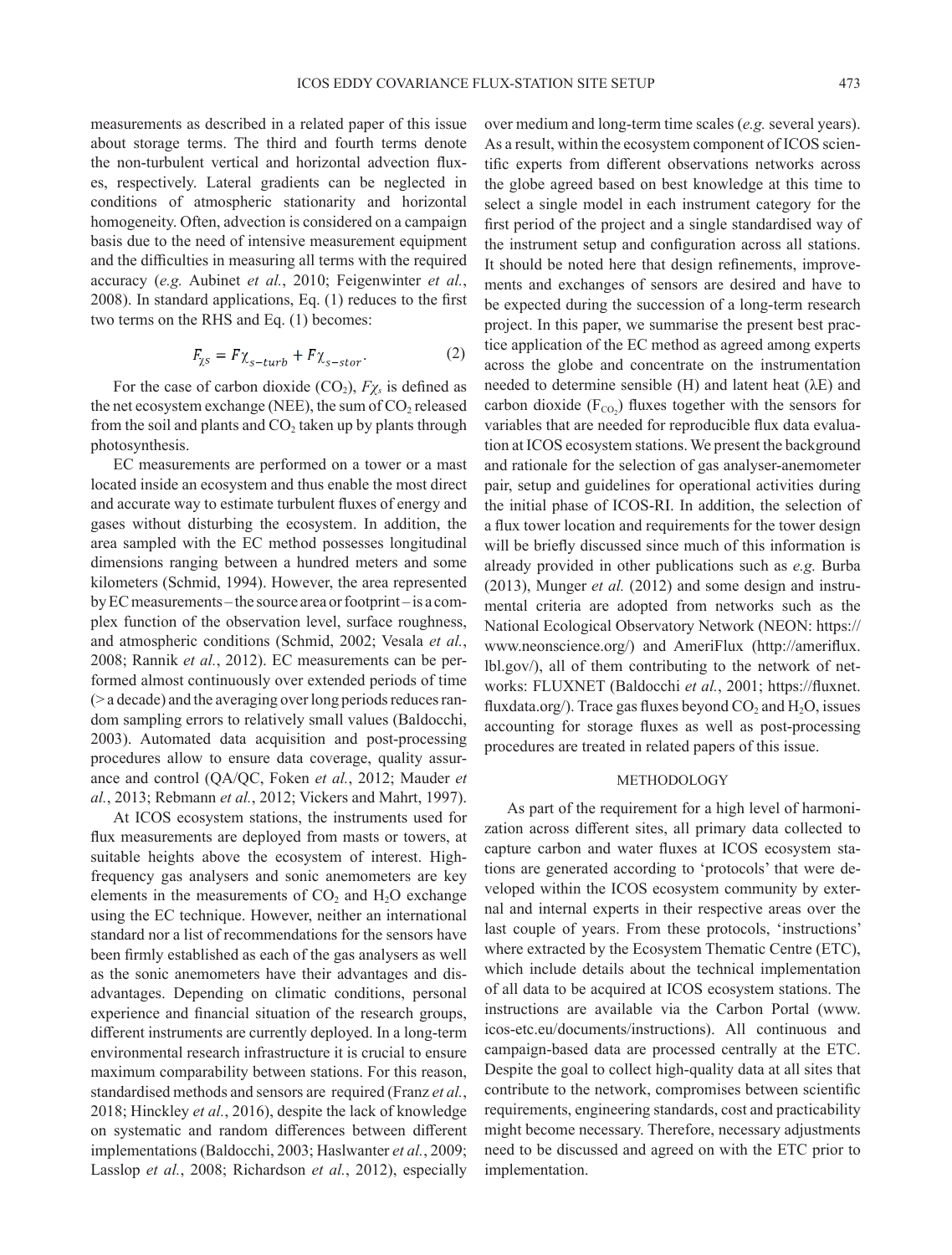Core measurements of ICOS ecosystem stations are biosphere-atmosphere  $CO<sub>2</sub>$  and water fluxes determined *via* the EC technique. To ensure inter-site comparability across the network, the standardisation starts with the establishment of the field infrastructure, namely the mast or tower to achieve being above the canopy of an ecosystem and the thorough installation of all instruments including documentation. In addition to flux measurements, at each ICOS ecosystem station a large set of auxiliary abiotic variables are measured that are essential for correction of EC data (Foken *et al.*, 2012; Ibrom *et al.*, 2007a,b), interpretation of the observed fluxes and the parameterization of land surface models. Besides the continuous acquisition of primary meteorological variables, site characteristics, carbon and nitrogen stocks in biomass and soils as well as survey campaigns of *e.g.* leaf area index and understory harvest are considered and described in related papers of this issue.

#### SITE SELECTION AND SITE CHARACTERIZATION

## **Principles and practical issues of flux site selection**

The establishment and setup of a new EC tower has to be carefully reasoned to ensure flux measurements of high quality and representativeness of the investigated ecosystem. Detailed requirements for setting up an EC station are reviewed in the respective literature (Lee *et al.,* 2004; Burba, 2013; Baldocchi *et al.,* 1988). First steps to be considered are the tower design and location, which is often defined by ecosystem type, power availability, permissions and infrastructural limitations or accessibility.

Site selection should minimize systematic biases that may be caused by changing land cover within the flux source area, by topography which may result in non-negligible advection, and by obstacles that can cause flow distortion (Belcher *et al.*, 2008; Rannik *et al.*, 2006; Sogachev *et al.*, 2005) while being fully representative of the system investigated. Such disturbances are contradicting the assumptions made in the theoretical derivation of the EC equations and can hardly be accounted for in the post-processing.

The contribution of the station to the network to cover different geography, climate, elevation, biomes, stand ages and different management types are important site selection criteria within ICOS. Ideally, each major ecosystem type should be represented in each major (pedo-) climatic region (Zscheischler *et al*., 2017). For this, a pre-screening of aspired measuring sites jointly with the Ecosystem Thematic Centre (ETC) of ICOS is recommended to evaluate the coverage within a region.

There are several quantitative approaches to this question. For instance, NEON (http://www.neonscience.org/) uses a cluster analysis over environmental variables following Hargrove and Hoffman (1999, 2004) with a system engineering approach to identify regional ecological representativeness. So far, in ICOS, new stations have been

established to cover ecosystem types that were not present in the previous networks (such as lakes or urban sites) or have turned out to be vulnerable to future climate change. The uncertainty in predicting GHG and energy fluxes from EC stations to continental scales is depending on the number and spatial distribution of samples. Analysis with Artificial Neural Networks can support the selection of additional stations to quantify the representativeness of continental to global flux estimates (Papale *et al.*, 2015).

Once an ecosystem or a region of interest has been identified, the spatial representativeness and location bias of measurements should be determined a-priori (Schmid, 1997; Schmid and Lloyd, 1999; Kim *et al.*, 2006) by ground-based investigations of the heterogeneity of *e.g.* leaf area index, crown closure, or soil conditions in combination with remote sensing information. Ideally, the target area of interest within the ecosystem has to be large enough to be clearly identifiable by satellite and/or a model grid cell in addition to general fetch requirements for EC measurements. However, there are typical European landscapes where this criterion is difficult to meet in practice even though their value and potential to reduce uncertainties of surface GHG fluxes for a network such as ICOS would be high (Kaminski and Rayner, 2017). Logically, exceptions from the standard approach may become necessary and site-specific characteristics of new locations have to be evaluated by expert groups within the ETC and the Monitoring Station Assembly (MSA) of ICOS-Ecosystems in detail with respect to their value to the network, fetch uniformity, and orography, respectively.

### **Practical issues for site selection**

Before establishing a new ICOS ecosystem station, long-term access and collaboration with the owners have to be negotiated. This requires for example permits with respect to natural reserve regulations that influence access and station construction. Year-round regular road access, availability of a grid power and data link (*e.g.* landline data connection, mobile phone network, microwave link, satellite link) are preferable, but should not be limiting factors in case a site would scientifically fit into the network and high data quality can be ensured. Electrical power (at least 2.5-3 kW with a continuous year-round availability) has to be ensured for ICOS Class 1 and Class 2 stations (highest and intermediate levels of standardisation requirements, respectively, Franz *et al.*, 2018; Gielen, *et al.*, 2017), while avoiding exhaust from *e.g.* diesel generators. The tower safety has to be ensured on a long-term basis as well (for example, trees may be too close to the tower construction). Safety regulations must be fulfilled when working on the tower scaffoldings and the masts.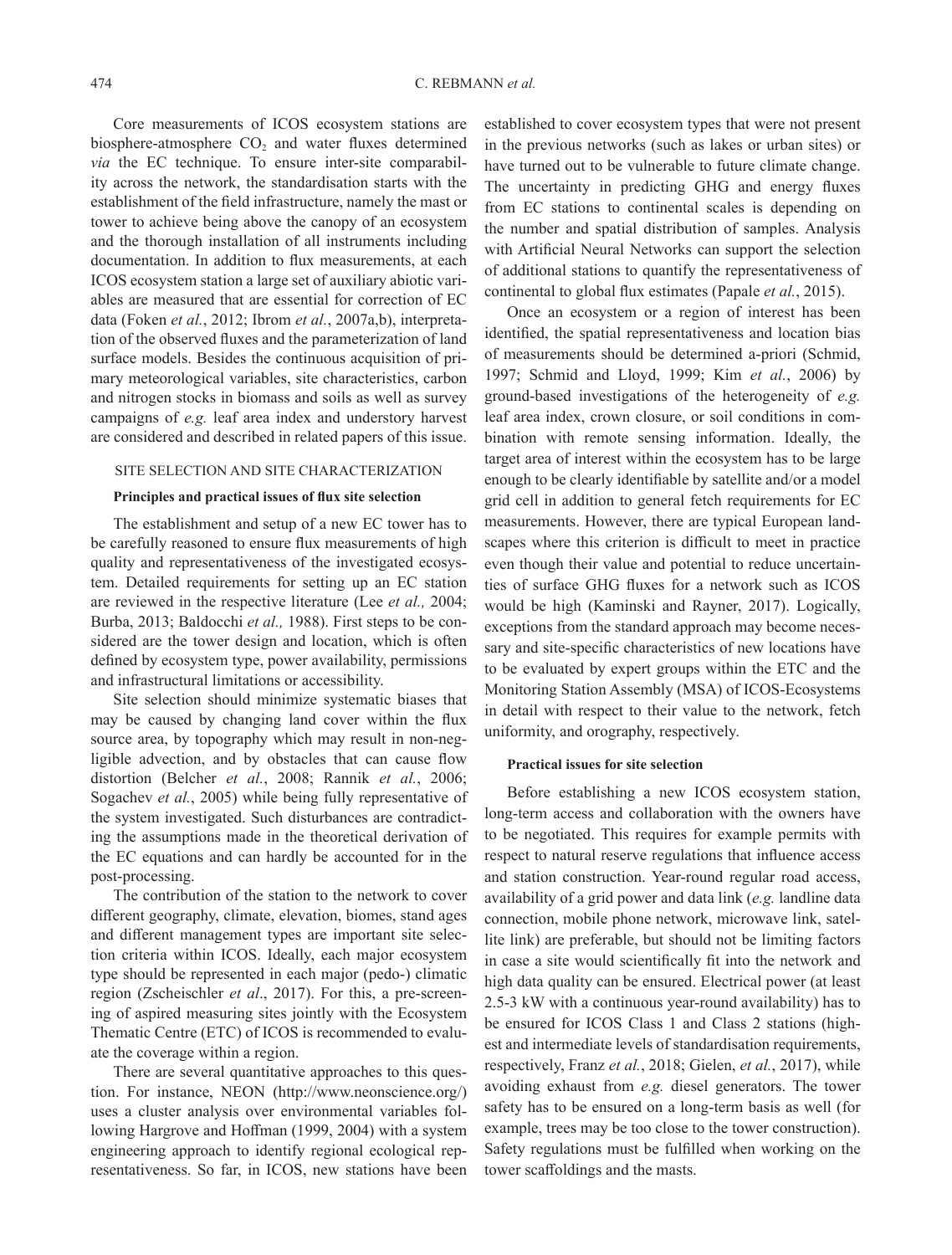## **Site characterization**

Each ecosystem flux station within the ICOS network has to be characterized with respect to the ecosystem type such as forest, grassland, agricultural land, wetland, or other ecosystem types respectively. Information that stays unchanged such as geographic conditions and coordinates, elevation, topographic setting, slope, land use history, soils, and climate (long-term, usually 30-year averages for temperature and precipitation), have to be reported to the metadata database part via the 'Biological, Ancillary, Disturbance and Metadata' (BADM) system. The BADM system is based on an international system agreed across the flux networks globally, in particular between AmeriFlux and European networks (Baldocchi, 2014), http://ameriflux. lbl.gov/data/badm-data-templates/, and ICOS Ecosystem Instructions at http://www.icos-etc.eu/icos/documents/ instructions/badm) with specific changes for ICOS data. Station-related metadata concerning the instrumentation, the location of measurement systems, and alignment of booms have to be reported to the ETC. Ecosystem type details, such as stocking rate or biomass per area, have to be described according to the respective protocols for ancillary data and in related papers of this issue. Characteristics that may change over time, such as species composition, canopy structure and scales of heterogeneity also have to be communicated via the metadata system.

#### TOWER PLACEMENT AND DESIGN

#### **Placement of the tower and dimension of mast**

The general tower setup requirements described here are primarily based on principles described in Munger *et al.* (2012). The key point for the location of an EC tower is to represent the ecosystem of interest, hence the basic requirements (*e.g.*, adequate fetch conditions for all desired wind directions, homogeneity, *etc*.) have to be met. For the selection of the tower type, an optimal solution that best achieves the precision and accuracy required to satisfy the scientific objectives, such as minimizing flow distortion and biases by preferential airflows, and maintaining the ecological integrity of the site has to be found. The specific tower design depends on the type of the ecosystem. Over short vegetation or small obstacles, a slim mast is sufficient. Over tall vegetation, a bigger tower is needed that is slim enough to avoid influences on the wind field but also robust enough to ensure safe access for maintenance and to with stand environmental extremes over the lifetime. Guyed scaffold towers can be used for heights above 30 m, while freestanding towers may be used for lower heights. In any case, a cross-section of 2 x 3 m should not be exceeded (Munger *et al.*, 2012). General requirements for the placement and design of the EC tower are listed in the appendix A1.

The presence of the tower structure itself can significantly affect the airflow of interest by distorting the wind velocity and wind direction nearby. Although such dis-

tortion is particularly important for tall tower structures over forests, short crops and grasslands are also affected, especially in the presence of the nearby housing used to store instrumentation, computers and other hardware. Such sources of flow distortion should be minimized as much as practically feasible. The remaining distortion and chimney effects by the tower structure should be investigated in special campaigns (Serafimovich *et al.*, 2011) or *via* modelling approaches (Griessbaum and Schmidt, 2009).

Natural airflow streamlines diverge when encountering an obstacle at every scale, from the multi-meter tower structure to the few-millimeter instrument spar or cable, resulting in the separation of the very same flow which is used to compute the fluxes. Flow distortion affects the measurements in a way that is difficult-to-impossible to see and correct, and should be minimized with regard to the principles as listed in the appendix A1.

## **Height of the measurement (based on Munger** *et al.,* **2012)**

The consistency of measurement heights among towers in different ecosystems within the ICOS network is vital to provide comparable data with similar uncertainties. The following criteria have to be considered: (1) sensors should be placed high enough to capture the exchange fluxes in the well-mixed surface layer above the plant canopy and simultaneously to avoid influences on the measurements by the roughness layer or individual roughness elements close to the tower. (2) sensors have to be placed low enough to ensure that the footprint does not extend beyond the fetch of interest during stable atmospheric conditions (*e.g.* during nighttime). A pre-calculation should ensure a flux contribution from the area of interest of at least 90% ('high quality' according to *e.g.* Göckede *et al.,* 2004) also under stable conditions for at least 50% of the time to ensure appropriate data coverage for different wind directions and varying weather conditions.

## **Site and system dependent specific recommendations**

We prescribe recommendations by Munger *et al.* (2012) for the determination of the tower/measurement height (*h*m), adjusted to give more flexibility due to real-world limitations such as restricted fetch conditions. The height above the canopy of the measuring system must be identified with the centre of the sonic anemometer path and its value depends on the canopy height ( $h_c$ ) of the ecosystem of interest. The canopy height value used to establish  $h_m$  does not need to be particularly accurate: the average expected height of the dominant canopy layer is considered compliant. When measurements are performed too close to the ground or canopy to capture turbulent transport, this will result in anomalies in the shape of the spectral peak, which can be detected as suggested by Burba (2013). In this case, flux values may be biased by local effects and the representativeness for the investigated surface may be in doubt.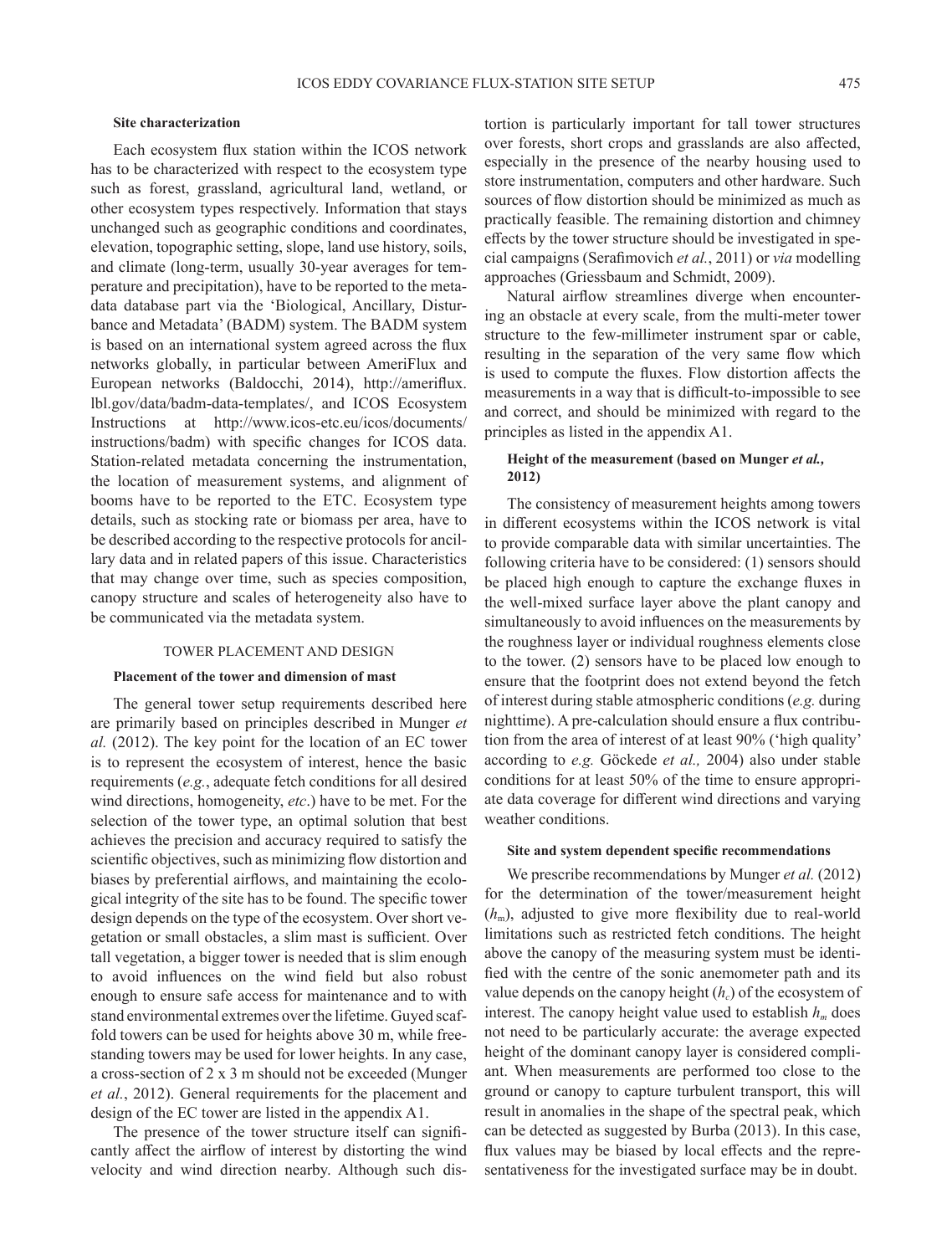For low surface heights such as grasslands, croplands and shrublands with a mean canopy height  $(h_c)$  below 1.75 m,  $h_m$  must be comprised between  $h_m$ =1.67  $h_c$  and  $h_m$ =6  $h_c$ . For forested or more structurally complex ecosystems,  $h_m$ should be between  $h_m = 1.67$   $h_c$  and  $h_m = 2$   $h_c$ . Anyhow,  $h_m$ cannot be lower than 2 m, and must always be discussed and agreed with the ETC, especially when a trade-off is needed (*e.g.* very tall canopies).

For croplands, grasslands and plantations with a fastchanging canopy height and stations with fast-changing snow cover heights, the tower design has to allow for changing measurement heights, either by changing the tower height (*e.g.* telescopic mast) or by moving the sensors, to ensure the same source area over time. Measurement height should be changed such that  $h_m$  – 0.67  $h_c$  = const  $\pm 10\%$ , but at most every second week during the vegetation period or during the snow pack season, respectively. Assuming a bare soil at the beginning of the vegetation cycle and a  $h_m = 2$  m, no changes are needed until *hc* reaches 1.2 m. However it is recommended to start raising  $h_m$  before the vegetation reaches 1.2 m (*e.g.* around 0.5-0.8 m) and then keep  $h_m$ -0.67  $h_c$  constant. Changing surface heights (due to growth and snow pack) as well as changing measurement heights must be documented via the ICOS BADM system as this has to be considered in the post-processing.

These recommendations reflect the experiences from field studies and will guarantee the quality that is achievable in the field over homogeneous surfaces. How large the homogeneous surface must extend around the tower, *i.e*. the fetch requirement for a surface representative measurement at  $h_m$ , needs to be estimated prior to installation with footprint models and micrometeorological field data if available (*e.g.* Kljun *et al.,* 2015) and section on spatial representativeness.

#### **Instrument installation on booms**

Eddy covariance and radiation instrumentation have to be installed away from the main tower on booms to minimize the direct effect of the tower structure on the mean airflow and reflection effects on the measured radiation.

The amount of instrumentation located in the vicinity of the EC turbulence measurements has to be reduced to a necessary minimum needed for corrections of EC data and their interpretation. This includes the incoming and outgoing short- and longwave radiation (typically measured with a four-component net radiometer), as well as diffuse and direct photosynthetic active radiation as described in the related paper of this issue about radiation measurements. Furthermore, air temperature, moisture, and air pressure are needed for precise correction of the measured fluxes, and have to be located within a vertical distance of about 0.5 m from the flux instrumentation. As a reference for the carbon dioxide- and water vapour mixing ratios measured by the EC infrared gas analyser (IRGA), the mixing ratios have also to be measured at the same height by one individual inlet of the profile system.

The flow distortion around the 3D sonic anemometer should be minimized as much as practically possible. The remaining unavoidable distortion by the other instruments, cables, supporting arms has to be carefully documented. The supporting boom for the sonic anemometer together with inlets for gas analysis with the IRGA has to be directed into the prevailing wind direction (considering local circulations, day-night, and land-sea breeze) to maximize exposure time for the wind blowing from the desired land cover type. More than one prevailing wind direction has to be considered by an optimized arrangement of the sonic boom. Except for very strong slopes, the sonic anemometer has to be oriented horizontally. Within these positioning priorities for flux instrumentation, radiation sensors should be directed to the south (in the northern hemisphere) to avoid shading effects of the tower itself. In case of a conflict with prevailing winds from the south, the higher priority has to be given to the EC instrumentation. It is imperative that no other sensors or ancillary equipment shall be mounted on the boom containing the 3D sonic anemometer and the IRGA, nor shall these be placed within a horizontal distance of 1m from the center of the anemometer.

The 3D sonic anemometer measures a vertical wind vector, a very small component of the overall large mean airflow, which is then used directly for computing the fluxes, corrections, and QA/QC (quality assurance and quality control) parameters, respectively. So the anemometer (see below for details) has to be mounted in a way to minimize any potential distortion. It should be placed at the end of the boom containing the IRGA head, facing away from the tower structure. To minimize cross-talk error, the center of the (virtual) sphere that encloses the IRGA inlet funnel (see below for details) has to be located in an area between the two vertical sonic arms and between the horizontal boom and the lower transducer (Fig. 1). The relative position of the tube inlet and the sonic path is setting a lower limit on the system time response. A simple parameterization of the transfer function describing the effect of lateral separation has been proposed by Moore (1986). It suggests that the EC system cut-off frequency (*i.e*., the frequency at which original fluctuations are reduced by a factor of 2) mainly depends on the lateral separation distance between sensors and on wind velocity. A more detailed analysis has been proposed by Horst and Lenschow (2009) who showed that this frequency depends on wind direction, stability conditions and would not be equivalent for vertical or horizontal separation (see also Kristensen *et al.,* 1997).

However, the simple approach by Moore (1986) is sufficient for providing an order of magnitude of maximum available frequencies and it shows that separation distances lower than 15 cm are sufficient to achieve cut off frequencies higher than 5 Hz for most wind velocity conditions.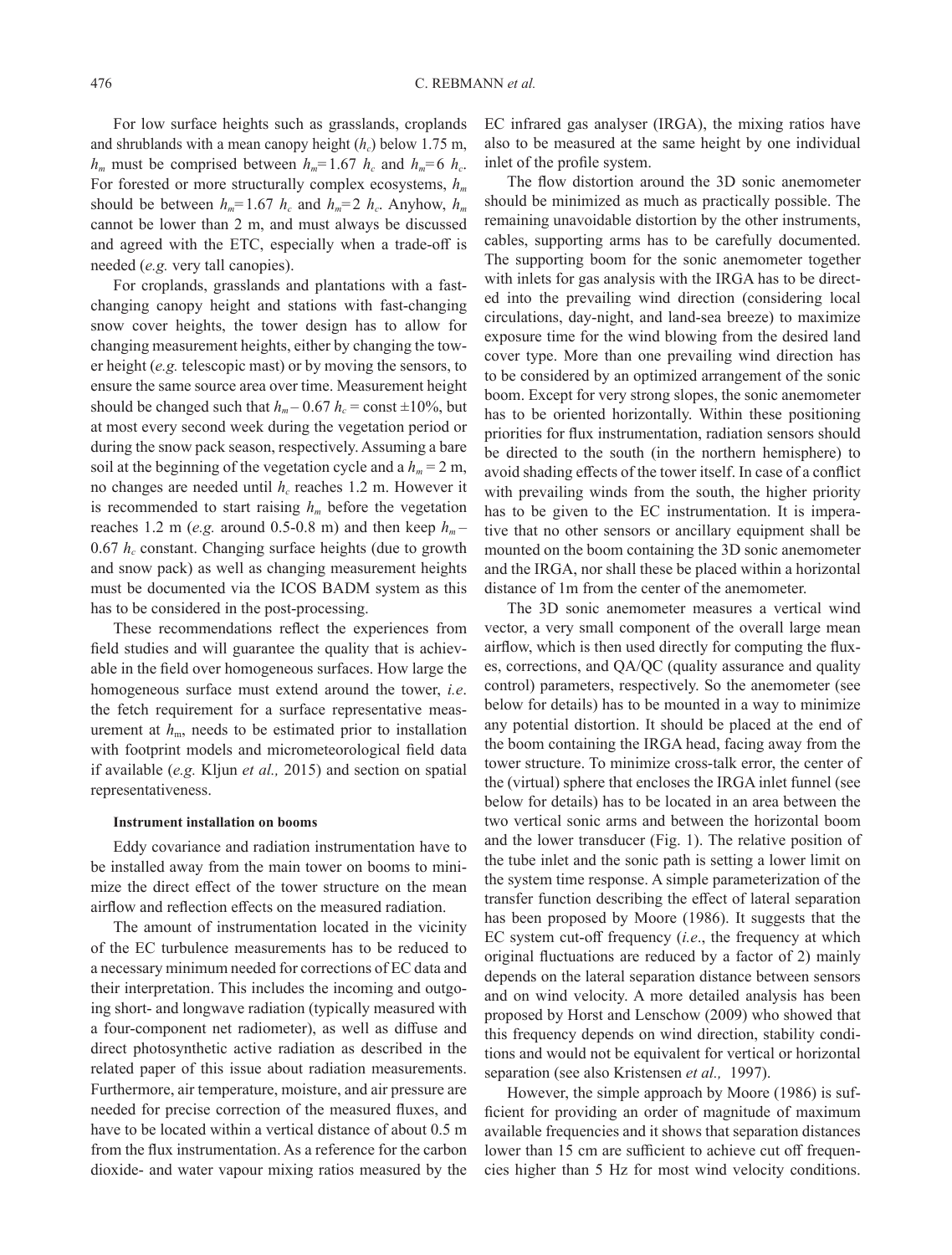

**Fig. 1.** Scheme of LI-7200 gas analyser tube and inlet with Gill-HS sonic anemometer. The rain cap of the GA must be placed in the light blue area as shown in the scheme, between the two vertical arms and between the sonic boom and the lower transducers (picture by Dario Papale, according to 'Instructions for Turbulent Flux Measurements of CO<sub>2</sub>, Energy and Momentum' provided by the ETC).

This constraint may be as important as those imposed by the gas sampling system (GSS). IRGA tube inlet positioning should thus result in a compromise: the gas sampling point should be as close as possible to the sonic anemometer measurement volume, but it should minimally distort the flow inside this volume (Fig. 1). Thus, it is recommended that the tube inlet is as compact as possible.

Booms have to be stable enough such as to support the instrumentation. This may require an additional supporting structure for the IRGA-tubing to avoid torque and oscillations of the tubing. Specific requirements for instrument placement on booms are listed in the appendix A1.

## ULTRASONIC ANEMOMETRY IN ICOS EC-FLUX **SYSTEMS**

Fast-response three-dimensional wind and air temperature measurements are required for the EC technique and carried out with ultrasonic anemometers. Ultrasonic anemometry includes no moving parts, and electronic delays are small and well characterized. The time constant is small enough to allow high sampling frequencies with a singlesample interval (firing period) that is usually shorter than the Kolmogorov time-scale (for HS-100 individual firing interval is  $10^{-2}$  s). In addition, ultrasonic anemometers can be operated continuously over long periods of time (> year) and can withstand, or recover from, severe weather conditions. The general principles of sonic anemometry are described sufficiently well in the manufacturers' manuals and in several relevant publications (Aubinet *et al.*, 2012; Burba, 2013; Foken, 2008; Lee *et al.*, 2004).

Recent instrument performance reviews of commercially available 3D ultrasonic anemometers (henceforth: sonic anemometers) have not been able to identify a single perfect anemometer for scientific applications in a wide variety of ecosystems as covered within ICOS (Christen *et al.*, 2000; El-Madany *et al.*, 2013; Mauder *et al.*, 2007; Mauder and Zeeman, 2018; Vogt and Feigenwinter, 2011; Vogt *et al.*, 1997). Instead, the currently available models are seen to have specific advantages and disadvantages (Frank *et al.*,

2016; Huq *et al.*, 2017). Nonetheless, ICOS policy requires a selection of a single standard sonic anemometer at least during the initial phase of ICOS.

The horizontally symmetrical research-grade ultrasonic anemometer, model HS-100 (Gill Instruments Ltd, Lymington, UK) was chosen as the initial ICOS-Ecosystem standard instrument (note: the HS-50 model differs from the HS-100 only in the maximum sampling rate and may also be used). The HS-100 is a non-orthogonal 3-axis anemometer that features a horizontal head design and stainless steel construction, mounted on a short horizontal arm (*ca*. 1 m length). The head of the anemometer contains a built-in inclinometer (rated accuracy of  $\pm 0.3^{\circ}$  from -10° to  $+10^{\circ}$  of inclination). A full description of the instrument specifications is available from the manufacturer at: http:// www.gillinstruments.com/data/datasheets/HS-100-Web-Datasheet.pdf (GILL, 2017).

Neither the Gill HS-100 instrument, nor any other currently available commercial model, are seen as ideal for the broad range of environmental conditions expected at ICOS stations (*i.e*., from Mediterranean and even tropical stations to sub-arctic climates, high winds, all types of precipitation including hoar-frost and riming; exposure to a range of UV radiation or ozone concentrations). Especially ice coating may lead to high data losses during winter in cold regions. The EC Working Group of the ICOS-Ecosystems MSA together with the ETC recommends that: (i) heating (possibly by application of heating tape) may be added to the HS anemometer when absolutely required; (ii) nn additional sonic anemometer has to be used, with data processed by the station team, and sent to the ETC.

In cases when heating is applied to the sensor arms, the instrument needs to be recalibrated with the heating device installed. If the standard system should fail for substantial periods of time, the additional EC system may be used to fill the data gaps. Such an arrangement satisfies the requirements for a network-wide standard, but also facilitates the identification and characterization of systematic and random uncertainties, and serves as the experimental basis for future improvements of EC technology and future developments of the ICOS standards.

If an alternative EC system is used in addition to the ICOS EC system at a particular station, care must be taken to distance it from the standard system far enough to avoid flow distortion, cross-talk or aerodynamic wake effects, but close enough for the two systems to have identical flux footprints.

### HIGH-FREQUENCY CONCENTRATIONS OF  $CO<sub>2</sub>$  AND  $H<sub>2</sub>O$

High-frequency  $CO<sub>2</sub>$  and  $H<sub>2</sub>O$  concentrations are measured with a non-dispersive infrared (NDIR) absorption analyser (commonly referred to as infrared gas analyser – IRGA). The radiation source used in IRGAs is a spectrally broadband filament source. An optical filter is used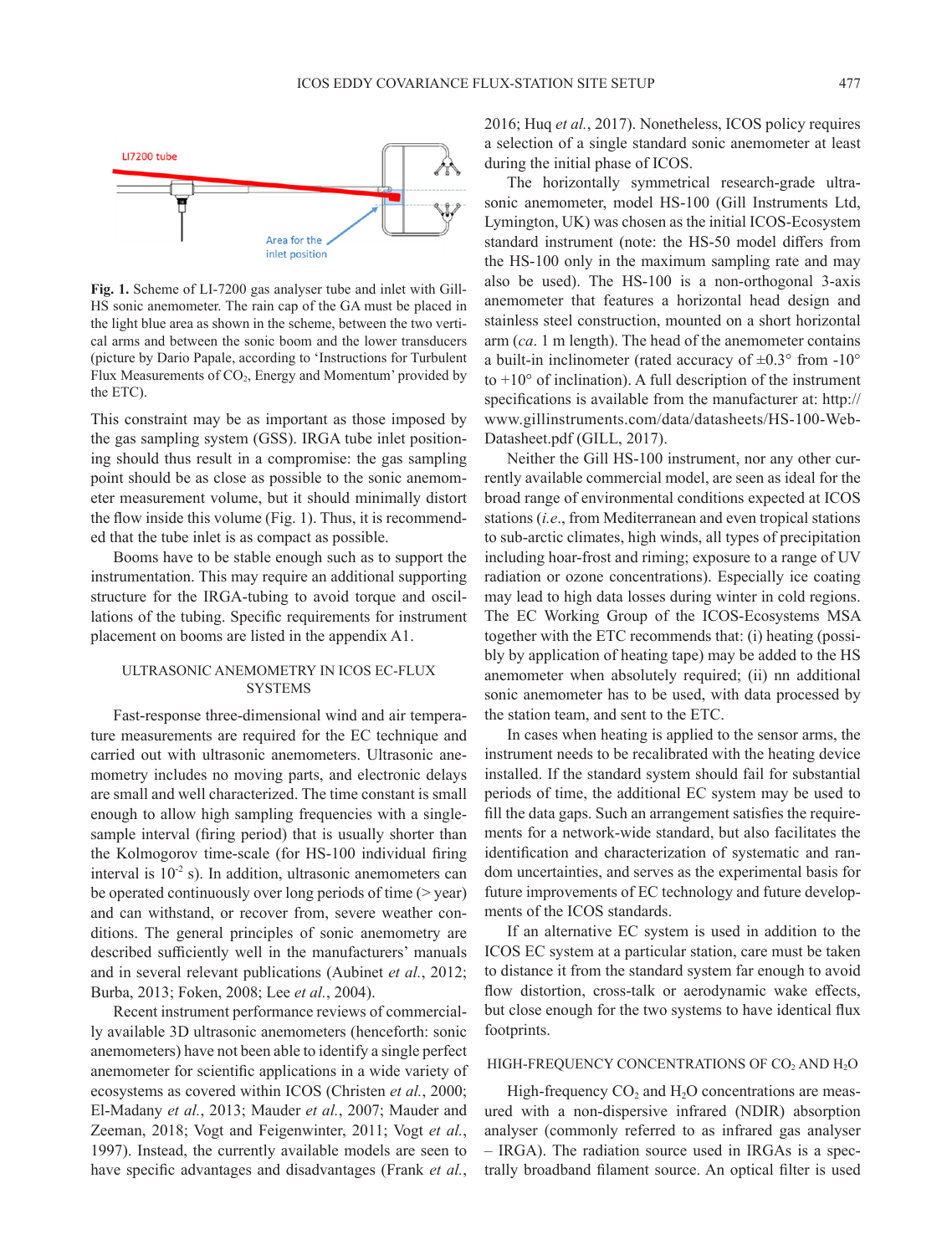to isolate a range of wavelengths corresponding to an absorption band of the gas being measured. In addition to the absorption band, dual-wavelength single-path IRGAs use a reference band where the radiation is not absorbed by any component in the sampling path. The transmittance is computed as the ratio of optical power transmitted through the gas to the detector in the sample band where radiation is absorbed, divided by optical power transmitted through the gas in the reference band where radiation is not absorbed (Fratini *et al.*, 2014; Munger *et al.*, 2012; Welles and McDermitt, 2005).

IRGAs can be designed for either open-, enclosed-, or closed-path configurations. A closed-path analyser has an internal sample cell that is flushed with the sample air, while open-path sensors sampling cell is located in the ambient air in situ. Each of these two traditional configurations has its advantages and weaknesses listed by Burba *et al.* (2010). The more recent enclosed design tends to maximize advantages and minimize weaknesses of open- and closed-path designs. The enclosed analyser is fundamentally based on the open-path system and it is therefore weatherproof, but it uses a closed-path sampling configuration similar to closedpath devices, which prevents data loss during precipitation. The instrument is designed to be used with a short intake tube, which minimizes frequency losses in comparison with traditional closed-path design. The remaining losses nonetheless remain significant and still require spectral corrections (Fratini *et al.*, 2012). The design also allows to minimize the need for density corrections (Webb *et al.*, 1980) due to the high-frequency measurements of the air temperature and pressure inside the sampling cell which are precisely aligned with the measurements of  $CO<sub>2</sub>$  and H<sub>2</sub>O concentration, both electronically and in terms of sampled flow (Burba *et al.*, 2010, 2012; Furtaw *et al.*, 2012a, 2012b). As a result of these advantages, the enclosed design was selected as the standard design during the initial phase for the ICOS network.

Field tests and analysis started by ICOS in 2010 used the original version of the enclosed IRGA (*e.g.*, LI-7200, LI-COR Biosciences, Lincoln, USA), the only one available at that time, and continued for the following 3 years using both original and updated versions of the instrument. As a result of these tests, the most recent version of LI-7200 was chosen as the initial ICOS-Ecosystem standard instrument for high-frequency  $CO<sub>2</sub>$  and  $H<sub>2</sub>O$  flux measurements. The analyser protocol summarized here has been developed based on the tests and specifications determined by a combined working group from ICOS MSA, NEON and external experts to assure inter-comparability.

In order to correctly compute fluxes using EC approach, the trace gas concentrations measured by the analysers must be converted into dry mole fractions. Usually, the conversion must be done using high frequency measurements, before covariance computation. Alternatively, the effects of air density fluctuations can be accounted for during post-processing using density corrections (Webb *et al.*, 1980). When temperature and pressure of the sampled air are measured at a fast rate across the sampling cell and precisely aligned with the water vapor and gas concentrations, the conversion may be done on high-frequency data either inside the instrument (*e.g.*, LI-7200) or during the postprocessing stage before the covariance computation (Burba *et al.*, 2012; Ibrom *et al.*, 2007a,b; Nakai *et al.*, 2011). If the 'instantaneous' conversion is not used, applying the density corrections to the closed-path or enclosed instrument requires some care. Only the formula employing  $wT'$ (with *T'*, the fluctuation of cell temperature aligned with  $CO<sub>2</sub>$  time series) may be used, and not the one referring to sensible heat flux measured at the ecosystem level (Eq. (44) in Webb *et al.*, 1980). It is recommended to store all intermediate variables in either of the two approaches to be able to check measurement quality at a later time (see section on data acquisition and appendix A5).

Another important feature of closed-path and enclosed IRGAs is the pumping system that transports air from the sampling point to the analyser cell. Cell air renewal rate and air flow through the pumping system are often the main limitations on the system response time. The positioning of the air sampling tube inlet, dimensions and material of the tube, type of filters or flow rates, must be chosen as a trade-off between several, sometimes concurrent constraints explained below. Further details on this are provided in Aubinet *et al.* (2016) and Metzger *et al.* (2016).

## **High-resolution IRGA variables**

The scalar intensity of an atmospheric constituent *s*  may be described by several variables (ISO, 2009): mass concentration ( $\rho_s$ , kg m<sup>-3</sup>) or concentration ( $c_s$ , mol m<sup>-3</sup>) represents the mass or the amount of substance of *s* per volume of air, respectively. The mass fraction  $(kg kg<sup>-1</sup>)$  is the ratio of the mass of s divided by the mass of the mixture. The mole fraction  $(\chi_s, \text{mol mol}^{-1})$  is the ratio of the amount of substance of *s* divided by the total amount of substance of the mixture (also equal to the ratio of the constituent partial pressure to the total pressure), the dry mole fraction (*χs,m*, mol mol<sup>-1</sup>) is the ratio of the amount of substance of  $s$  to that of dry air. These variables are related to temperature, pressure and water vapor content *via* the ideal gas and the Dalton laws. Conversion factors are given in Table 1.

Among these variables, only the dry mole fraction is a conserved quantity of the substance in the presence of changing temperature, pressure and water vapour content (Kowalski and Serrano-Ortiz, 2007). However, infrared gas analysers measure substance amount in the volume that is not a conserved quantity in these conditions. Therefore, concentration variations may appear in the absence of production, absorption or transport of the component. For this reason, the turbulent flux, that is representative of the ecosystem source/sink intensity, is the covariance of the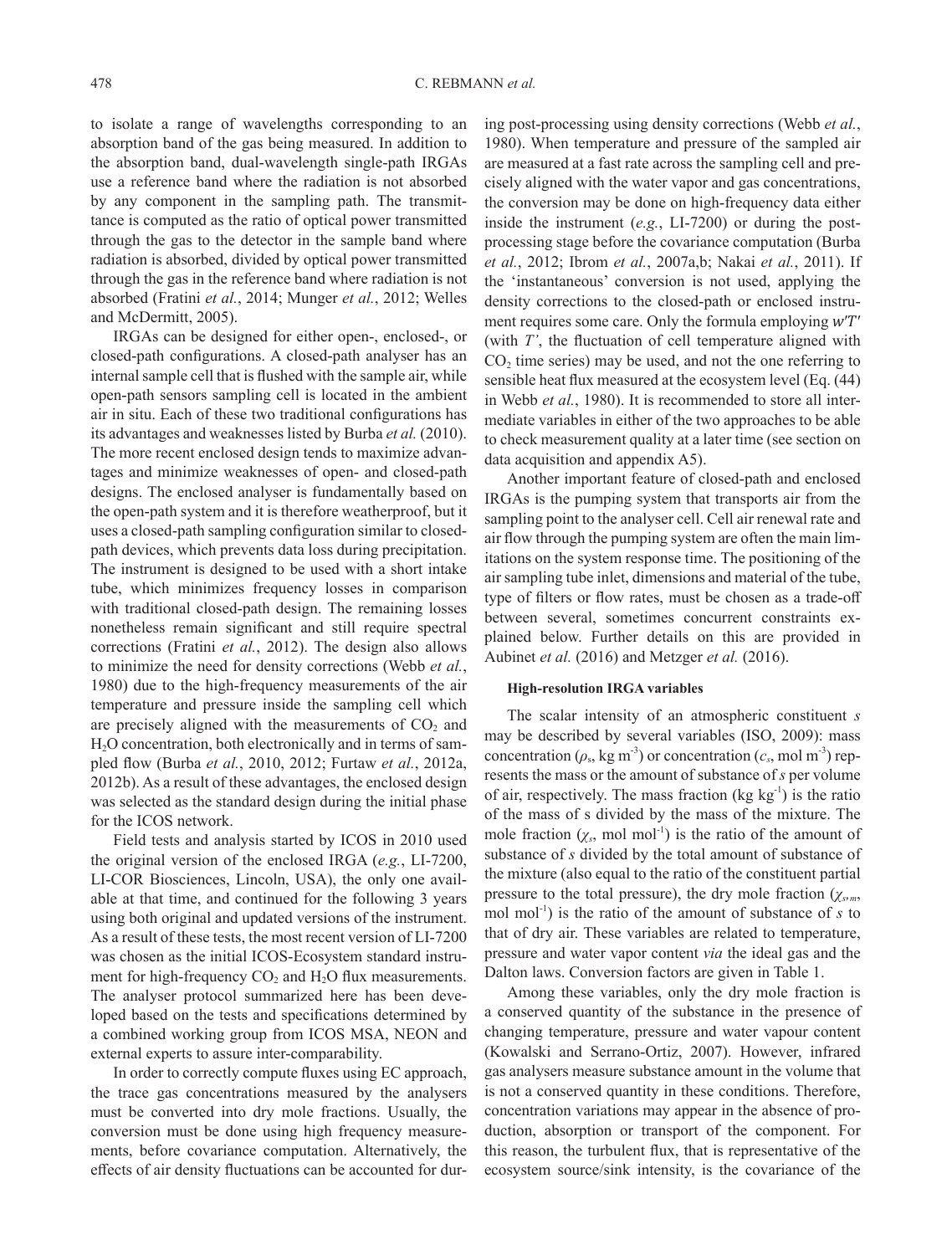| Conversion factor                | Dry mole fraction,                   | Concentration,        | Mass concentration, |
|----------------------------------|--------------------------------------|-----------------------|---------------------|
|                                  | $\chi_{s} =$                         | $C_{\rm s} =$         | $\rho_{\rm s}$ =    |
| Dry mole fraction                |                                      | $\frac{p_a-p_v}{p_a}$ | $m_s(p_a-p_v)$      |
| $\mathcal{X}_s$ X                |                                      | $RT_a$                | $RT_a$              |
| Concentration<br>$C_{s} X$       | $RT_a$<br>$p_a - p_v$                |                       | $m_{\rm s}$         |
| Mass concentration<br>$\rho_s$ X | $RT_a$<br>$n - n$<br>$m_{\tilde{z}}$ | m <sub>s</sub>        |                     |

**Table 1.** Conversion factors between variables describing the scalar intensity of an atmospheric constituent

The variable in the column header is obtained by multiplying the variable in the line header by the factor given in the Table. *pa*: atmospheric pressure (Pa);  $p_v$ : water vapour pressure (Pa); *R*: gas constant (8.314 J K<sup>-1</sup> mol<sup>-1</sup>); *T<sub>a</sub>*: air temperature (K); *m<sub>s</sub>*: scalar molar mass  $(kg \text{ mol}^{-1})$ .

vertical wind velocity and the component dry mole fraction. All variables available from the analyser that have to be acquired are listed in Table A1.

### **Important issues to be considered:**

Spectral attenuation:

Although the LI-7200 is able to capture turbulence up to 20 Hz, high-frequency fluctuations may be reduced due to the system setup. Most important causes of high-frequency attenuation are the air mixing through the gas sampling system (GSS) and the separation between the IRGA sampling point and the sonic anemometer (Aubinet *et al.*, 2016; Metzger *et al.*, 2016). It is crucial that the spectral attenuation of the instrument and the sampling system as a whole is measurable and kept in an acceptable range. This is particularly important for H<sub>2</sub>O, which strongly interacts with the tube walls and filter surfaces, and for which the level of the interaction depends on relative humidity, tube age and wall contamination (Fratini *et al.*, 2012; Ibrom *et al.*, 2007a,b; Leuning and Judd, 1996; Mammarella *et al.*, 2009).

Gas sampling issues:

The gas sampling system (GSS) transports the air from the sampling point to the analyser cell. In order to guarantee high-quality measurements, the GSS has to meet several constraints, which are sometimes conflicting:

- minimize high-frequency spectral attenuation of concentration measurement
- maximize attenuation of temperature fluctuations
- minimize pressure drop in the measurement cell
- minimize cell contaminations
- minimize pump-induced pressure fluctuations
- minimize power consumption
- minimize airflow perturbation at the sampling point
- minimize temperature fluctuations caused by direct irradiation on the IRGA.

To make this possible, several parameters must be adjusted such as the characteristics of the pumping system (general layout, pump type, flow controller, buffer), the tube (material, shape, heating), the filter (material, type, heating) as well as the system dimensions (tube diameter and length, volume flow, filter choice).

#### **General layout of the gas sampling system**

The system consists of the inlet rain cap, filter, sampling tube, IRGA, potential buffer, flow controller and the flow module or a pump whose output is returned to the open air (Fig. 2). The elements upstream from the IRGA cause a pressure drop related to the flow rate, filter and rain cap characteristics, and tube dimensions. Per specifications of the high-speed differential pressure sensor used in LI-7200, this pressure drop must not exceed 10 kPa. Downstream of the analyser, the air passes through a buffer that dampens pump-induced fluctuations, a flow controller that maintains flow at a fixed value and, finally, the pump. Alternatively, buffer, flow controller and the pump can be replaced by an integrated flow module specifically designed for the LI-7200 (LI 7200-101). However, per manufacturer specification this system cannot provide a pressure pull larger than 3.5 kPa, so the flow restrictions (*e.g.*, filter graining, filter clogging and tube length) have to be kept at acceptable levels in order to maintain a desirable flow rate (see also Metzger *et al.* (2016), Aubinet *et al.* (2016)). A stronger pump might be necessary to avoid the necessity of frequent filter changes in polluted areas.

## Pump:

The pump should provide a flow rate that is higher than  $9.6$  l min<sup>-1</sup> in order to maintain 10 cell renewals per second (10 Hz). Pump capacity must significantly exceed the nominal flow rate selected for the system to lengthen pump longevity. Robustness and durability of the pump are fundamental. Brushless pumps have been identified as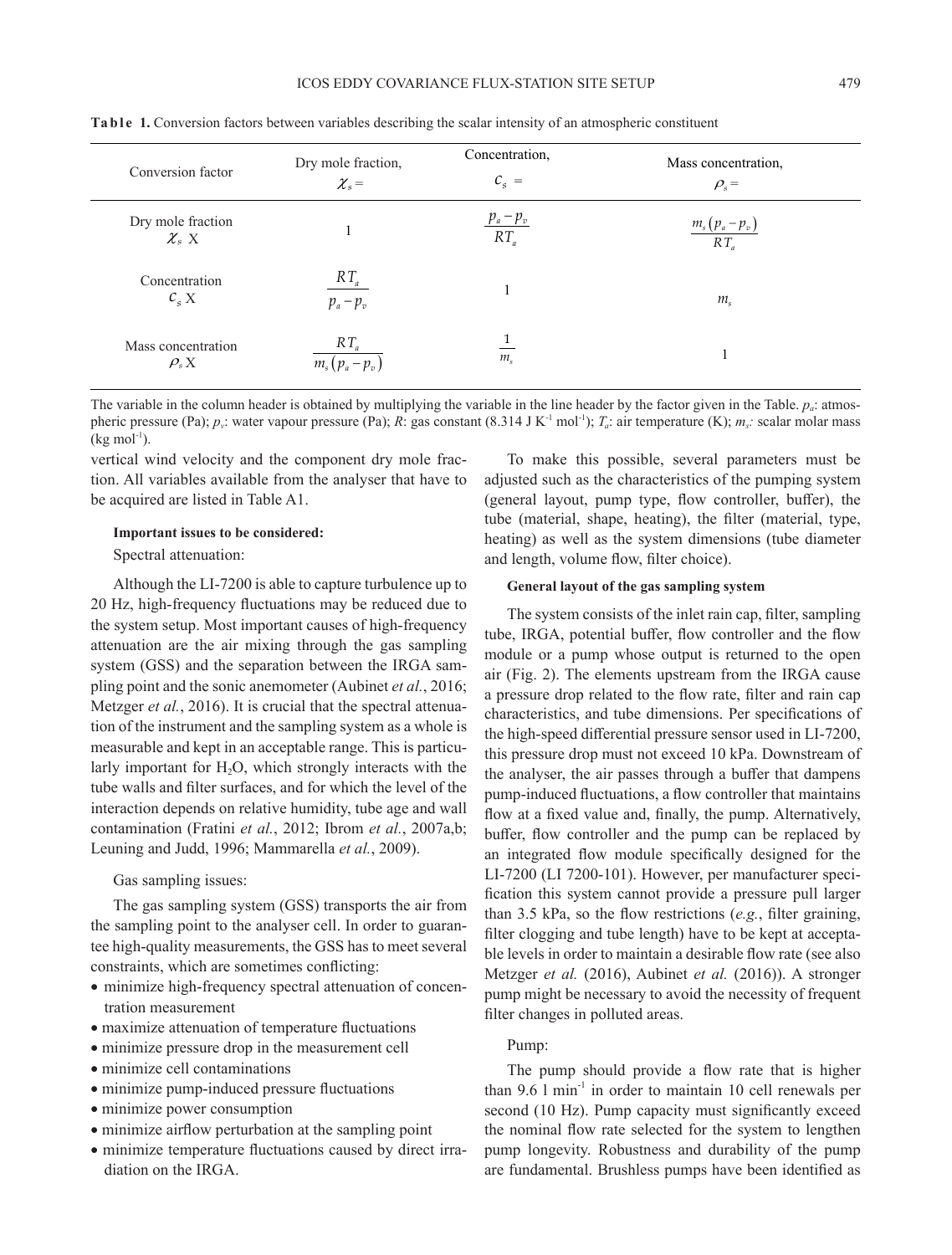

**Fig. 2.** General layout of the gas sampling system. Image combined by Marc Aubinet. The LI-7200 head scheme was drawn by Jon Gooding and is a courtesy of LI-COR Biosciences provided by George Burba.

a suitable option for continuous operation due to their reliable endurance, providing a flow rate of around 30 l min-1 for thousands of hours.

A water collector should be placed between the head of the analyser and the pump or flow controller in order to avoid flow controller and pump damage by condensation. The pump should further be ventilated to avoid overheating or condensation inside the pump box.

#### Flow controller:

The system must be completed by a flow controller, compatible with the pump, which should be able to maintain the required flow  $(10-15 \text{ l min}^{-1})$ . The need for a thermostat should be considered to prevent damage when the flow is off. Indeed, many flow controllers become extremely hot and might break in case of pump stopping.

#### Buffer:

The buffer is necessary to attenuate the pressure fluctuation that could be induced by the pump. It is simply a dead volume (about 5 l) placed between the analyser and the flow controller. Spherical buffers withstand more pressure fluctuations than volumes extended along the direction of the sampling flow. In and out ports should be placed in the order that the flow passes through the buffer. When the integrated flow module (LI 7200-101) is used instead of the pump, no buffer is needed.

# LI-7200 Flow module:

The LI-7200-101 flow module consists of an integrated system including a fan blower and a flow controller. It provides a constant programmable flow rate between 10 and 18 sl min-1, under pressure drops between 0.5 and 3.5 kPa. As the system does not produce appreciable pulsations, no buffer is needed. The pump requires about 13 W power during normal operation (around 0.5-1 kPa pressure drop) but this could increase up to 35 W under extreme clogging of the filter. The capacity of the LI7200-101 module to produce a sufficient flow rate to ensure the cell refreshment at 5-10 Hz frequency in presence of filters is discussed in the section on 'General system dimensioning'.

## Tube:

In ICOS, only one specific tube dimensioning is accepted: the tube has to have an inner diameter of 5.33 mm and a length of 71.1 cm which is supplied with the packages 7200-040 and 7200-050 (LI-COR Biosciences, Lincoln, Nebraska). This tube length represents the best trade-off between avoiding flow perturbation in the sonic sampling volume, minimizing temperature fluctuations and high-frequency concentration losses in the tube. The tube material has to be as inert as possible with respect to  $CO<sub>2</sub>$  and water vapour. Stainless steel with a smooth inner surface is recommended. Turns and dead volumes can create vortices contributing to high-frequency losses and must be avoided.

Tubing must be heated and insulated in order to prevent water condensation and sorption on the tube surfaces which could strongly affect the cut-off frequency for the H2O measurements. The heating power shall be chosen such that the combined effect of pressure drop and the heating reduce the relative humidity in the IRGA sampling cell during sampling mode to  $\leq 60\%$  for ambient dew points  $\leq$  30°C. An additional constraint is that the temperature difference between the cell inlet and outlet should not exceed  $5^{\circ}$ C. A heating power of 4 W m<sup>-1</sup> allows the system to meet these requirements (Metzger *et al.*, 2016).

## Filter:

The intake filter is required in polluted locations to avoid rapid cell contamination and premature destruction, by dust particles, of the in-flow fast response thermocouples located at the cell inlet and outlet. The contamination deposition on the cell windows can potentially introduce biases in gas measurements and calculated fluxes (Fratini *et al.*, 2014), and in the absence of the intake filter, would require more frequent cleaning. On the other hand, filters can perturb the air flow near the anemometer, cause additional pressure drop in the cell, and may attenuate measured gas concentrations. The latter effect is becoming more important when the filters become dirty or wet.

The choice of a filter aims at minimizing these drawbacks. The following criteria for determining filter characteristics were considered when selecting the Swagelok® FW stainless steel filter with 2 µm pore diameter as compliant:

• Compromise between porosity and pressure drop: The pressure drop is inversely related to pore diameter and filter material. The pressure drop should be as small as possible in order to limit power consumption, avoid the necessity of using powerful pumps and allow internal IRGA post–processing for pressure compensation. The optimal pore size should be adapted at each station, according to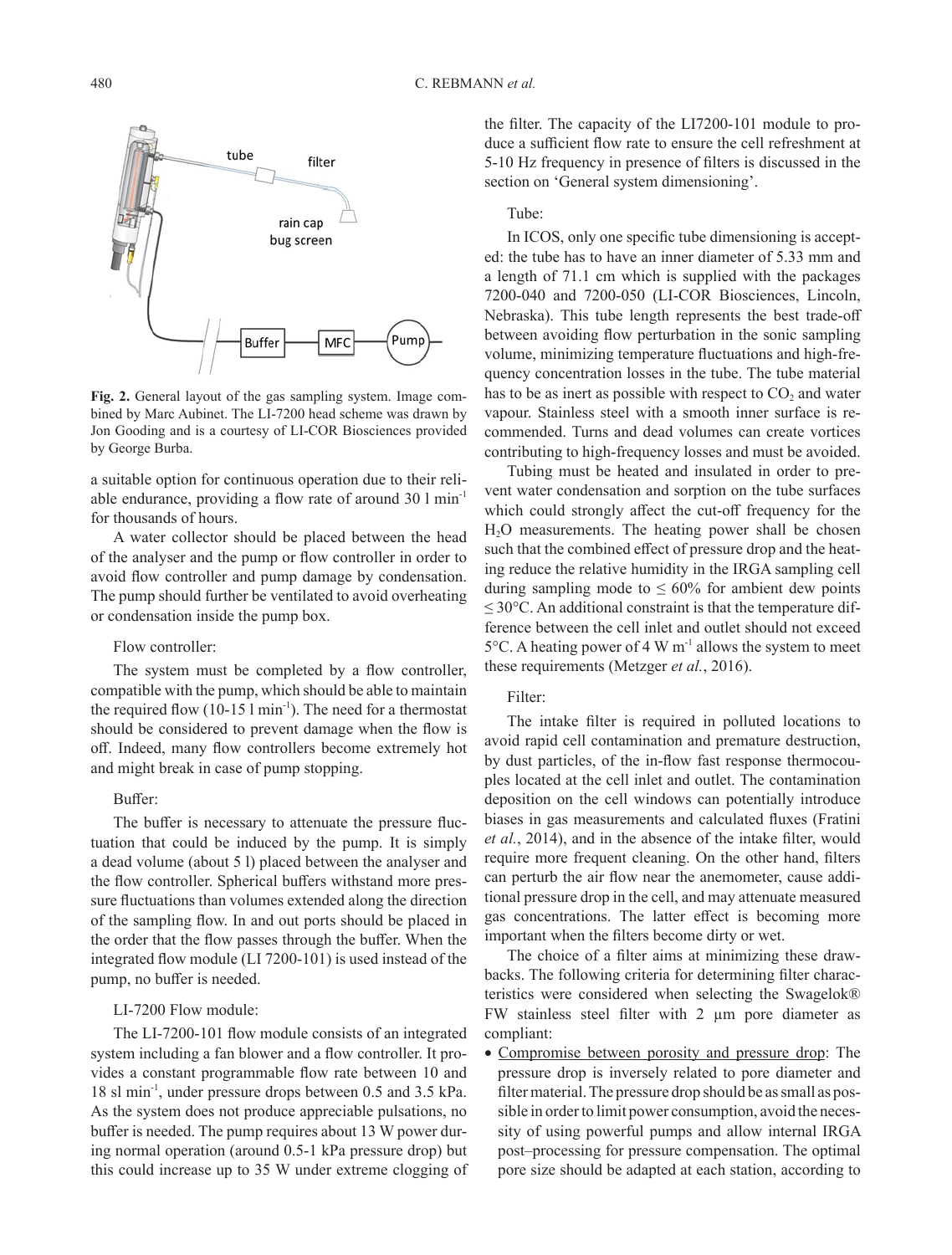its degree of pollution but has to be reconciled with ETC. After careful testing and selection (Aubinet *et al.*, 2016; Metzger *et al.*, 2016) the 2 μm pore diameter was recommended as a good compromise between pressure drop and pollution filtering.

- Compromise between pressure drop and filter volume: At a given porosity, filters with large exchange surfaces would probably provoke lower pressure drops. However, as they constitute dead volumes, they could affect highfrequency fluctuations. Small volume filters are therefore generally recommended.
- Filter material*:* The filter material should be as inert as possible with respect to  $CO<sub>2</sub>$  and  $H<sub>2</sub>O$ . Stainless steel and Teflon filters fulfil these requirements. However, Teflon filters have several times the flow resistance of a metal mesh filter with similar mesh size. In addition, while a metal mesh filter has a single and defined pore size, each Teflon filter comprises a distribution of pores of different sizes, with the nominal pore size falling somewhere within this distribution (Metzger *et al.*, 2016).
- Ease of use*:* As the filter must be changed regularly, and sometimes in difficult conditions on top of high towers, practicability is an important criterion. Digitally monitoring the flow rate and cell pressure drop helps to detect the need for changing the filter.
- Filter position: the filter is positioned after about half of the tube section that is heated, thus an additional heating is not required. If small-volume filters are used in such a position, the filter-related perturbation of the airflow in the anemometer sampling volume is negligible.

## Rain cap – bug screen:

It is necessary to install a rain cap and a bug screen at the tube entrance to avoid filter clogging by raindrops, snowflakes, insects and coarse dust particles. The size of the cap must be limited in order to not perturb winds near the sonic anemometer path. Turns, dead volumes, connectors and necks have to be avoided, even when very short, because they can cause vortices and create mixing volumes leading to high-frequency losses. Only the rain cap 9972-072 (LI-COR Biosciences, Lincoln, Nebraska) is accepted by the ETC. Both rain cap and bug screen need to be cleaned regularly.

## General system dimensioning:

A summary of all constraints on the filter type, tube dimensions and flow rate is provided in the appendix A3. All constraints are expressed in terms of tube dimensions (diameter and length), volume flow rate and filter characteristics. Independently, experiments were developed in order to obtain filter characteristics (Aubinet *et al.*, 2016; Metzger *et al.*, 2016) with respect to the relation between flow rate and pressure drop or cut-off frequency.

## **Analyser calibration and maintenance**

Instrument calibration by the factory, field calibrations and maintenance of the GSS have to be performed as described in the respective ecosystem instructions (http:// www.icos-etc.eu/icos/documents/instructions). For each factory calibration, the manufacturer has to provide the certificate including new polynomial coefficients based on calibrations performed for each individual gas analyser over a range of gas concentrations for each of multiple temperature levels covering the ambient measurement range. In order to reduce data losses during critical time periods, the factory calibration should be scheduled outside the growing season, whenever possible.

## DATA ACQUISITION

In order to be able to calculate EC fluxes, one needs to quantify the turbulent fluctuations of both the vertical wind velocity and air temperature or the scalar quantity of interest. In addition to the components directly needed for flux calculations, all available raw data and diagnostics have to be acquired and stored to ensure high data quality.

#### **Hardware**

The sonic anemometer HS-100/50, gas analyser LI-7200 including the analyser interface unit (AIU) LI-7550, the device logging fast data streams from EC instrumentation, and the device logging slower data streams from the complementary meteorological, radiation and soil data are the principal components of ICOS EC stations. It is vital for correct EC flux computation that the analyser and the anemometer are set up in a way to either have synchronized clocks (much preferred) or at least to have synchronized precisely aligned data sets. In addition, the diagnostics from the sonic anemometer and the gas analyser have to be collected and aligned with the wind components, sonic temperature, gas concentrations, fast air temperature and pressure in the sampling cell, *etc*. It is not a trivial task because all of these components have their own instrument clocks drifting at different rates and directions, and all use their own different communication protocols.

This requires a fully digital data acquisition system able to synchronize and align different clocks and data streams coming via multiple communication protocols. The main hurdle with such a data acquisition is to assure precise clock synchronization between the three instruments: IRGA, sonic anemometer and data acquisition device itself; without the risk of introducing jitter, undersampling, lag times, and other issues in signals from these devices. Otherwise, fluxes can be underestimated or severely biased. The device that collects the slow complementary data does not have to be as tightly synchronized to the analyser and anemometer, but should still be well in-synch.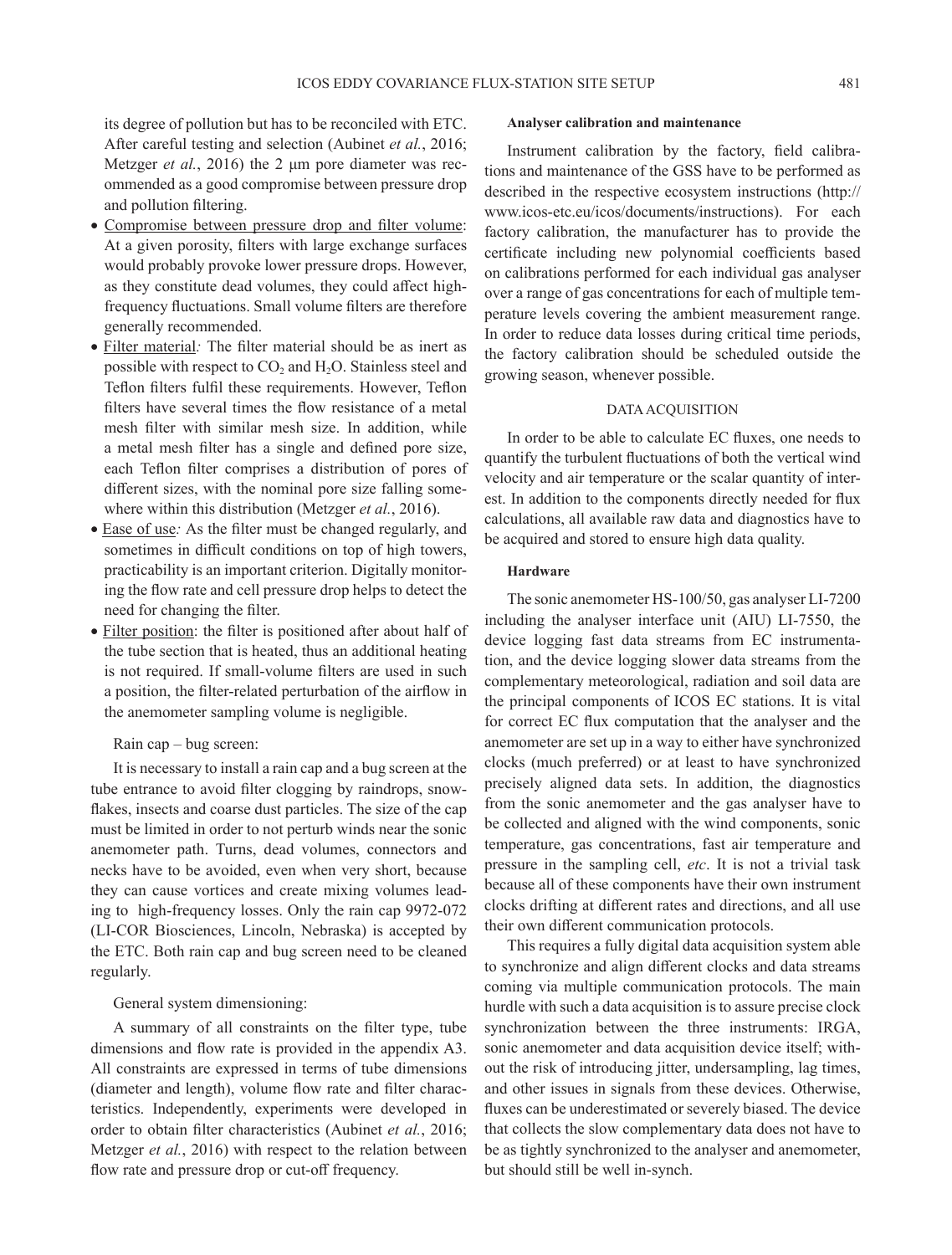#### 482 C. REBMANN *et al.*

There are several options available for doing this using a variety of loggers, computers, and/or new acquisition devices. Each configuration has specific advantages and disadvantages, but all must have clocks synchronized with the standard time (atomic clock) of the respective time zone or UTC *via* GPS, radio clocks (*e.g.* DCF77) or internet connection, and all must provide the possibility for remote connection by land-line or cellular network.

Three possible options exist aiming to fulfil the fully digital 10/20 Hz data acquisition requirements, even though none of them is fully tested and confirmed at the stage of submitting this document and other systems might arise:

- Acquisition using a traditional data logger:
- a. sonic data (2 status bytes, wind components, sonic temperature) *via* RS232/RS422/RS485;
- b. gas analyser data (*e.g.* mixing ratios, densities and absorptance of  $CO_2$  and  $H_2O$ , AGC, cell pressure,  $T_{in}$ , Tout, block temperature, diagnostic value) via SDM (so far SDM is a closed proprietary protocol by Campbell® Scientific), RS232/RS422/RS485 or Ethernet;
- c.low-frequency data from LI-7200 flow module *via* RS232.

• Acquisition with a conventional computer which can be adapted to collect multiple streams of high-frequency EC data:

- a.sonic data (2 status bytes, wind components, sonic temperature) via RS232/RS422/RS485;
- b. gas analyser data (*e.g.* mixing ratios, densities and absorptance of  $CO_2$  and  $H_2O$ , AGC, cell pressure,  $T_{in}$ ,  $T<sub>out</sub>$ , block temperature, diagnostic value as well as lowfrequency data from LI-7200 flow module) via RS232 or Ethernet TCP-IP.

• Acquisition with a weatherized flux computer (SmartFlux 2/3, LI-COR) specifically designed for highspeed clock synchronization of the EC data acquisition (Ediger and Riensche, 2017):

- a.sonic data (2 status bytes, wind components, sonic temperature) via RS232/RS422/RS485;
- b.gas analyser data (*e.g.* mixing ratios, densities and absorptance of  $CO_2$  and H<sub>2</sub>O, AGC, cell pressure, T<sub>in</sub>, Tout, block temperature, diagnostic value as well as lowfrequency data from LI-7200 flow module) via Ethernet PTP.

In addition, temperature and humidity from slow sensors may be logged by the same devices. Data streams can be merged online and written together to the same file, prefixed by a common timestamp. Time stamps can be set by the data logger or the computer device.

Synchronized data streams have to be guaranteed in any of the suggested acquisition types to avoid unrecognized underestimations of fluxes and new developments have to be tested. The advantages of a datalogger-based acquisition are mainly the low power consumption and historical outdoor durability. The disadvantages include: (i) possible inability to synchronize clocks from the three devices using public and open protocols, specifically the inability to correctly synchronize data streams from the Gill HS-50/100 (*via* serial) with the LI-COR LI-7200 (via TCP Ethernet); (ii) inability to conduct full flux processing; and (iii) lack of data visualization.

A conventional computer may be used for data collection, on-line flux processing and additional data storage. It has the superior processing power and can easily push data files to the ICOS Carbon Portal server, including handling communication errors. If equipped with a monitor, it can also be used for graphic presentation of raw and processed data. Several other advantages include phenocam control, communication with biomet loggers, networklevel visualizations of live data via a web browser, *etc*. The disadvantages include: (i) the relatively high costs of purchasing, installing, protecting, and maintaining a PC at a field site, (ii) the need of grid power typically required to operate the computer; (iii) the practical complexity of properly timestamping the incoming HS-50/100 serial data so it can be aligned and synchronized with the LI-7200 data coming via the Ethernet. The latter is technically very complex and may require significant testing at a specific station. It is highly recommended to take precautionary measures in case the power supply fails. Computers and most data acquisition software can be configured to resume their work and data logging automatically after a power outage so that no operator's action is required. In addition, the installation of an uninterruptible power supply (UPS) can help to bridge short power outages by providing emergency power to the computer as well as to the EC instrumentation, effectively helping to avoid an immediate restart of the system and therefore data loss. UPS units are also capable of correcting common utility power problems like voltage spikes, which otherwise might interfere with data acquisition and reduce data quality. An email alert can be sent to the user to inform about power problems.

# ADDITIONAL MEASUREMENTS NEEDED TO ACHIEVE HIGH-QUALITY EC FLUXES: AIR TEMPERATURE, HUMIDITY AND AIR PRESSURE

In order to perform corrections in the post-processing procedures, it is necessary to measure air temperature and air humidity as well as air pressure in the same height as the EC data are acquired. Such a correction is the so-called Schotanus or SND-correction (Schotanus *et al.*, 1983) that considers the difference in measured sonic (acoustic) temperature compared to actual air temperature. It is most important that air temperature and humidity are measured at the same height as the gas concentrations and wind speed components for EC calculations. But these instruments should be far enough to avoid flow distortion. Above tall vegetation, carbon dioxide and water vapour concentrations have to be measured along the tower to account for storage processes below the measurement height of the EC system.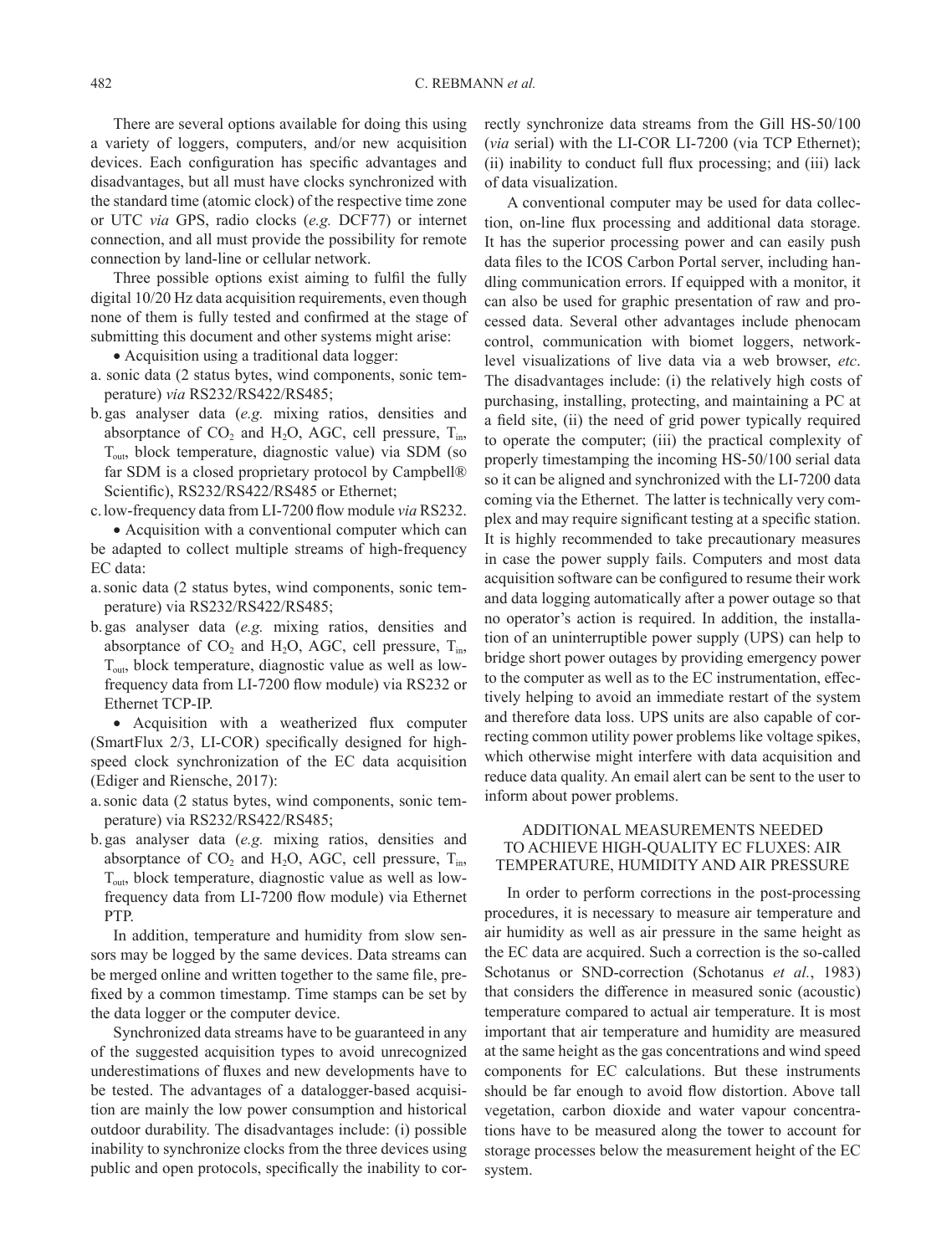## **Air temperature**

The air temperature is defined as 'the temperature indicated by a thermometer exposed to the air in a place sheltered from direct solar radiation' (WMO, 2008, 2014).

## Units, ranges and ecosystems:

The physical unit of thermodynamic temperature (*T*) is Kelvin (K). The unit Kelvin is defined as the fraction 1/273.16 of the triple point of water. For most meteorological purposes temperature measurements are expressed in Celsius degree (°C), derived from Kelvin by the linear relation  $t = T - 273.16$ .

The range of values requested by the World Meteorological Organization (WMO) for air temperature measurements is -80 to +60°C. Considering the whole range of climates and ecosystems that could be monitored within the ICOS network this range can be reduced, also to reduce technical and economical requirements. Maintaining linearity and precision levels for proper measurements along this whole range would be extremely difficult if not impossible in practice. An acceptable measurement range for ICOS stations is thus  $-55$  to  $+55^{\circ}$ C.

## Technical requirements:

The physical quantity itself requires specific arrangements for the sensors to avoid interferences mainly from radiation and heat dissipation due to various elements such as *e.g.* precipitation, fog, deposition or bodies with different thermal capacity in close proximity. Generally, this problem is mentioned as radiation error and is a big concern in the air temperature measurement because it is difficult to quantify (Foken, 2008). Here, we consider only measurements of air temperature representative of the atmospheric surface layer and roughness sub-layer in the proximity of the ecosystem canopy top, *i.e*. the value that must be used in conjunction with flux measurements. The air temperature measurement method for heat storage estimation in canopy space follows the same principles when measurement heights are fitted to the storage measurements for  $CO<sub>2</sub>$ and H<sub>2</sub>O.

The instrument for measurements of air temperature in close vicinity of the EC measurements has to provide characteristics similar to WMO standards: accuracy and precision have to be high enough to allow a measurement uncertainty in the order of magnitude of 0.1 K in the range -40 to +40°C and lower than 0.3 K outside this range, as stated by WMO (2014), and a response time in the range 20 to 40 s or lower (see appendix A6 for definitions of accuracy, precision and response time). Long-term stability and robustness under all weather conditions are required to avoid corrosion or other physical deformation in order to provide stability over a period of at least two years. However, these requirements are defined for ideal working conditions and it is not always possible to achieve these during routine field operations. As a consequence, also thermometers with an overall

accuracy of 0.2 K in the measuring range -30 to 45°C can be accepted for ordinary measurements (WMO, 2014). For each thermometer normally the accuracy depends on temperature and the reference best accuracy value of 0.2 K is referred to the thermometer in ideal conditions after initial calibration from the factory. Accuracy variations in the measuring range can still be accepted up to a value of two times the reference value, *i.e*. 0.4 K.

#### Variability in time and space:

Air temperature varies continuously with time according to interactions between daily radiation cycles, synoptic meteorological variations and changing surface properties. Site characteristics, trends and minimum and maximum values, together with other meaningful statistics, can be derived from previously collected datasets or from preexisting stations in proximity to the study site to evaluate range and time variations of this variable for the specific site. The time resolution of the air temperature measurements must allow detection of changes in the order of 0.033 Hz with a dense enough time series of samplings. It means that the step response time (A6 for definition) of the sensor selected for specified accuracy and precision levels must have an order of magnitude of 30 s. Lower frequency variations, i.e. with periods ranging from a few hours to several years, can have amplitudes of several tens of Kelvin, depending on the climate and the microclimate of the specific site. For this, air temperature measurements generally do not bear significant challenges except for the risk of sensor drifts if not avoided by proper maintenance. However, the quantification of time resolution of the overall measurement system is not straightforward because of the thermal inertia of the sensor itself and, most importantly, the ventilated screen that has to be used to avoid radiation errors (see below). The overall delay induced by system response to air temperature fluctuation is generally not exactly determined. A sampling frequency of 0.033 Hz (T=30 s) is enough to detect temporal variations of air.

#### Measurement method and instrument recommendations:

In combination with EC measurements, air temperature is required to be measured at the same height as the gas analyser and the sonic anemometer are placed. Main requirements are to avoid shadowing and any possible emission or absorption from surrounding elements. WMO requires a minimum distance of 1.5 m from all other structures and instruments and prescribes a minimum height of 2 m, above the ground (WMO, 2008). This last requirement does not consider ecological characteristics of the surfaces of interest, in particular, canopy height and roughness length. Air temperature and air humidity measured in conjunction with EC measurements have to be installed without affecting each other and such as to avoid shadowing, thermal interaction and flow distortion. Basically, a good compromise has to be found for each site once the measurement height for the EC system has been defined.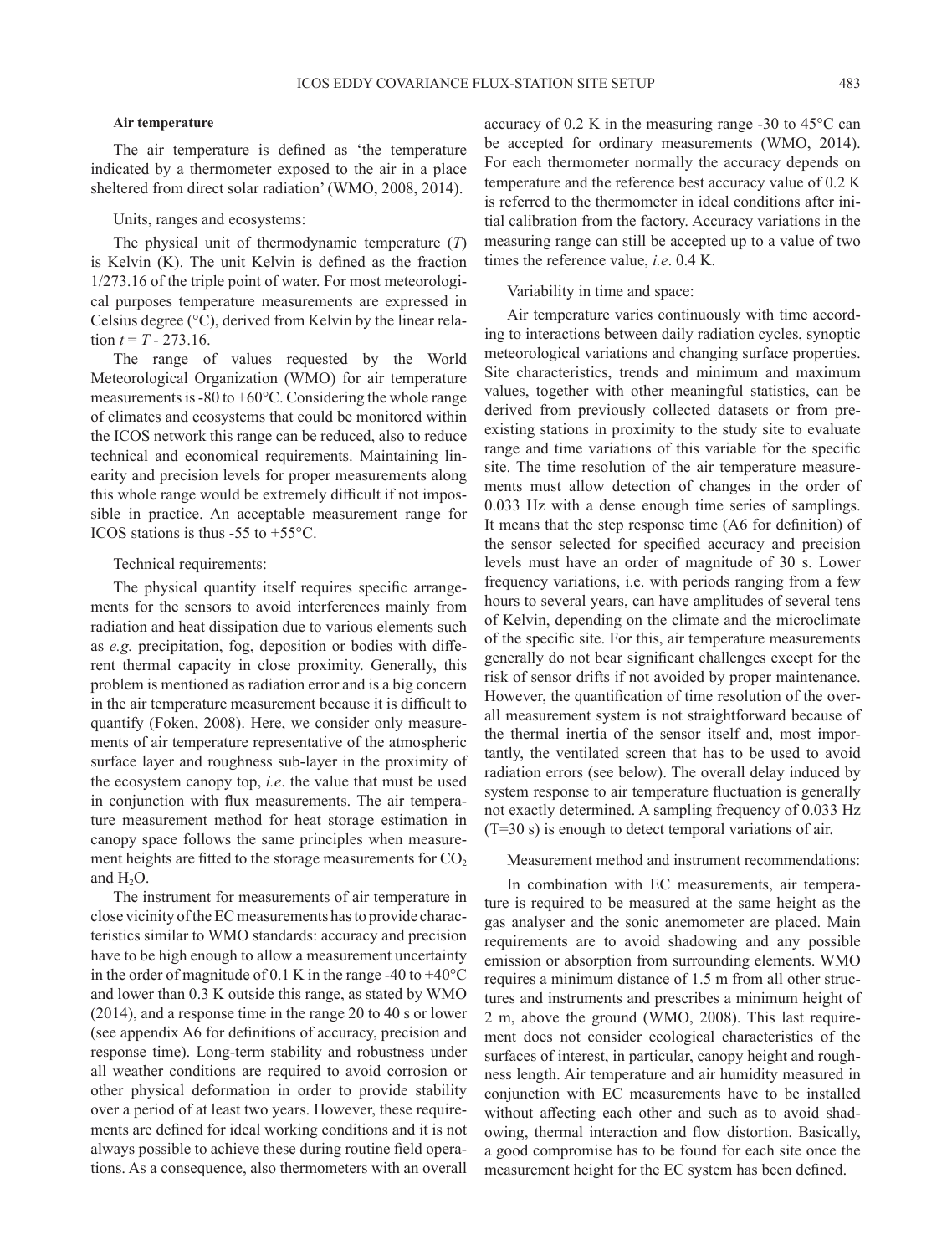

**Fig. 3.** Examples of radiation shields (left: meteoclima with forced ventilation according to ISO17714:2007 (https://fischerbarometer.de/meteoclima/de/index.php), image kindly provided by meteoclima, right: Vaisala DTR13 but with only natural ventilation, HMP155 Quick Reference Guide - M210913EN-C), image kindly provided by Vaisala.

Radiation from different sources can affect air temperature measurements, *e.g.* from sun, clouds, ground and object close to the sensor. Also, precipitation and condensation affect measurements. Moreover, deposition of dust, aerosols and any other material affects significantly response characteristics of the thermometers. Clean screens or shields are mandatory and must be considered part of an air temperature measuring system. Generally, the screens can be used as a physical support of the system (Fig. 3). They must allow for sufficient air circulation between sampling volume of the thermometer and the atmosphere, preventing from an imbalance between absorbed and dissipated heat. A comprehensive description of radiation shields types and uses is available on the WMO guide, together with specific literature references on this issue (ISO, 2007; Lacombe *et al.*, 2011; WMO, 2008). In the framework of ICOS, a white screen (double cylinder) with forced ventilation  $(5-7 \text{ m s}^{-1})$ is required to ensure proper air circulation. The screens for air temperature can also be used to host the air relative humidity.

According to the previously mentioned general description and rational, the use of electrical thermometry among those indicated by WMO is recommended because it provides reliable estimates of the temporal variation. Among the different electrical methods (electrical resistance thermometry, semiconductor thermometry, resistor thermometry) the recommended method for air temperature measurements is the resistance thermometry with platinum (Pt) thermistors (*e.g.* PT100 or PT1000, where 100 and 1000 indicate the resistivity in Ohm of the sensing element) because they both provide high level of metrological characteristics (accuracy, precision, sensitivity, step response time) at acceptable cost. Between thermistors, the platinum-based resistance thermometers are widely used due to their stability over time and because these resistances have a high-temperature coefficient, to provide high sensitivity of the device. Moreover, they have a good linearity in the typical measurement range.

Recommended instruments:

PT100 or PT1000 thermistors for air temperature (Accuracy:  $\pm 0.1K$  for the sensing probe, excluding screen and datalogging errors, precision:  $\pm 0.1$  K, step response time: ~20 s (WMO, 2008) are offered from various manufacturers. Calibration has to be provided from the producer with internationally recognized standard (*e.g.* NIST, BIPM/ JCGM (2008), BIPM/JCGM (2008), *etc*.) or through national metrology institutions.

#### **Air humidity**

According to WMO, the relative humidity (*RH*) of the air is defined as 'the ratio (in percent) of the observed vapour pressure to the saturation vapour pressure with respect to water at the same temperature'. In contrast, specific air humidity is defined as "the ratio between the density of water vapour and the density of moist air", and dew point temperature  $T_{DP}$  as 'the temperature at which moist air saturated with respect to water at a given pressure has a saturation mixing ratio equal to the given mixing ratio'. These quantities are particularly relevant because air relative humidity is mostly directly measured and connected with the other variables and can even be evaluated with higher precision as for example with a dew point mirror (see below).

Relative humidity is expressed in percentage values, being a ratio of two values of the same entities, *i.e*. vapour pressures. *RH* shows an indifferent behaviour depending on both climatic and meteorological constraints. Therefore, time evolution does not have typical seasonal patterns as is the case for solar radiation or temperature. For each ecosystem and climate only maximum and minimum values can be stated. The maximum value is 100% during condensation conditions, while minimum values for all ecosystems, except hyper-arid systems, rarely drop below 10%. A reasonably extended range of values that could be expected is 5-100%.

The dewpoint temperature is the temperature at which moist air saturates with respect to water at a given pressure. The dewpoint temperature can be measured precisely with a chilled-mirror hygrometer. The most widely used systems employ a small polished reflecting surface, cooled electrically by using a Peltier-effect device, and sense condensation with an optical detector (WMO, 2008). For Class 1 stations, high precision measurements of the dew point with such a device are recommended. Conversions into any other moisture measure can be performed with air temperature and pressure.

#### Technical issues:

Most of the *RH* sensors must be shielded to protect the probes from the interference with radiation, wind and any other external force that could affect water vapour interaction with the detector. In particular, sensors that are based on electrical capacitive hygrometers must be protected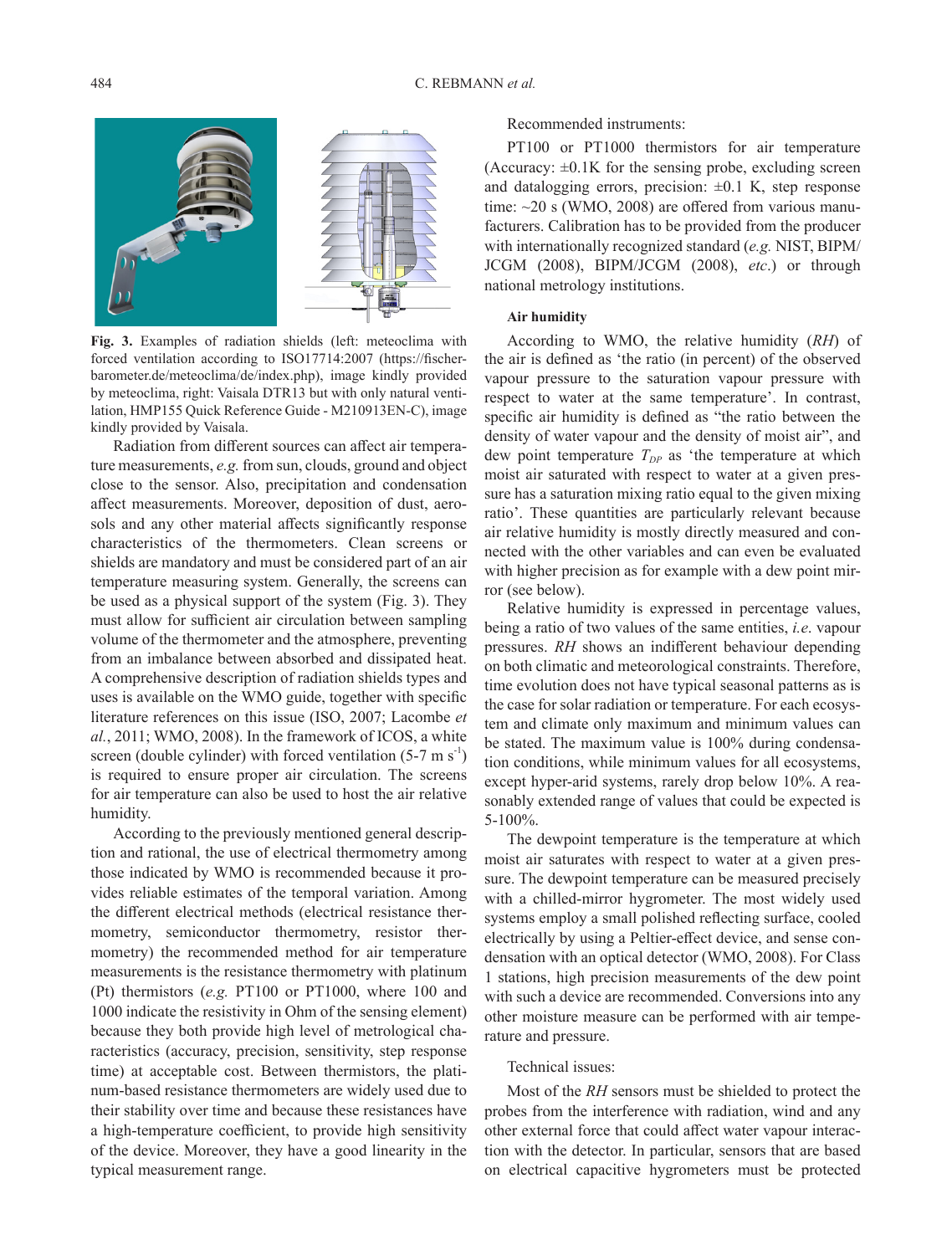from rain, solar radiation, wind, and dust or frost deposition. This is similar to shielding for measurements of air temperature so that sensors for air temperature and relative humidity can be placed in the same screen. A good natural/ forced air circulation must be guaranteed by the enclosure to avoid the formation of microclimates in the measuring volume. For the housing, only appropriate materials, nonadsorbing or non-desorbing liquid water and water vapour must be used.

The selected instrument has to fulfil criteria requested for WMO working standards for accuracy and precision, which has to be high enough to allow a measurement uncertainty in the order of magnitude of 2% in the range of 5 to 100% relative humidity (WMO, 2014) and a response time in the range of 20 to 40 s or lower (see appendix A6 for definitions of accuracy, precision and response time). Long-term stability and robustness under all weather conditions have to be guaranteed in order to provide stability over a period of at least two years.

#### Variability in time and space:

Like most other micrometeorological variables, *RH* can vary in time and space within the footprint of the micrometeorological tower. This is mainly true if relevant inhomogeneity of the surface occurs on small spatial scales, *i.e.* on the order  $10^{\circ}$  m to  $10^{\circ}$  m, or if the vertical variation inside the canopy is of interest (*e.g.* forests). The time evolution of this variable is primarily driven by radiation, wind and moisture content at the surface and the half-hourly time scale used to estimate other micrometeorological variables is adequate in this case. Turbulent fluctuations are not relevant for this variable. This means that the step response time (see A6) for specified accuracy and precision levels must of the order of 30s. Measurements of a vertical water vapour profile should be performed in conjunction with the  $CO_2$ -profile to be able to consider storage fluxes of water vapour below the EC measurements.

Measurement method and instrument recommendations:

Several methods are accepted by the WMO for the measurement of *RH* (WMO, 2014) by:

- 1. electrical capacitive hygrometry,
- 2. dew point temperature estimation by condensation on chilled mirrors,
- 3. the psychrometric method,
- 4. absorption of electromagnetic radiation (infra-red or ultraviolet).

Most common and easy to use instruments based on electrical capacitive hygrometers are slightly less accurate than chilled mirrors but provide a reasonable level of accuracy in the measurement range with continuous time series and have a shorter response time which makes them suitable for ICOS requirements. The accuracy is in general between 2 and 3%.

The method based on chilled (or frozen) mirrors for the estimation of the dew point temperature allows the best accuracy in measurements of *RH*, with the only drawbacks of being an indirect measurement method and the slow response time, generally not compliant with the required threshold of 20 s. Moreover, the instruments do not require particular shielding, one of the most relevant feature to be considered because the screen can introduce a significant and difficult to estimate the source of errors. The dew point mirror has to be used together with a small pump that provides the gas flow over the chilled surface. The inlet of the airstream should be close to the EC and accompanying measurements.

The electrical capacitive hygrometers are the default kind of instrument to measure *RH* at ICOS stations and, if possible, in combination with higher accuracy measurements through chilled mirror hygrometers for cross-calibration of the sensors and methods. The chilled-mirrors could be used as a temporary reference for field calibration and check of the default capacitive hygrometers, whenever its long-term use is hard to achieve. However, their installation is not mandatory at ICOS ecosystem stations.

#### **Air pressure**

The atmospheric pressure on a given surface is the force per unit area exerted by virtue of the weight of the atmosphere above. The pressure is thus equal to the weight of a vertical column of air above a horizontal projection of the surface, extending to the outer limit of the atmosphere (WMO, 2014).

The fundamental physical unit for atmospheric pressure *p* is Pascal (Pa) and corresponds to a force of one Newton orthogonally exerted above one square meter surface: 1 Pa  $= 1$  N m<sup>-2</sup>.

The range of physically measurable values depends on the synoptic variation of atmospheric pressure as well as on altitudinal variations because the air pressure decreases exponentially with altitude above sea level. An extended range of ICOS ecosystem measurement stations is 650 – 1080 hPa.

The lowest limit of 650 hPa is significantly lower than normal atmospheric pressure values at most of the ICOS ecosystem stations and can be increased to achieve better accuracy within the measured amplitude range. The lowest reference value  $(p_0)$  can be considered 850 hPa at sea level and then the height adjusted value decreases according to the barometric pressure law (constant temperature and humidity):

$$
p(h) = p_0 \exp\left(-\frac{g M h}{R T_0}\right),\tag{3}
$$

*h*: height above sea level, *g*: acceleration due to gravity, *M*: molar mass of dry air, *R*: universal gas constant,  $T_0$ : sea level standard temperature.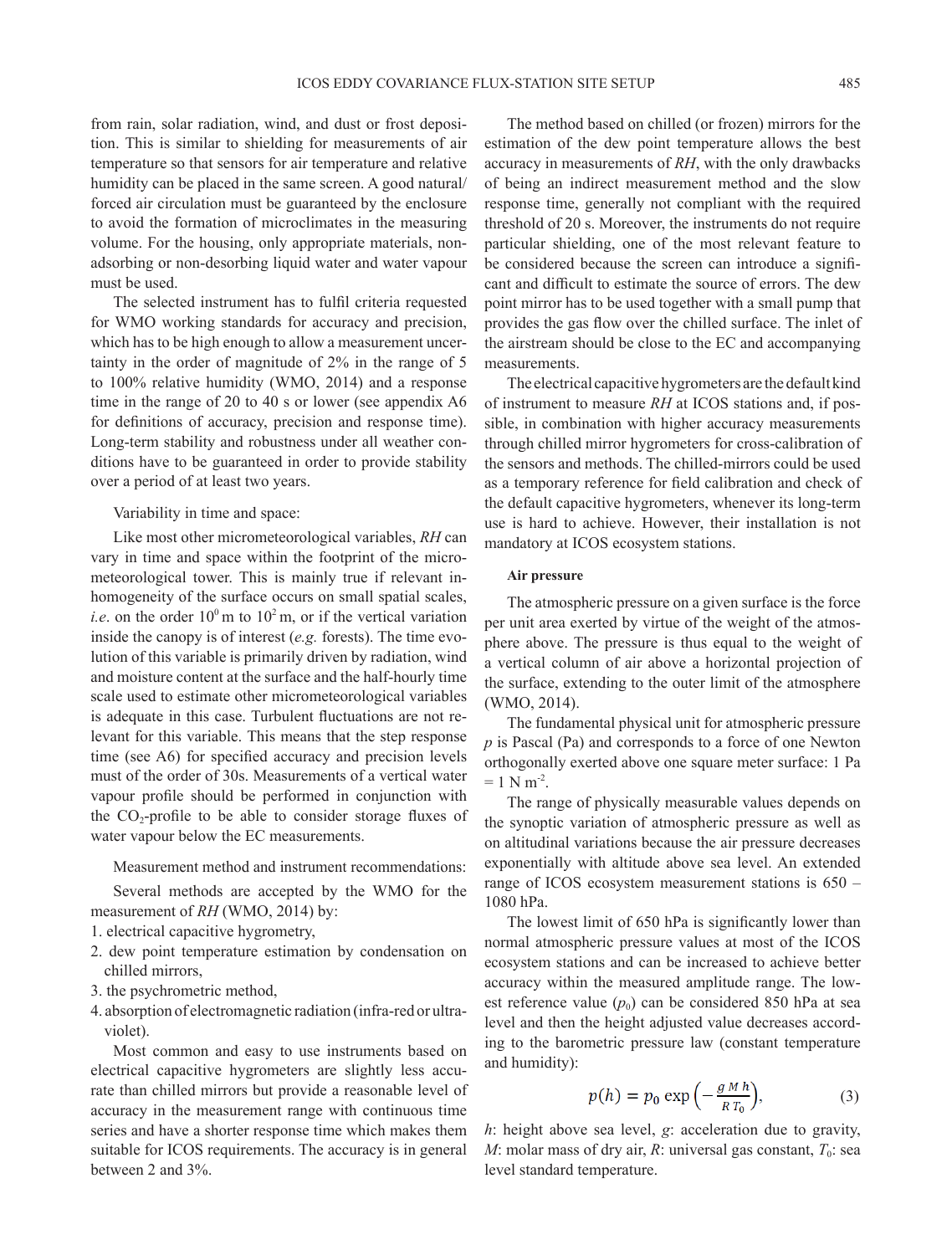Technical requirements:

The level of accuracy needed for pressure measurements to satisfy the requirements of various meteorological applications is adopted from the WMO (2008) protocol but can be relaxed especially with respect to measurement range according to typical values for the respective station considering site elevation and long-term minima and maxima. Barometers with recent designs make use of transducers which transform the sensor response into pressure-related quantities. The measurement method for the purpose of continuous sampling has to be an electronic barometer fulfilling requirements according to WMO standards or as close as possible to this. For accuracy and precision, WMO states that the ideal accuracy for air pressure sensors is 0.1 hPa (WMO, 2014). For ICOS ecosystem stations, this accuracy requirement can be relaxed to a measurement uncertainty threshold of 0.3-0.5 hPa to make the choice and installation of the sensor more feasible. Precision should be  $\pm 0.5$  hPa and the response time in the range of 20 to 40 s. The long-term stability and robustness to all weather conditions has to be guaranteed in order to provide stability over a period of at least two years.

# Variability in time and space:

Except for extreme meteorological events such as tornadoes or hurricanes, the air pressure variations are slow compared to high-frequency time scales of EC measurements and normally belong to timescale ranges between 1 minute and few hours.

The atmospheric pressure has to be measured at the measurement station because its value is needed to characterize meteorological conditions and to correct other measurements. However, the atmospheric pressure is not changing significantly on horizontal scales of the order of  $10<sup>2</sup>$  m and vertical of 10 m. This means that the barometer doesn't strictly need to be placed at small distances from the EC system as other measurement devices do. An electronic barometer measures the atmospheric pressure of the surrounding space or any space that is connected to it *via* a tube. This tube has to be connected to a static pressure head to avoid pressure fluctuations caused by wind gusts. For the wind-induced dynamic pressure fluctuations, some specific screen or device is normally available by the producers. To avoid mechanical vibrations a positioning at the measurement station has to be chosen that should reduce as much as possible any interference with other devices. Screening of direct solar radiation and rain is advisable.

#### Recommended instruments:

Instruments should be selected from the category of electronic barometers.

Air temperature and relative humidity sensors have to be placed at the same location as this is needed for the calculation of other humidity entities as mentioned above. The atmospheric pressure can be measured at other heights

and be re-calculated for the measurement height using elevation difference, air temperature and humidity of the air column between the pressure sensor and the humidity sensor. All sensors for air temperature, moisture and pressure are run in continuous mode with a sampling and data logging rate of minimum 0.033 Hz, corresponding to 2 samples per minute, to detect time evolution of the variables. Raw data with instrument units and physical units collected must be stored and transmitted to the ETC daily. All postprocessing is centrally performed by the ETC. In addition information such as calibration sheets, positions of the sensors, date of modifications or malfunctioning must be provided through metadata.

#### **Back-up meteorological data**

Relevant meteorological variables that drive ecosystem processes and are needed for EC quality insurance have to be provided additionally by an autonomous meteorological station. This meteorological station has to have an independent power supply and shall be able to store all data at least internally. However, regular automatic data transfer to the home institution should be preferred. Also, sampling and storage procedures may be relaxed compared to the procedures described above. The station shall be equipped with sensors for the determination of the incoming shortwave radiation, air temperature, air humidity and precipitation similar to the above-described standards with measurement heights around 2.5 m from the soil and avoiding shading or thermal influence from surrounding infrastructures, ecosystem or vegetation elements (WMO, 2014). The station has to be in a distance less than 1 km from the main station to ensure meteorological variables to be representative of the ecosystem under investigation. For tall vegetation such as forests, a clearing close to the main station may be difficult to find within a distance of 1 km. In such case the backup-instrumentation may be installed on the tower itself, supported by an independent power supply and an independent data acquisition.

#### **Logbook and meta-data**

A (possibly online) logbook has to be kept. The logbook has to include IRGA and sonic factory calibration coefficients, all maintenance operations with their date and weather conditions, all calibration operations with their date, temperature, observed zero and span offsets of the analyser before calibration and all intermediate zero readings. All this information, as well as general information about the set-up, have to be provided to the ETC *via* the meta-data system.

### SPATIAL REPRESENTATIVENESS OF THE MEASUREMENTS

The spatial representativeness and location bias of fluxtower measurements need to be determined, meaning the area from which the observed fluxes originate, should be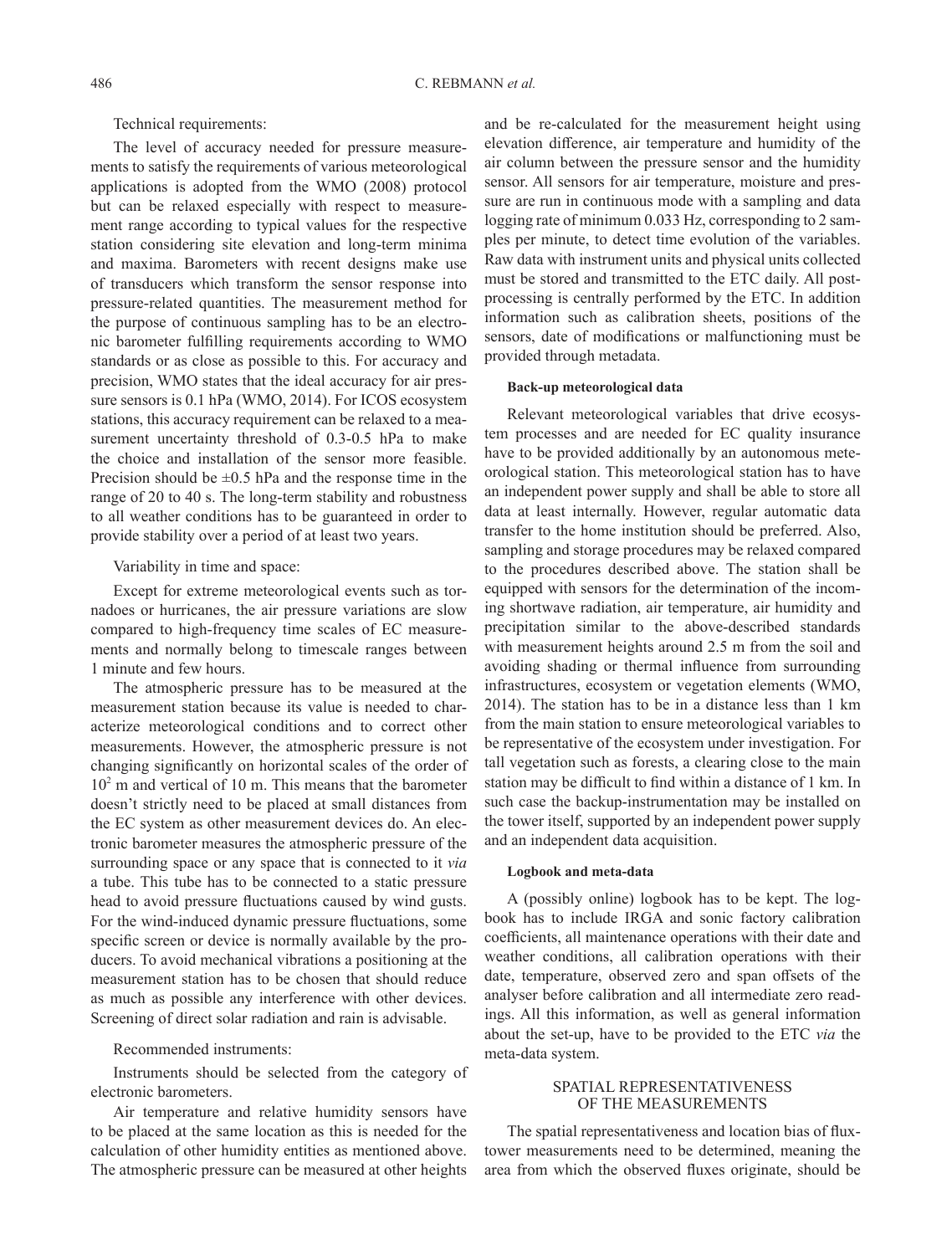estimated and described. A flux footprint is an essential tool for selecting the measurement station, for the planning of EC experiments and interpretation of resulting data. The flux footprint describes the 'field of view' or 'source area' of the EC system, providing the relative contribution of each surface element to the measured vertical flux. It depends on measurement height, surface roughness and atmospheric stability. The footprint for EC flux measurements typically covers an area of a few hectares to square kilometres. Variations in footprint size and wind direction lead to a more or less regular or irregular sampling of the areas surrounding the tower. The degree of heterogeneity within the footprint of the tower will be evaluated by an intensive sampling of the soil and vegetation as described in other papers of this issue.

Footprints cannot be measured directly but are derived based on atmospheric dispersion models or analytical solutions of the diffusion equation. For both, footprint models and measurements of atmosphere-surface exchange, ideally, the area in the flux footprint should be horizontally homogeneous and of flat terrain with a well-developed turbulence field. Hence the species coverage, canopy height and thermal properties of the surface of interest should not vary significantly. In reality, these prerequisites are never fully met and typically the setup is optimized for certain wind directions or parts of the area of interest. Besides variations of the vegetation, height or structure, soil type and soil properties may vary, and groundwater depth may fluctuate locally. Such surface inhomogeneities directly influence the sources or sinks of the constituent measured and may complicate interpretation of the origin and representativeness of the observed flux.

Inhomogeneity modifies the footprint by modifying the turbulent flow field. In the case of a patchy terrain, knowledge of the source area and strength is required (Vesala *et al.*, 2008). Also, edge effects occur commonly as a consequence of a limited fetch in many European forest sites (Eder *et al.*, 2013; Kröniger *et al.*, 2017). Model simulations suggest that abrupt roughness changes perturb both the flow and concentration fields in and above plant canopies, leading to significant horizontal and vertical advection of CO2 (Sogachev *et al.*, 2008).

The influence of surface heterogeneity on the flux data quality can be evaluated using footprint modelling (Chasmer *et al.*, 2011; Foken and Leclerc, 2004; Göckede *et al.*, 2004). The area in the direct surrounding of the tower (which is often not representative due to canopy cutting, flow distortion by tower and fences, *etc*.) contributes more to the measured flux if surface roughness is high, boundarylayer conditions are very unstable or if the measurement height is small (Kljun *et al.*, 2002). Moreover footprint models are extremely sensitive to surface roughness and refined estimates of the roughness length and displacement height parameters at each site, normally referred to in literature as *zo* and *d* (Foken, 2008; Leclerc and Foken,

2014). Turbulence profiles or LIDAR data, can lead to an improved agreement between modeled and experimentally estimated footprints (Arriga *et al.*, 2017; Heidbach *et al.*, 2017; Kljun *et al.*, 2015), resulting in a better interpretation of the ecosystem fluxes for each EC station.

Several theoretical approaches have been proposed for the determination of the footprint. These models can be classified into four categories: Analytical models, Lagrangian stochastic models, large-eddy simulations and ensemble-averaged closure models, as summarized by Schmid (2002), Vesala *et al.* (2008) and Leclerc and Foken (2014). Some of these models have been used for deriving simplified parameterizations that require minimal computational efforts. Because of their theoretical simplicity and their ease of use, these parameterizations and analytical models are especially suitable for practical applications such as EC measurement site design (Horst and Weil, 1992, 1994; Hsieh *et al.*, 2000; Kljun *et al.*, 2004, 2015; Kormann and Meixner, 2001; Schmid, 1994). Additionally, practical applications have been developed that simplify these original algorithms in user-friendly online tools (Vesala *et al.*, 2008). Examples are the parametrization by Kljun *et al.* (2004, 2015) that can be found at http://footprint.kljun. net or the 'Footprint calculator', a simplified version of the SCADIS closure model (Sogachev and Sedletski, 2006). Within the ICOS-network, the parameterization by Kljun *et al.* (2015) is applied, as this footprint model uses an optimal combination of different existing methods.

It should be noted that the above models are limited to flat and homogeneous surfaces. Analytical approaches are further constrained to surface layer conditions. Simple and fast footprint models only provide approximate results for complex terrain and tall vegetation, for which more sophisticated models such as Sogachev *et al.* (2004) and Steinfeld *et al.* (2008) are preferable but still computationally too expensive to be applied on continuous long-term data sets.

Often, the one-dimensional crosswind-integrated footprint (IF) is of main interest to EC measurements. It may be further expressed as cumulative footprint (CIF), *i.e*. effective fetch. CIF provides a criterion for estimating the minimum fetch required for a representative flux measurement, meaning that a certain percentage of the observed flux must originate from the surface of interest. Here we suggest a CIF of minimum 80% for an acceptable measurement, where the footprint function is integrated from the footprint peak location into all directions along constant levels of footprint values until the contribution of interest (*i.e.* 80%) is obtained (taking into account possible directional variations). CIF should be calculated for different meteorological conditions representing day-night differences and seasonal variation. As turbulence measurements are seldom available for the site design phase, typical combinations of input variables required for the model should be assumed. Another possibility is to use actual turbulence statistics if these are available for the site (from a close-by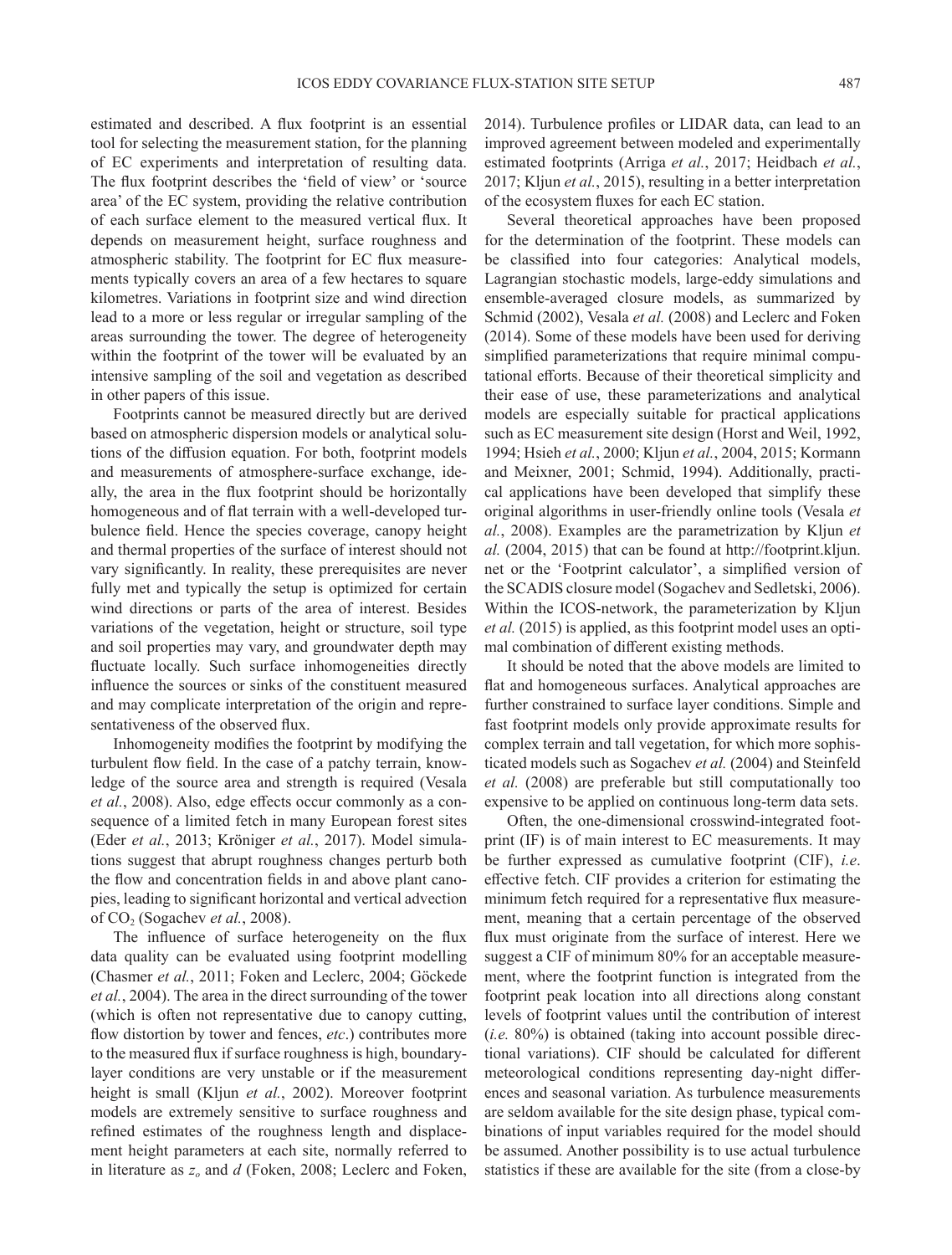meteorological station). In both approaches, the effect of measurement height and surface rougness on footprint size and extent can be tested.

Both these exercises may be conducted by using the simple analytical models or simplified parameterisations listed above. The required input data depend on the model. For example, the following input data are needed when calculating CIF with the model presented by Kormann and Meixner (2001): measurement height, roughness length, wind speed or friction velocity, and Obukhov length. The model of Kljun *et al.* (2004) and the two-dimensional models of Hsieh *et al*. (2000), Detto *et al.* (2006), and Kljun *et al.* (2015) are applicable in a wider range of atmospheric conditions. For a full application they will need estimates of the planetary boundary layer height as input (see suggestions in Kljun *et al.* (2015) for estimation of the planetary boundary layer), as well as the vertical wind speed variance or the lateral wind speed variance, respectively.

#### RESULTS AND DISCUSSION

The increasing need for earth observation strategies including terrestrial carbon observations requires networks to determine spatial distributions and temporal evolutions of terrestrial fluxes and stocks of carbon and related entities (Raupach *et al.*, 2005). Eddy covariance measurements can be made on a quasi-continuous basis to assess ecosystem exchange of trace gas and water fluxes between ecosystems and the atmosphere. The technique allows the evaluation of ecosystem fluxes across a spectrum of timescales, ranging from hours to years (Baldocchi, 2003; Baldocchi *et al.*, 2001) and enables thereby the detection of inter- and intraannual variations of the terrestrial net ecosystem exchange in response to environmental variables. In addition, EC data are highly valuable for the improvement and evaluation of land surface models and their parameterizations especially with respect to the biogeochemical processes (Baldocchi, 2014; Haughton *et al.*, 2018; Post *et al.*, 2017; Tramontana *et al.*, 2016). The EC technique is a widely accepted methodology in the scientific community around the globe and has thus evolved as the method of choice in the last decades in several regional and global networks such as Euroflux, AmeriFlux, NEON, SAEON, AsiaFlux, OzFlux and FLUXNET (Aubinet *et al.*, 2000; Baldocchi *et al.*, 2001; Novick *et al.*, 2017; Yamamoto *et al.*, 2005; Keller *et al.*, 2008; van Jaarsveld *et al.*, 2007). However, only when applying the instrumentation properly and performing a well-established data post-processing, fluxes become comparable across different regions, ecosystems and sites. Open questions with respect to GHG exchange, *e.g.* the inter-annual variability or long-term trends can only be detected with stable and standardised methods. In parallel to the development of the instrumentation, especially so for trace gases, tools to describe data quality (Foken and Wichura, 1996; Vickers and Mahrt, 1997), flux uncertainty

(Billesbach, 2011; Mauder *et al.*, 2013), footprints (Kljun *et al.*, 2015; Leclerc and Foken, 2014; Sogachev *et al.*, 2004; Vesala *et al.*, 2008) and their combination (Göckede *et al.*, 2008) have been further addressed and are applied within the ecosystem component of ICOS.

Although the EC technique has matured substantially over the last decades (Aubinet *et al.*, 2012, Baldocchi *et al.*, 2017) and can now be applied successfully by non-specialists, it has by no means reached a true 'plug-and-play' level (Eugster and Merbold, 2015; Baldocchi, 2014). Several issues and unsolved questions with regard to the technique itself remain active research topics today and have largely prevented the formulation and adoption of universally accepted standards in instrumentation, data analysis, and uncertainty estimation. The latter point, in particular, applies to both the EC-system as a whole as well as to its component instruments. Several studies exploring sources of systematic bias (and proposing correction schemes), or random and systematic uncertainty for various aspects or components of EC systems have been published (*e.g.* Mauder *et al.*, 2013; Richardson *et al.*, 2012). The most likely reason for thwarting significant progress in systematic and random uncertainty estimation is the absence of an absolute reference to gauge EC systems performance. The same difficulty applies to the turbulence measurement part of the system (usually by ultrasonic anemometer) because, (1) the magnitude and spectral range of common atmospheric boundary-layer turbulence cannot be reproduced in a wind-tunnel, and (2) laboratory calibrations against absolute velocity standards do not represent the conditions which the sensors are exposed to in the field. As a result, the transferability of such calibrations and instrument quality assessments (often only available by the instrument manufacturers) to the field remains limited. While field calibrations only address inter-comparisons of different sensors or systems with unknown absolute errors, they often shed more light on the behavior of random instrument uncertainty as a function of environmental conditions (Billesbach, 2011; Dragoni *et al.*, 2007; Finkelstein and Sims, 2001; Loescher *et al.*, 2006; Richardson *et al.*, 2006).

The challenge of large flux networks, established with the goal of detecting perturbations of the global carbon cycle as well as driving forces modulating GHG fluxes, is to ensure comparability of flux data over time and space (Baldocchi *et al.*, 2016, 2017). Therefore within ICOS, it was decided to standardise the instrumentation at all sites across the network for the key variables such as net exchange of  $CO<sub>2</sub>$ , H<sub>2</sub>O and energy. Driving and accompanying variables are also measured, acquired and transferred in a standardised way, even though more flexibility is given with respect to the selection of instruments. For the EC instrumentation it was decided to use the same instruments -namely the GILL HS and the LI-7200 – at all stations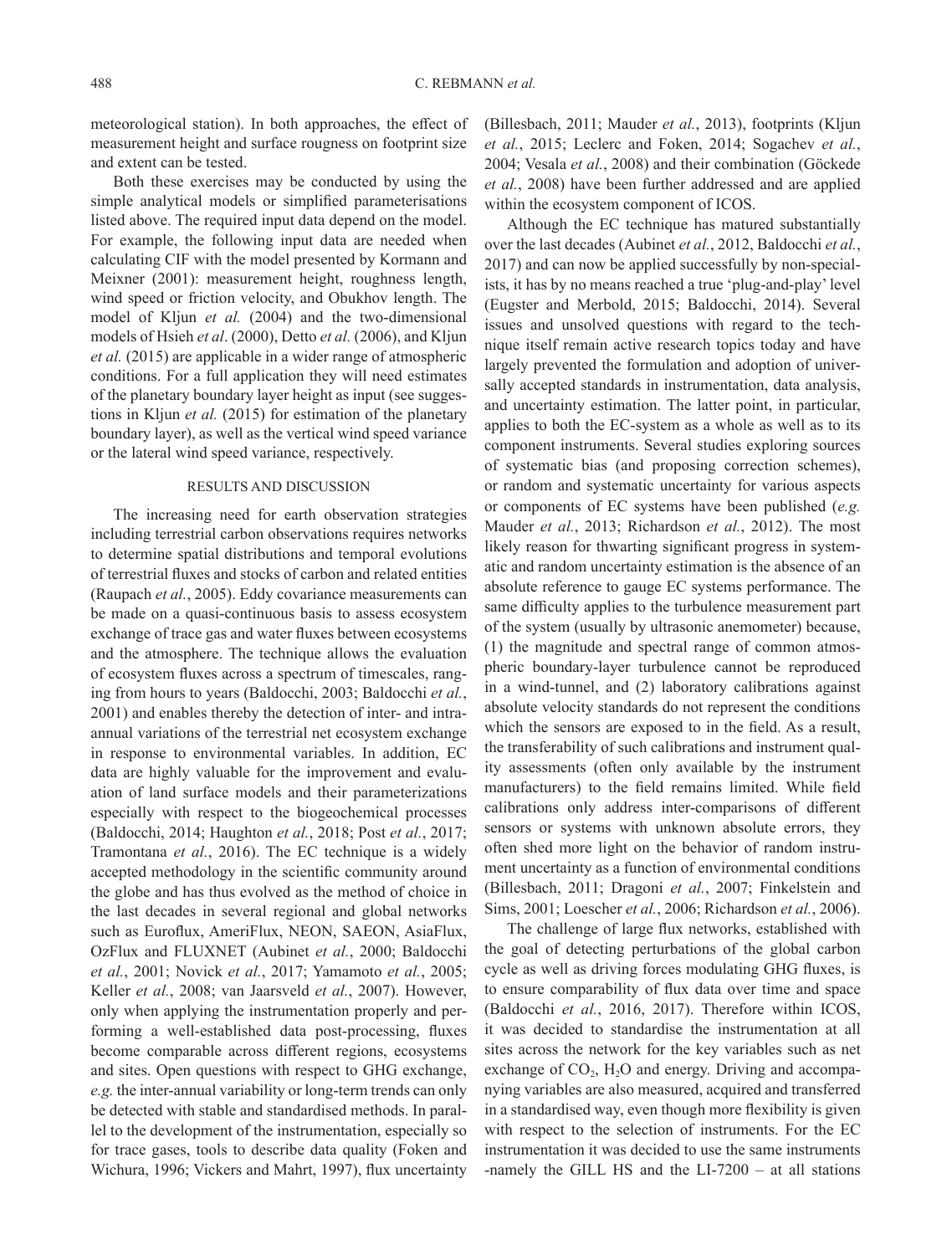during the initial phase of ICOS. However, ICOS will consider new technologies during its runtime in case of an improved performance compared to the initial instrument set. In addition to the stations that will deliver their data in a standardised manner, either as Class 1 or Class 2 stations, additional data are provided to the ICOS network from ecosystem sites with lower standards but valuable ecological contributions. Over time, these Associated stations may also standardise their measurements according to the protocols for more reliable cross-site synthesis. But these stations also offer the possibility to develop and test new techniques. Especially with respect to the EC instrumentation and data acquisition new developments are needed to ensure best practice on a long-term basis. An extension of the network should not only consider new sites and ecosystems but also spatial replications of EC measurements at the ecosystem scale to increase the statistical power of flux measurements and thus the ability to provide statistically robust flux estimates for larger areas (Hill *et al.*, 2017).

The aim of flux networks is to compare ecosystems in different areas around the globe. However, we also have to ensure that the investigated ecosystems are representative beyond the flux footprint and capture natural variability of climatological and biological conditions to enable reasonable upscaling for continental carbon balance determination (Chu *et al.*, 2017). Bearing this in mind, we have to ensure that the results achieved across time, biomes and ecosystems stay comparable by regular calibration, standardisation and traceability of methods.

#### **CONCLUSIONS**

1. Carbon cycle perturbations need to be determined in a standardised way with high-precision and long-term observations of C, N and other GHGs based on *in-situ* measurements.

2. The ICOS ecosystem station network provides GHG fluxes and complementing measurements for terrestrial and freshwater ecosystems to identify and understand their exchange dynamics as well as their role in C cycling with regard to climate change.

3. Reliability and comparability of acquired data over time and space are assured by the high level of standardisation of the hardware, software and field operation across the ICOS network.

4. The determination of trace gas and energy exchange between the biosphere and the atmosphere with the EC technique – the core measurements at ICOS ecosystem stations – are performed with the same sets of instrumentation to avoid methodological differences.

5. The extension of the network has to consider new developments while ensuring comparability over time and space.

#### ACKNOWLEDGMENTS

This manuscript is based on protocols developed by three working groups on sonic anemometry, gas analyser and the set-up of eddy covariance sites. We acknowledge all active members of the ICOS ecosystem working groups and all other people who contributed to the development of the ICOS ecosystem domain and the measurement protocols.

CR is financed by the Helmholtz Centre for Environmental Research GmbH – UFZ, Leipzig, Germany and received funding by the BMBF. AG would like to thank the German Federal Ministry of Education and Research for funding (grant 01LN1313A). LM and LH acknowledge funds received under the Swiss National Science Foundation-funded project ICOS-CH (grant agreement: 20FI21\_128992) and of ETH Zurich (0-23184-15). NA acknowledges ICOS-Belgium and Fonds Wetenschappelijk Onderzoek (FWO) for financial and logistic support. The National Ecological Observatory Network is a project sponsored by the National Science Foundation and managed under cooperative agreement by Battelle Ecology, Inc. This material is based upon work supported by the National Science Foundation (grant DBI-0752017). Any opinions, findings, and conclusions or recommendations expressed in this material are those of the author and do not necessarily reflect the views of the National Science Foundation. We would also like to thank Dr James Kathilankal and Mr Dave Johnson from LI-COR Biosciences for help checking the technical specifications of the EC hardware and software. In addition we acknowledge the valuable input of the two anonymous reviewers.

**Conflict of interest:** The Authors declare no conflict of interest.

#### REFERENCES

- **Arriga N., Rannik Ü., Aubinet M., Carrara A., Vesala T., and**  Papale D., 2017. Experimental validation of footprint models for eddy covariance  $CO<sub>2</sub>$  flux measurements above grassland by means of natural and artificial tracers. Agric. For. Meteorol. 242: 75-84. doi:https://doi. org/10.1016/j.agrformet.2017.04.006.
- **Aubinet M., Berbigier P., Bernhofer C.H., Cescatti A., Feigenwinter C., Granier A.,** *et al.***, 2005.** Comparing CO2 storage and advection conditions at night at different CarboEuroflux sites. Boundary-Layer Meteorology 116: 63-94.
- **Aubinet M., Grelle A., Ibrom A., Rannik Ü., Moncrieff J., Foken T.,** *et al.***, 2000.** Estimates of the annual net carbon and water exchange of forests: the EUROFLUX methodology. Adv. Ecol. Res., 30. doi:10.1016/ s0065-2504(08)60018-5.
- **Aubinet M., Feigenwinter C., Heinesch B., Bernhofer C., Canepa E., Lindroth A.,** *et al.***, 2010.** Direct advection measurements do not help to solve the night-time  $CO<sub>2</sub>$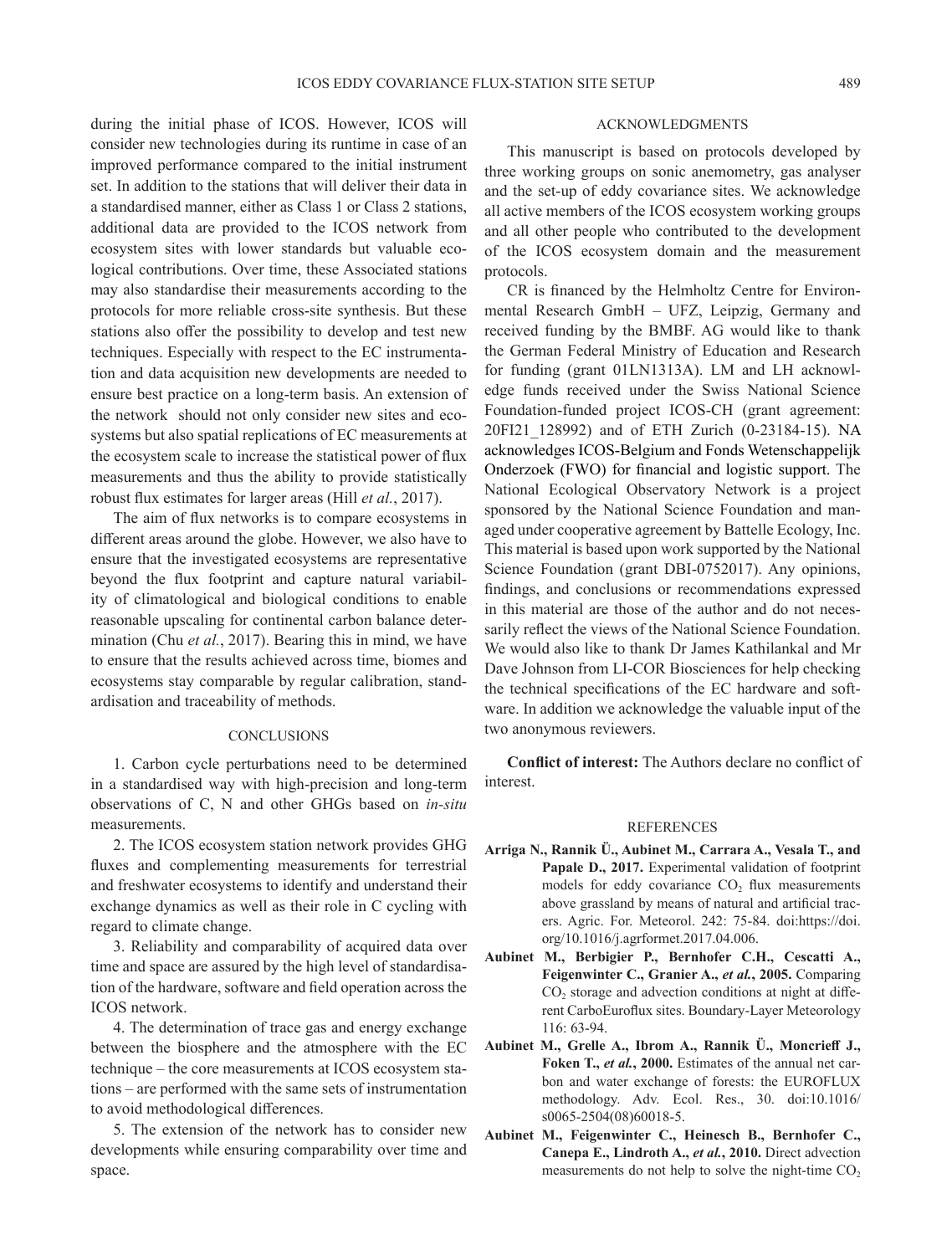closure problem: Evidence from three different forests. Agric. For. Meteorol. 150: 655-664. doi:http://dx.doi. org/10.1016/j.agrformet.2010.01.016.

- **Aubinet M., Joly L., Loustau D., De Ligne A., Chopin H., Cousin J.,** *et al.***, 2016.** Dimensioning IRGA gas sampling systems: laboratory and field experiments. Atmos. Meas. Tech., 9, 1361-1367. doi:10.5194/amt-9-361-2016.
- **Aubinet M., Vesala T., and Papale D., 2012.** Eddy Covariance: A Practical Guide to Measurement and Data Analysis, Dordrecht.
- **Baldocchi D., 2014.** Measuring fluxes of trace gases and energy between ecosystems and the atmosphere – the state and future of the eddy covariance method. Global Change Biol 20: 3600-3609. doi:10.1111/gcb.12649.
- **Baldocchi D., Chu H., and Reichstein M., 2017.** Inter-annual variability of net and gross ecosystem carbon fluxes: A review. Agric. For. Meteorol., doi: https://doi. org/10.1016/j.agrformet.2017.05.015.
- **Baldocchi D., Falge E., Gu L.H., Olson R., Hollinger D., Running S.,** *et al.***, 2001.** FLUXNET: A new tool to study the temporal and spatial variability of ecosystemscale carbon dioxide, water vapor, and energy flux densities. Bull. Am. Meteorol. Soc., 82: 2415-2434.
- **Baldocchi D., Ryu Y., and Keenan T., 2016.** Terrestrial Carbon Cycle Variability [version 1; referees: 2 approved]. F1000Research 2016, 5 (F1000 Faculty Rev): 2371 (doi: 10.12688/f1000research.8962.1).
- **Baldocchi D.D., 2003.** Assessing the eddy covariance technique for evaluating carbon dioxide exchange rates of ecosystems: past, present and future. Global Change Biol., 9: 479-492.
- **Baldocchi D.D., Hicks B.B., and Meyers T.P., 1988.** Measuring biosphere-atmosphere exchanges of biologically related gases with micrometeorological methods. Ecology, 69(5): 1331-1340.
- **Belcher S.E., Finnigan J.J., and Harman I.N., 2008.** Flows through forest canopies in complex terrain. Ecol. Appl., 18: 1436-1453.
- **Billesbach D.P., 2011.** Estimating uncertainties in individual eddy covariance flux measurements: A comparison of methods and a proposed new method. Agric. For. Meteorol., 151: 394-405, doi:10.1016/j.agrformet. 2010.12.001.
- Bureau international des poids et mesures / Joint Committee for Guides in Metrology (BIPM/JCGM), **2008**. Evaluation of Measurement Data-Guide to the expression of uncertainty in measurement (GUM). 100.
- Bureau international des poids et mesures / Joint Committee for Guides in Metrology (BIPM/JCGM), **2008.** International Vocabulary of Metrology – Basic and general concepts and associated terms(VIM). BIPM/JCGM.
- **Burba G., 2013.** Eddy Covariance Method for Scientific, Industrial, Agricultural and Regulatory Applications: A Field Book on Measuring Ecosystem Gas Exchange and Areal Emission Rates, Lincoln, Nebraska.
- **Burba G., Anderson D., Furtaw M., Eckles R., McDermitt D., and Welles J., 2012a.** Gas analyser. US Patent 8, 130,379. Date issued: March 6, 2012..
- **Burba G., Schmidt A., Scott R.L., Nakai T., Kathilankal J., Fratini G.,** *et al.***, 2012b.** Calculating  $CO_2$  and  $H_2O$ eddy covariance fluxes from an enclosed gas analyzer

using an instantaneous mixing ratio. Global Change Biol., 18: 385-399. doi:10.1111/j.1365-2486.2011. 2536.x.

- **Burba G.G., McDermitt D.K., Anderson D.J., Furtaw M.D. and Eckles R.D., 2010.** Novel design of an enclosed  $CO<sub>2</sub>/H<sub>2</sub>O$  gas analyser for eddy covariance flux measurements. Tellus Ser. B-Chem. Phys. Meteorol., 62: 743-748. doi:10.1111/j.1600-0889.2010.00468.x.
- **Chasmer L., Kljun N., Hopkinson C., Brown S., Milne T., Giroux K.,** *et al.***, 2011.** Characterizing vegetation structural and topographic characteristics sampled by eddy covariance within two mature aspen stands using lidar and a flux footprint model: Scaling to MODIS. J. Geophys. Res.-Biogeosci. 116, doi: G0202610. 1029/2010jg001567.
- **Christen A., van Gorsel E., Andretta M., Calanca M., Rotach M., and Vogt R., 2000.** Intercomparison of ultrasonic anemometers during the MAP-Riviera project. 9th Conf. Mountain Meteorol., August 7-11, Aspen, CO, USA.
- **Chu H., Baldocchi D.D., John R., Wolf S., and Reichstein M., 2017.** Fluxes all of the time? A primer on the temporal representativeness of FLUXNET. J. Geophysical Res.: Biogeosciences 122: 2016JG003576, doi:10.1002/ 016JG003576.
- **Detto M., Montaldo N., Albertson J.D., Mancini M., and Katul G., 2006.** Soil moisture and vegetation controls on evapotranspiration in a heterogeneous Mediterranean ecosystem on Sardinia, Italy. Water Resour. Res., 42, W08419, doi: 10.1029/2005WR004693.
- **Dragoni D., Schmid H.P., Grimmond C.S.B., and Loescher H.W., 2007.** Uncertainty of annual net ecosystem productivity estimated using eddy covariance flux measurements. J. Geophys. Res., 112, D17102, doi:10.1029/ 2006JD008149.
- **Eder F., Serafimovich A., and Foken T., 2013.** Coherent Structures at a Forest Edge: Properties, Coupling and Impact of Secondary Circulations. Boundary-Layer Meteorol., 148: 285-308, doi:10.1007/s10546-013- 9815-0.
- **Ediger K. and Riensche B.A., 2017.** Systems and methods for measuring gas flux. US Patent 9,759,703. Date issued: September 12, 2012.
- **El-Madany T.S., Griessbaum F., Fratini G., Juang J.Y., Chang S.C., and Klemm O., 2013.** Comparison of sonic anemometer performance under foggy conditions. Agric. For. Meteorol., 173: 63-73. doi:10.1016/j.agrformet. 2013.01.005.
- **Eugster W. and Merbold L., 2015.** Eddy covariance for quantifying trace gas fluxes from soils. Soil, 1: 187-205. doi: 10.5194/soil-1-187-2015.
- **Feigenwinter C., Bernhofer C., Eichelmann U., Heinesch B., Hertel M., Janous D.,** *et al.***, 2008.** Comparison of horizontal and vertical advective  $CO<sub>2</sub>$  fluxes at three forest sites. Agric. For. Meteorol., 148: 12-24. doi:http://dx. doi.org/10.1016/j.agrformet.2007.08.013.
- **Feigenwinter C., Molder M., Lindroth A., and Aubinet M., 2010.** Spatiotemporal evolution of  $CO<sub>2</sub>$  concentration, temperature, and wind field during stable nights at the Norunda forest site. Agric. For. Meteorol., 150: 692- 701. doi:10.1016/j.agrformet.2009.08.005.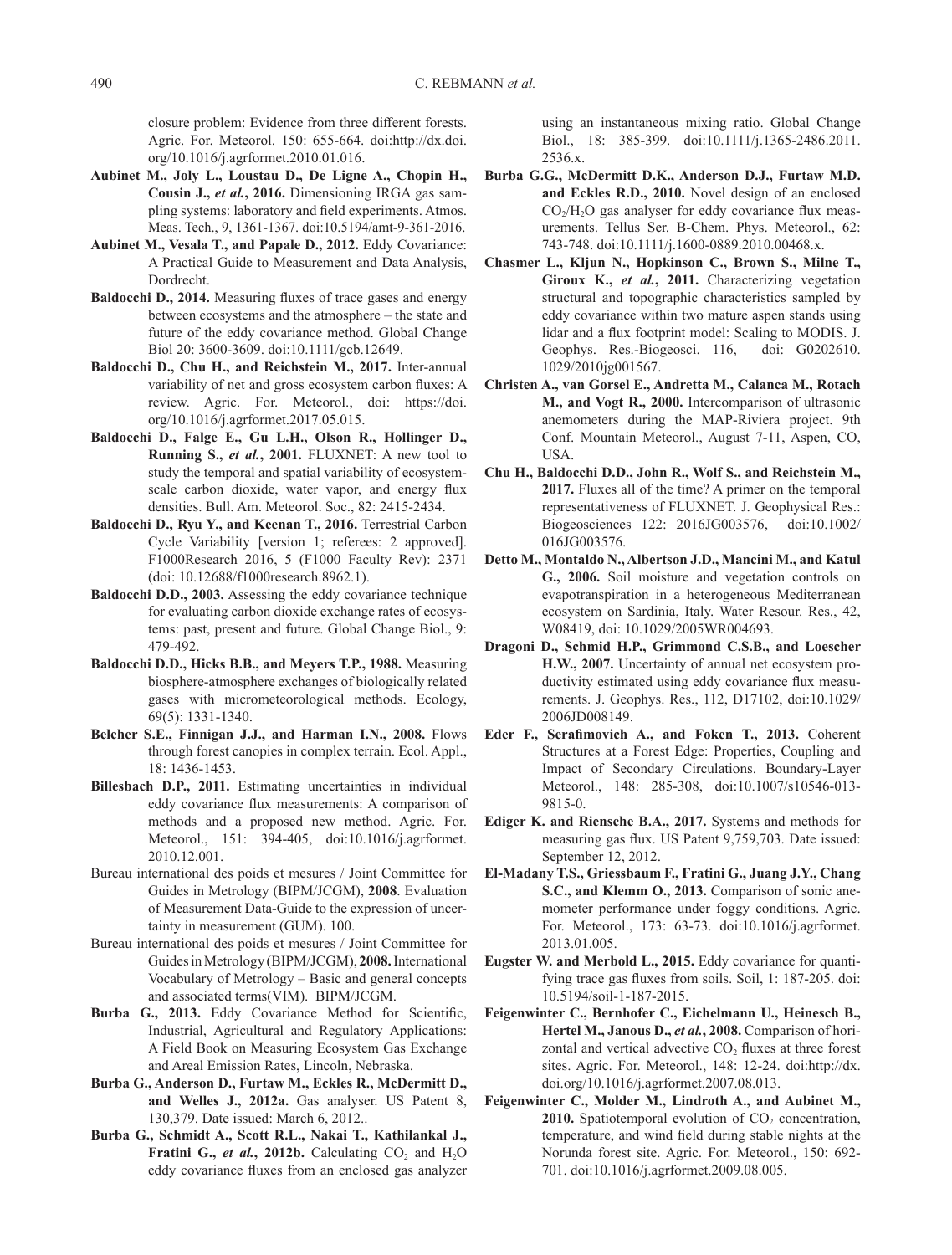- **Finkelstein P.L. and Sims P.F., 2001.** Sampling error in eddy correlation flux measurements. J. Geophys. Res., [Atmos.] 106: 3503-3509.
- **Finnigan J.J., Clement R., Malhi Y., Leuning R., and Cleugh H.A., 2003.** A re-evaluation of long-term flux measurement techniques – Part I: Averaging and coordinate rotation. Bound. Lay. Met., 107: 1-48.
- **Foken T., 2008.** Micrometeorology, Springer, Berlin.
- **Foken T., Aubinet M., and Leuning R., 2012.** The eddy covariance method. In: Eddy Covariance: A Practical Guide to Measurement and Data Analysis (Eds M. Aubinet, T. Vesala and D. Papale). Springer, Dordrecht.
- **Foken T. and Leclerc M.Y., 2004.** Methods and limitations in validation of footprint models. Agric. For. Meteorol., 127: 223-234.
- **Foken T., Leuning R., Oncley S.P., Mauder M., and Aubinet M., 2012.** Corrections and data quality. In: Eddy Covariance: A Practical Guide to Measurement and Data Analysis (Eds M. Aubinet, T. Vesala and D. Papale). Springer, Dordrecht.
- **Foken T. and Wichura B., 1996.** Tools for quality assessment of surface-based flux measurements. Agric. For. Meteorol., 78, doi:10.1016/0168-1923(95)02248-1.
- **Frank J.M., Massman W.J., Swiatek E., Zimmerman H.A., and Ewers B.E., 2016.** All Sonic Anemometers Need to Correct for Transducer and Structural Shadowing in Their Velocity Measurements. J. Atmospheric Oceanic Technol., 33: 149-167. doi:10.1175/jtech-d-15-0171.1.
- **Franz D.,** *et al.***, 2018.** Towards long-term standardised carbon and greenhouse gas observations for monitoring Europe´s terrestrial ecosystems. Int. Agrophys., 32, 439-455.
- **Fratini G., Ibrom A., Arriga N., Burba G., and Papale D., 2012.** Relative humidity effects on water vapour fluxes measured with closed-path eddy-covariance systems with short sampling lines. Agric. For. Meteorol., 165: 53-63. doi:10.1016/j.agrformet.2012.05.018.
- **Fratini G., McDermitt D.K., and Papale D., 2014.** Eddycovariance flux errors due to biases in gas concentration measurements: origins, quantification and correction. Biogeosciences, 11: 1037-1051. doi:10.5194/bg-11-1037- 2014.
- **Furtaw M., EcklesR.,, Burba G., McDermitt D., and Welles J., 2012a.** Gas analyser. US Patent US 8,300,218. Date issued: October 30, 2012.
- **Furtaw M., Eckles R., Burba G., McDermitt D., and Welles J., 2012b.** Gas analyser. US Patent US 8,154,714. Date issued: April 10, 2012.
- **Gielen B., Op de Beeck M., Loustau D., Ceulemans R., Jordan A., and Papale D., 2017.** Integrated carbon observation system (ICOS): An Infrastructure to Monitor the European Greenhouse Gas Balance. In: Terrestrial ecosystem research infrastructures: challenges and opportunities (Ed. A. Chabbi). CRC Press, Boca Raton, FL, USA.
- GILL, **2017.** HS-50 and HS-100 User manual, 3 Axis Horizontally Symmetric Ultrasonic Anemometers. Lymington, Hampshire, UK.
- **Göckede M., Foken T., Aubinet M., Aurela M., Banza J., Bernhofer C.,** *et al.***, 2008.** Quality control of

CarboEurope flux data – Part I: Coupling footprint analyses with flux data quality assessment to evaluate sites in forest ecosystems. Biogeosciences, 5: 433-450.

- **Göckede M., Rebmann C., and Foken T., 2004.** A combination of quality assessment tools for eddy covariance measurements with footprint modelling for the characterisation of complex sites. Agric. For. Meteorol., 127: 175-188. doi:http://dx.doi.org/10.1016/j.agrformet.2004.07.012.
- **Griessbaum F. and Schmidt A., 2009.** Advanced tilt correction from flow distortion effects on turbulent  $CO<sub>2</sub>$  fluxes in complex environments using large eddy simulation. Q. J. R. Meteorol. Soc., 135: 1603-1613. doi:10.1002/qj.472.
- **Hargrove W.W. and Hoffman F.M., 1999.** Using multivariate clustering to characterize ccoregion borders. Computing Sci. Eng., 1: 18-25, doi:doi:10.1109/5992.774837.
- **Hargrove W.W. and Hoffman F.M., 2004.** Potential of multivariate quantitative methods for delineation and visualization of ecoregions. Environ. Manag., 34: S39-S60, doi:10.1007/s00267-003-1084-0.
- **Haslwanter A., Hammerle A., and WohlfahrtG., 2009.** Openpath vs. closed-path eddy covariance measurements of the net ecosystem carbon dioxide and water vapour exchange: A long-term perspective. Agric. For. Meteorol. 149: 291-302.
- **Haughton N., Abramowitz G., De Kauwe M.G., and Pitman A.J., 2018.** Does predictability of fluxes vary between FLUXNET sites? Biogeosciences Discuss. 2018: 1-32. doi:10.5194/bg-2018-179.
- **Heidbach K., Schmid H.P., and Mauder M., 2017.** Experimental evaluation of flux footprint models. Agric. For. Meteorol. 246: 142-153. doi: https://doi.org/10.1016/j. agrformet.2017.06.008.
- **Hill T., Chocholek M., and Clement R., 2017.** The case for increasing the statistical power of eddy covariance ecosystem studies: why, where and how? Global Change Biol 23: 2154-2165. doi:10.1111/gcb.13547.
- **Hinckley E.-L.S., Anderson S.P., Baron J.S., Blanken P.D., BonanG.B., Bowman W.D.,** *et al.***, 2016.** Optimizing available network resources to address questions in environmental biogeochemistry. Bioscience, 66: 317- 326, doi:10.1093/biosci/biw005.
- **Horst T.W. and Lenschow D.H., 2009.** Attenuation of scalar fluxes measured with spatially-displaced sensors. Boundary-Layer Meteorol., 130: 275-300, doi:10.1007/ s10546-008-9348-0.
- **Horst T.W. and Weil J.C., 1992.** Footprint estimation for scalar flux measurements in the atmospheric surface layer. Bound. Lay. Met., 59: 279-296.
- **Horst T.W. and Weil J.C., 1994.** How far is far enough the fetch requirements for micrometeorological measurement of surface fluxes. J. Atmospheric Oceanic Technol., 11: 1018-1025. doi:10.1175/1520-0426(1994)011<1018:hfi fet>2.0.co;2.
- **Hsieh C.-I., Katul G.G., and Chi T.-W., 2000.** An approximate analytical model for footprint estimation of scaler fluxes in thermally stratified atmospheric flows. Adv. Water Res., 23: 765-772.
- **Huq S., De Roo F., Foken T., and Mauder M., 2017.** Evaluation of Probe-induced flow distortion of campbell csat3 sonic anemometers by numerical simulation. Boundary-Layer Meteorology 165: 9-28. doi:10.1007/s10546- 017-0264-z.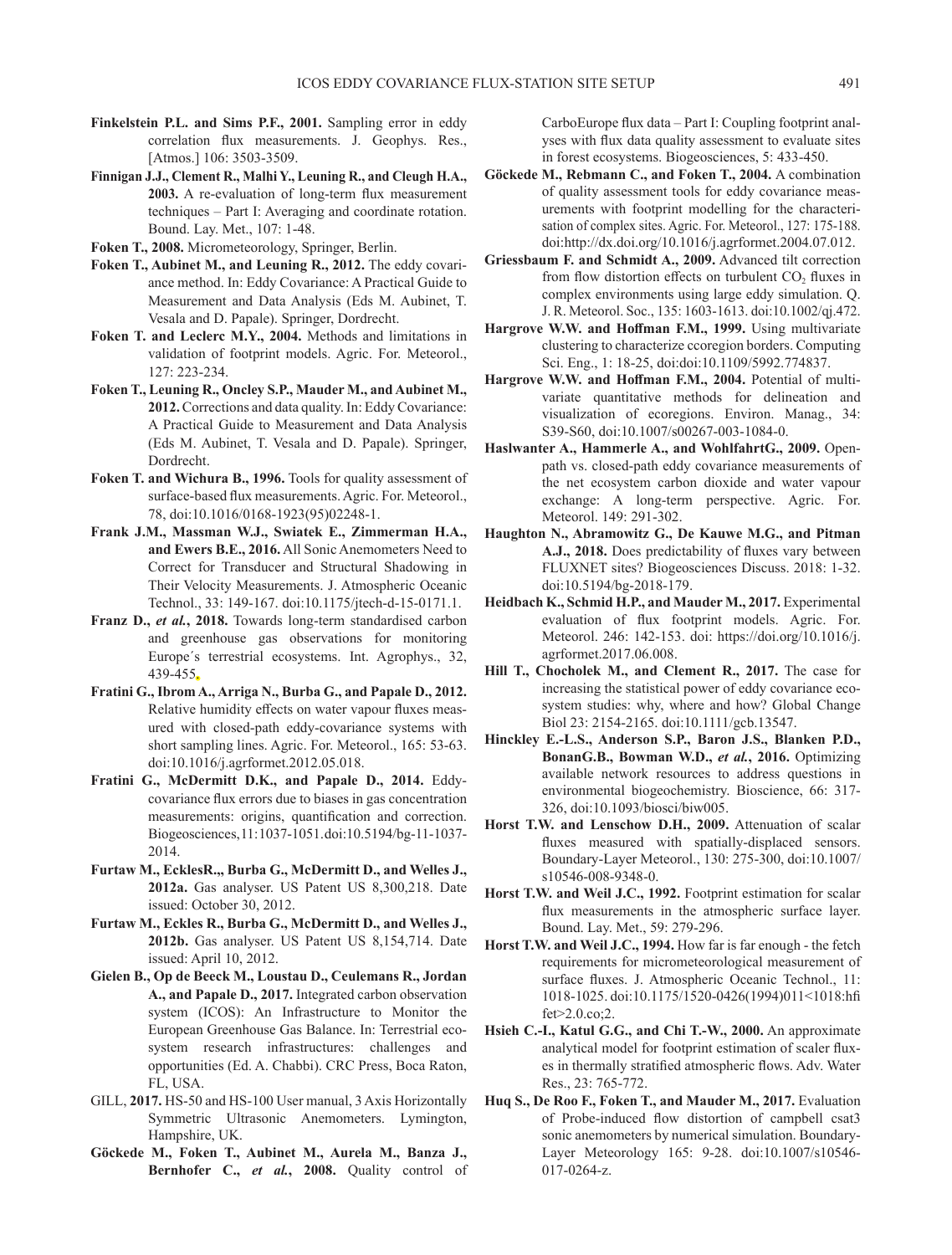- **IbromA., Dellwik E., Flyvbjerg H., Jensen N.O., and Pilegaard K., 2007a.** Strong low-pass filtering effects on water vapour flux measurements with closed-path eddy correlation systems. Agric. For. Meteorol., 147: 140-156.
- **Ibrom A., Dellwik E., Larsen S.E., and Pilegaard K., 2007b.**  On the use of the Webb-Pearman-Leuning theory for closed-path eddy correlation measurements. Tellus Ser. B-Chem. Phys. Meteorol., 59B: 937-946. DOI: 10.1111/ j.1600-0889.2007.00311.x.
- International Organization for Standardization (ISO), **2007**. Meteorology – Air temperature measurements – Test methods for comparing the performance of thermometer shields/screens and defining important characteristics. https://www.iso.org/obp/ui/#iso:std:o:17714: ed-1:v1:en
- International Organization for Standardization (ISO), **2009.** Quantities and Units - Part 9: Physical Chemistry and Molecular Physics, ISO 80000-9:2009, https://www.iso. org/standard/31894.html
- **Kaminski T. and Rayner P.J., 2017.** Reviews and syntheses: guiding the evolution of the observing system for the carbon cycle through quantitative network design. Biogeosciences 14: 4755-4766, doi:10.5194/bg-14- 4755-2017.
- **Keller M., Schimel D.S., Hargrove W., and Hoffman F.M., 2008.** A continental strategy for the National Ecological Observatory Network. Front. Ecol. Environ., 6: 282- 284. doi:10.1890/1540-9295(2008)6[282:ACSFTN]2.0. CO;2.
- **Kim J., Guo Q., Baldocchi D.D., Leclerc M., Xu L., and Schmid H.P., 2006.** Upscaling fluxes from tower to landscape: Overlaying flux footprints on high-resolution (IKONOS) images of vegetation cover. Agric. For. Meteorol., 136: 132-146.
- **Kljun N., Calanca P., Rotach M.W., and Schmid H.P., 2004.** A simple parameterisation for flux footprint predictions. Boundary-Layer Meteorol., 112: 503-523.
- **Kljun N., Calanca P., Rotach M.W., and Schmid H.P., 2015.** A simple two-dimensional parameterisation for Flux Footprint Prediction (FFP). Geosci. Model Dev., 8: 3695-3713. doi:10.5194/gmd-8-3695-2015.
- **Kljun N., Rotach M.W., and Schmid H.P., 2002.** A three-dimensional backward Lagrangian footprint model for a wide range of boundary-layer stratifications. Bound. Lay. Met., 103: 205-226.
- **Kormann R. and Meixner F.X., 2001.** An analytical footprint model for non-neutral stratification. Bound. Lay. Met., 99: 207-224.
- **Kowalski A.S. and Serrano-Ortiz P., 2007.** On the relationship between the eddy covariance, the turbulent flux, and surface exchange for a trace gas such as  $CO<sub>2</sub>$ . Boundary-Layer Meteorol., 124: 129-141.
- **Kristensen L., Mann J., Oncley S.P., and Wyngaard J.C., 1997.** How close is close enough when measuring scalar fluxes with displaced sensors? J. Atmospheric Oceanic Technol., 14: 814-821.
- **Kröniger K., Banerjee T., De Roo F., and Mauder M., 2017.** Flow adjustment inside homogeneous canopies after a leading edge – An analytical approach backed by LES. Agric. For. Meteorol. doi: https://doi.org/10.1016/j. agrformet.2017.09.019.
- **Lacombe M., Bousri D., Leroy M., and Mezred M., 2011.** WMO Field intercomparison of Themometer Screens / Shields and Hygrometers in hot desert conditions. In: Instruments and Observing Methods (Ed. W.M.O.) WMO, Geneva, Switzerland.
- **Lasslop G., Reichstein M., Kattge J., and Papale D., 2008.**  Influences of observation errors in eddy flux data on inverse model parameter estimation. Biogeosciences, 5: 1311-1324.
- **Leclerc M.Y. and Foken T., 2014.** Classification of Footprint Models. Springer, Berlin Heidelberg.
- **Lee X., Massman W., and Law B., 2004.** Handbook of Micrometeorology: A Guide for Surface Flux Measurement and Analysis. Kluwer Academic Publisher, Dordrecht.
- **Le Quéré C., Andrew R.M., Canadell J.G., Sitch S., Korsbakken J.I., Peters G.P.,** *et al.***, 2016.** Global carbon budget 2016. Earth Syst. Sci. Data 8: 605-649. doi:10.5194/essd-8-605-2016.
- **Leuning R. and Judd M.J., 1996.** The relative merits of openand closed-path analysers for measurement of eddy fluxes. Global Change Biol., 2 (3): 241-253.
- LI-COR, 2014. LI-7200 Enclosed CO<sub>2</sub>/H<sub>2</sub>O Gas Analyzer Instruction Manual. In: I. LI-COR (editor) Lincoln, Nebraska 68504 USA.
- **Loescher H.W., Law B.E, Mahrt L., Hollinger D.Y., Campbell J., and Wofsy S.C., 2006.** Uncertainties in, and interpretation of, carbon flux estimates using the eddy covariance technique. J. Geophys. Res., [Atmos.] 111.
- **Mammarella I., Launiainen S., Grönholm T., Keronen P., Pumpanen J., Rannik Ü.,** *et al.***, 2009.** Relative humidity effect on the high-frequency attenuation of water vapor flux measured by a closed-path eddy covariance system. J. Atmospheric Oceanic Technol., 26: 1856- 1866. doi:10.1175/2009jtecha1179.1.
- **Mauder M., Cuntz M., Drüe C., Graf A., Rebmann C., and Schmid H.P., 2013.** A strategy for quality and uncertainty assessment of long-term eddy-covariance measurements. Agric. For. Meteorol., 169. doi:10.1016/j. agrformet.2012.09.006.
- **Mauder M., Oncley S.P., Vogt R., Weidinger T., Ribeiro L., Bernhofer C.,** *et al.***, 2007.** The energy balance experiment EBEX-2000. Part II: Intercomparison of eddy-covariance sensors and post-field data processing methods. Boundary-Layer Meteorol., 123: 29-54.
- **Mauder M. and Zeeman M.J., 2018.** Field intercomparison of prevailing sonic anemometers. Atmos. Meas. Tech., 11: 249-263. doi:10.5194/amt-11-249-2018.
- **Metzger S., Burba G., Burns S.P., Blanken P.D., Li J., Luo H.,**  *et al.***, 2016.** Optimization of an enclosed gas analyzer sampling system for measuring eddy covariance fluxes of H<sub>2</sub>O and CO<sub>2</sub>. Atmos. Meas. Tech., 9: 1341-1359. doi:10.5194/amt-9-1341-2016.
- **Moore C.J., 1986.** Frequency response corrections for eddy correlation systems. Bound. Lay. Met., 37: 17-35.
- **Munger J.W., Loescher H.W., and Luo H., 2012.** Measurement, Tower, and Site Design Considerations. In: Eddy Covariance - A Practical Guide to Measurement and Data Analysis (Eds M. Aubinet, T. Vesala and D. Papale). Springer, Dordrecht.
- **Nakai T., Iwata H., and Harazono Y., 2011.** Importance of mix-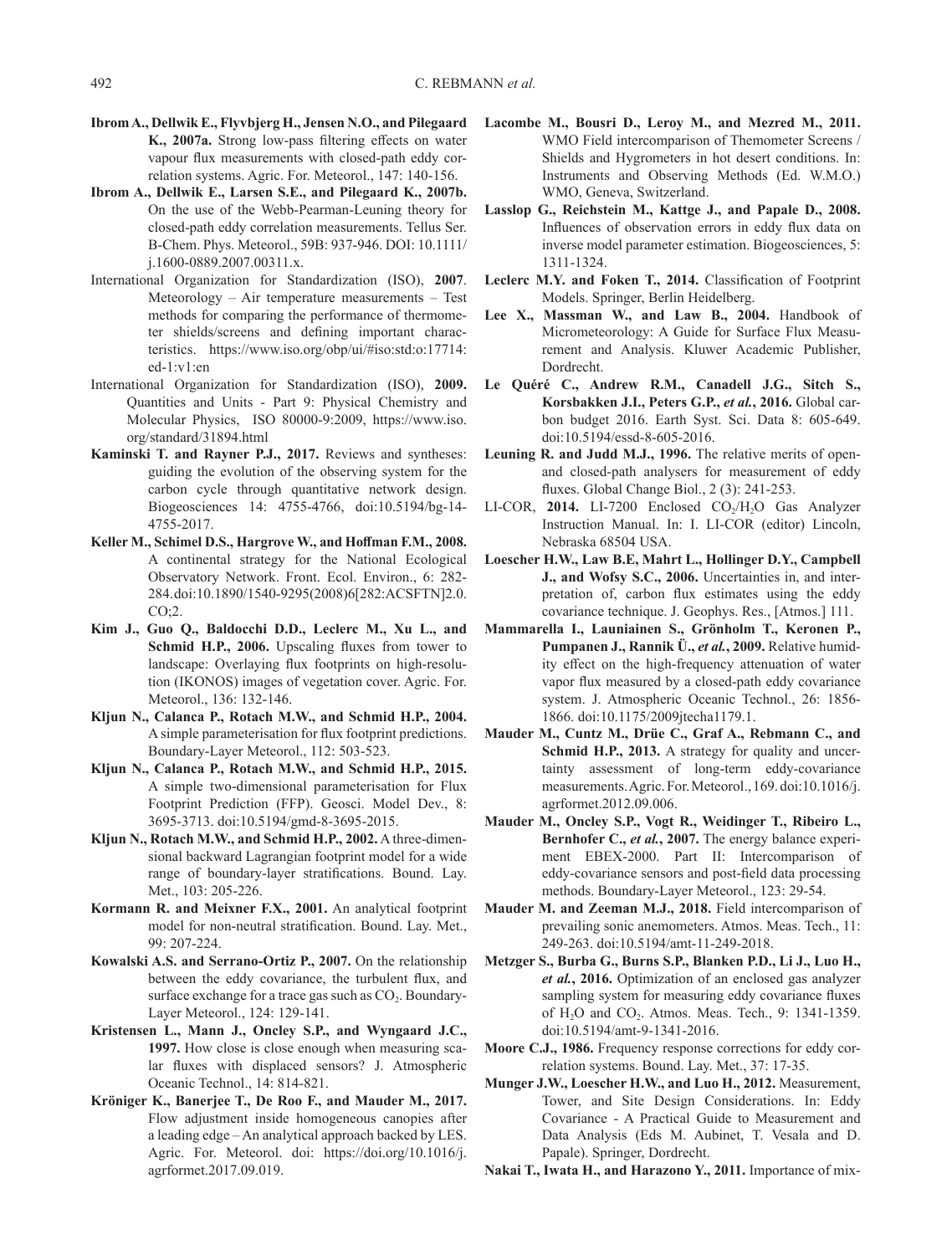ing ratio for a long-term  $CO<sub>2</sub>$  flux measurement with a closed-path system. Tellus B: Chemical and Physical Meteorology, 63: 302-308. doi:10.1111/j.1600-0889. 2011.00538.x.

- **Nicolini G., Aubinet M., Feigenwinter C., Heinesch B., Lindroth A., Mamadou O.,** *et al.***, 2018.** Impact of  $CO<sub>2</sub>$ storage flux sampling uncertainty on net ecosystem exchange measured by eddy covariance. Agr. Forest Meteorol., 248, 228-239.
- **Novick K.A., Biederman J.A., Desai A.R., Litvak M.E., Moore D.J.P., Scott R.L.,** *et al.***, 2017.** The AmeriFlux network: A coalition of the willing. Agric. For. Meteorol. doi: https://doi.org/10.1016/j.agrformet.2017.10.009.
- **Papale D., Black T.A., Carvalhais N., Cescatti A., Chen J., Jung M.,** *et al.***, 2015.** Effect of spatial sampling from European flux towers for estimating carbon and water fluxes with artificial neural networks. J. Geophysical Res.: Biogeosci., 120: 1941-1957. doi:10.1002/ 2015JG002997.
- **Post H., Vrugt J.A., Fox A., Vereecken H., and Hendricks Franssen H.-J., 2017.** Estimation of community land model parameters for an improved assessment of net carbon fluxes at European sites. J. Geophysical Res.: Biogeosci., 122: 661-689. doi:10.1002/2015JG003297.
- **Rannik Ü., Kolari P., Vesala T., and HariP., 2006.** Uncertainties in measurement and modelling of net ecosystem exchange of a forest. Agric. For. Meteorol., 138: 244-257.
- **Rannik Ü., Sogachev A., Foken T., Göckede M., Kljun N., Leclerc M.,** *et al.,* **2012.** Footprint Analysis. In: Eddy Covariance: A Practical Guide to Measurement and Data Analysis (Eds M. Aubinet, T. Vesala and D. Papale). Springer, Dordrecht.
- **Raupach M.R., Rayner P.J., Barrett D.J., DeFries R.S., Heimann M., Ojima D.S.,** *et al.,* **2005.** Model-data synthesis in terrestrial carbon observation: methods, data requirements and data uncertainty specifications. Global Change Biol., 11: 378-397.
- **Rebmann C., Kolle O., Heinesch B., Queck R., Ibrom A., and Aubinet M., 2012.** Data Acquisition and Flux Calculations. In: Eddy Covariance: A Practical Guide to Measurement and Data Analysis (Eds M. Aubinet, T. Vesala and D. Papale). Springer, Dordrecht.
- **Richardson A.D., Aubinet M., Barr A.G., Hollinger D.Y., Ibrom A., Lasslop G.,** *et al.,* **2012.** Uncertainty Quantification. In: Eddy Covariance: A Practical Guide to Measurement and Data Analysis (Eds M. Aubinet, T. Vesala and D. Papale). Springer, Dordrecht.
- **Richardson A.D., Hollinger D.Y., Burba G.G., Davis K.J., Flanagan L.B., Katul G.G.,** *et al.,* **2006.** A multi-site analysis of random error in tower-based measurements of carbon and energy fluxes. Agric. For. Meteorol., 136: 1-18.
- **Schmid H.P., 1994.** Source areas for scalars and scalar fluxes. Bound. Lay. Met., 67: 293-318.
- **Schmid H.P., 1997.** Experimental design for flux measurements: matching the scale of the observations to the scale of the flux. Agric. For. Meteorol., 87: 179-200.
- **Schmid H.P., 2002.** Footprint modeling for vegetation atmosphere exchange studies: a review and perspective. Agric. For. Meteorol., 113: 159-183.
- **Schmid H.P. and Lloyd C.R., 1999.** Spatial representativeness and the location bias of flux footprints over inhomogeneous areas. Agric. For. Meteorol., 93: 195-209.
- **Schotanus P., Nieuwstadt F.T.M., and De Bruin H.A.R., 1983.** Temperature measurements with a sonic anemometer and its application to heat and moisture fluxes. Bound. Lay. Met., 26: 81-93.
- **Serafimovich A., Thomas C., and Foken T., 2011.** Vertical and horizontal transport of energy and matter by coherent motions in a tall spruce canopy. Boundary-Layer Meteorology, 140: 429-451. doi:10.1007/s10546-011- 9619-z.
- **Sogachev A., Leclerc M.Y., Karipot A., Zhang G., and Vesala T., 2005.** Effect of clearcuts on footprints and flux measurements above a forest canopy. Agric. For. Meteorol., 133: 182-196.
- **Sogachev A., Leclerc M.Y., Zhang G., Rannik Ü., and Vesala T., 2008.**  $CO<sub>2</sub>$  fluxes near a forest edge: A numerical study. Ecol. Appl., 18: 1454-1469.
- **Sogachev A., Rannik Ü., and Vesala T., 2004.** Flux footprints over complex terrain covered by heterogeneous forest. Agric. For. Meteorol., 127: 143-158.
- **Sogachev A. and Sedletski A., 2006.** SCADIS "Footprint calculator": Operating manual. Proc. BACCI, NECC and FCoE activities 2005, (Eds M. Kulmala, A. Lindroth and T.M. Ruuskanen). Aerosolitutkimusseura, Helsinki.
- **Steinfeld G., Raasch S., and Markkanen T., 2008.** Footprints in Homogeneously and Heterogeneously Driven Boundary Layers Derived from a Lagrangian Stochastic Particle Model Embedded into Large-Eddy Simulation. Bound. Lay. Met., 129: 225-248.
- **Tramontana G., Jung M., Schwalm C.R., Ichii K., Camps-Valls G., Ráduly B.,** *et al***., 2016.** Predicting carbon dioxide and energy fluxes across global FLUXNET sites with regression algorithms. Biogeosciences, 13: 4291-4313, doi:10.5194/bg-13-4291-2016.
- **van Jaarsveld A.S., Pauw J.C., Mundree S., Mecenero S., Coetzee B.W.T., and Alard G.F., 2007.** South African Environmental Observation Network: vision, design and status. South African J. Sci., 103: 289-294.
- **Vesala T., Kljun N., Rannik Ü., Rinne J., Sogachev A., Markkanen T.,** *et al***., 2008.** Flux and concentration footprint modelling: State of the Art. Environ. Pollut. 152: 653-666. doi:doi:10.1016/j.envpol.2007.06.070.
- **Vickers D. and Mahrt L., 1997.** Quality control and flux sampling problems for tower and aircraft data. J. Atmos. Ocean. Technol., 14: 512-526.
- **Vogt R. and Feigenwinter C., 2011.** Angle of attack performance of five different sonic anemometers in a wind tunnel. Nordflux Workshop on the Accuracy of Eddy Covariance Flux Measurements. Roskilde, Denmark.
- **Vogt R., Feigenwinter C., Paw U K.T., and Pitacco A., 1997.** Intercomparison of ultrasonic anemometers. 12th Symp. Boundary Layers and Turbulence, Vancouver, Canada. Am. Met. Soc., Vancouver, Canada.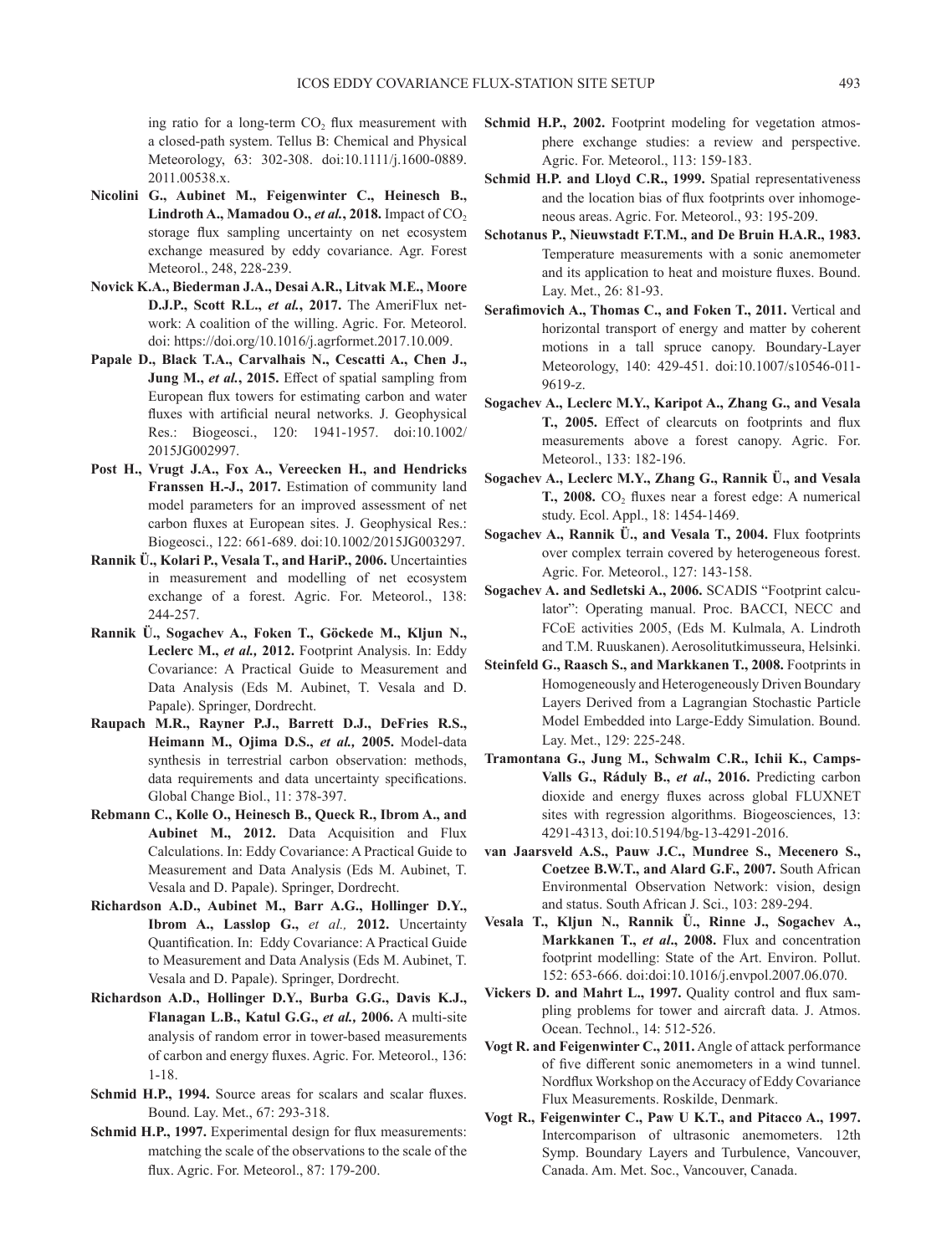- **Webb E.K., Pearman G.I., and Leuning R., 1980.** Correction of the flux measurements for density effects due to heat and water vapour transfer. Quart. J. Roy Meteorol. Soc. 106. doi:10.1002/qj.49710644707.
- **Welles J.M. and McDermitt D.K., 2005.** Measuring carbon dioxide in the atmosphere. Micrometeorology in Agricultural Systems Agron. Monogr., 47, 287-320.
- World Meteorological Organization (WMO), **2008.** Guide to Meteorological Instruments and Methods of Observation, WMO-No. 8. World Meteorological Organization.
- World Meteorological Organization (WMO), **2014.** updated in 2017. Guide to Meteorological Instruments and Methods of Observation, WMO-No. 8. World Meteorol. Organization.
- **Wyngaard J.C., 1981.** The Effects of Probe-Induced Flow Distortion on Atmospheric Turbulence Measurements. J. Appl. Meteorol., 20: 784-794.
- **Wyngaard J.C., 1988.** The Effects of Probe-Induced Flow Distortion on Atmospheric Turbulence Measurements: Extension to Scalars. J. Atmos. Sci. 45: 3400-3412. doi:10.1175/1520-0469(1988)045<3400:TEOPIF>2.0. CO;2.
- **Yamamoto S., Saigusa N., Gamo M., Fujinuma Y., Inoue G., and Hirano T., 2005.** Findings through the AsiaFlux network and a view toward the future. J. Geographical Sci., 15: 142-148. doi:10.1007/bf02872679.
- **Zscheischler J., Mahecha M.D., Avitabile V., Calle L., Carvalhais N., Ciais P.,** *et al***., 2017.** Reviews and syntheses: An empirical spatiotemporal description of the global surface-atmosphere carbon fluxes: opportunities and data limitations. Biogeosciences, 14: 3685-3703. doi:10.5194/bg-14-3685-2017.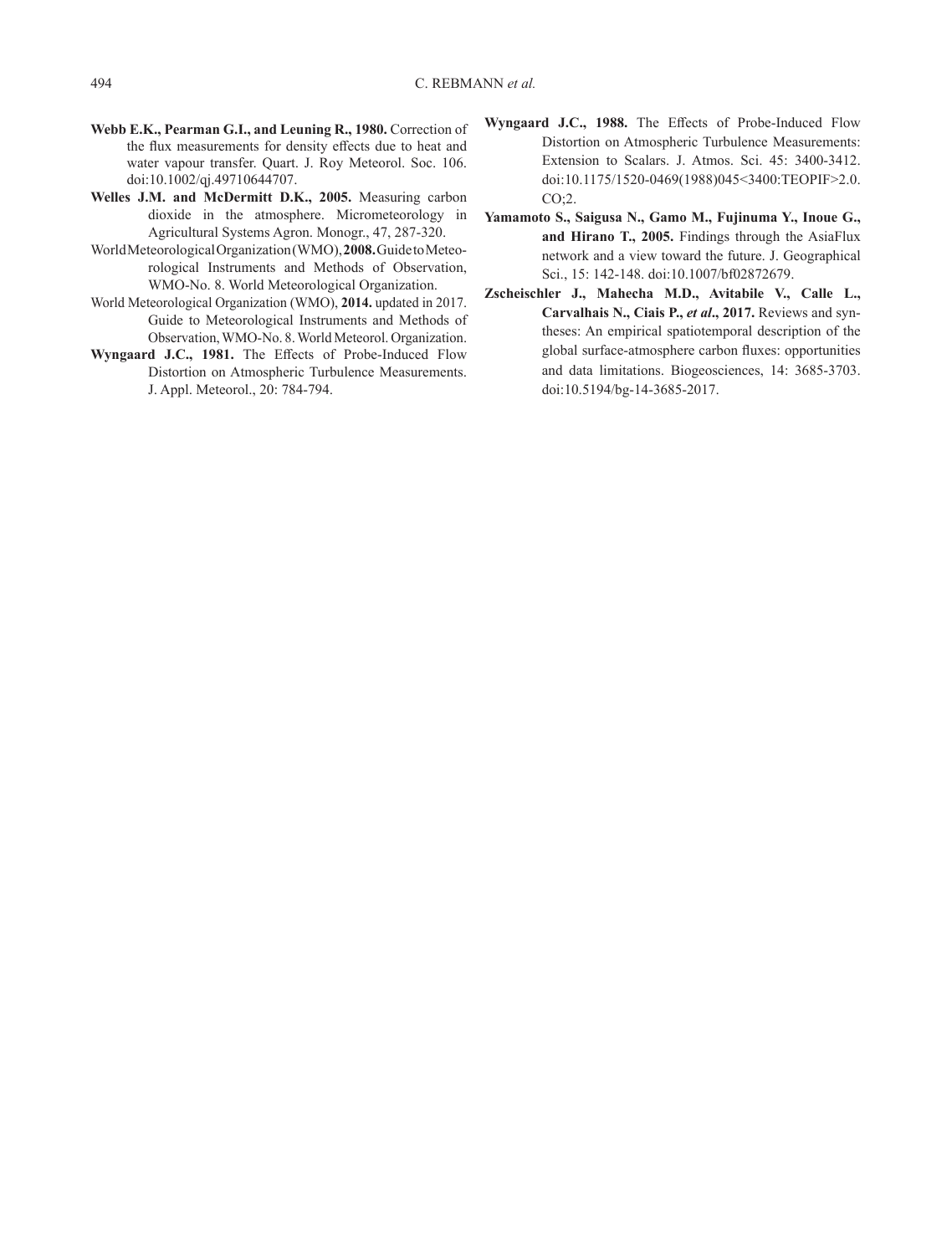# Appendix

# A1: EC tower requirements

General requirements for placement and design of the EC tower:

- The area around the tower has to be large enough to provide sufficient fetch in all desired wind directions (see section on spatial representativeness).
- The surface should ideally be flat and homogeneous.
- Flow distortion by tower structure and chimney effects have to be minimized.
- The prevailing wind direction, local circulation patterns, as well as day/night and seasonal patterns of the wind direction should be determined in advance of setting up the tower.
- Practical requirements such as power availability (line power is mandatory for Class 1 and Class 2 stations) and year-round accessibility of the site for maintenance should be considered during the planning stage.
- The tower structure has to be robust, stable and able to withstand environmental extremes such as the strong winds and ice loads.
- The tower has to provide safe access to the instrumentation for field staff including the ability to carry equipment up to the instruments location.
- Instruments have to be placed on the tower so that their exposure time to the desired land cover type is maximized and flow distortion from supporting structures and other instruments is minimized.
- Tower and instruments should be reasonably protected against damage from lightning, birds and insects.

Tower deflection and oscillations (based on Munger *et al.,* 2012)

- Any movement in the tower that co-varies either with the turbulent fluctuations of wind speed or a scalar of interest contributes to systematic uncertainty in the measurements.
- Movement of the tower should be restricted to 0.02 m  $s^{-1}$  (i.e. the accuracy to measure wind speed), and should not have moments that co-vary with the wind between 1 and 20 Hz (harmonic effect).
- Fast-response accelerometers can be used to quantify tower motion. Point-by-point corrections would require also fast response inclinometer measurements to determine the rotation rate vector as well as the acceleration vector.
- Note that tower movement due to personnel working on the tower does not co-vary with wind or scalar exchange but might disturb the wind field.

Placement of the tower and dimension of mast

- At the wind facing side (upstream) of the tower the wind speed decreases. The upwind distance that is affected by flow distortion is proportional to the cube of the obstacle size and decreases with the cube of the distance (Wyngaard, 1981, 1988).
- At the lee side (downstream) of the tower, wind speeds are also attenuated. This effect reduces with increasing wind speed (more rapid restructuring of the turbulent flow) and is affected by the length and width of the obstacle.
- Chimney effects are observed when heating of the tower base and structure induces convective circulation that reinforces the vertical deflection of the airflow, thus moving even more air up. Chimney effects depend on the mass and heat capacity of the foundation and the tower, the shape of the tower, the degree of disturbance to the canopy (clearing/cutting trees for tower construction) and the amount of net radiation at the station. These effects are unavoidable but should be minimized by minimizing the concrete foundation and tower structure.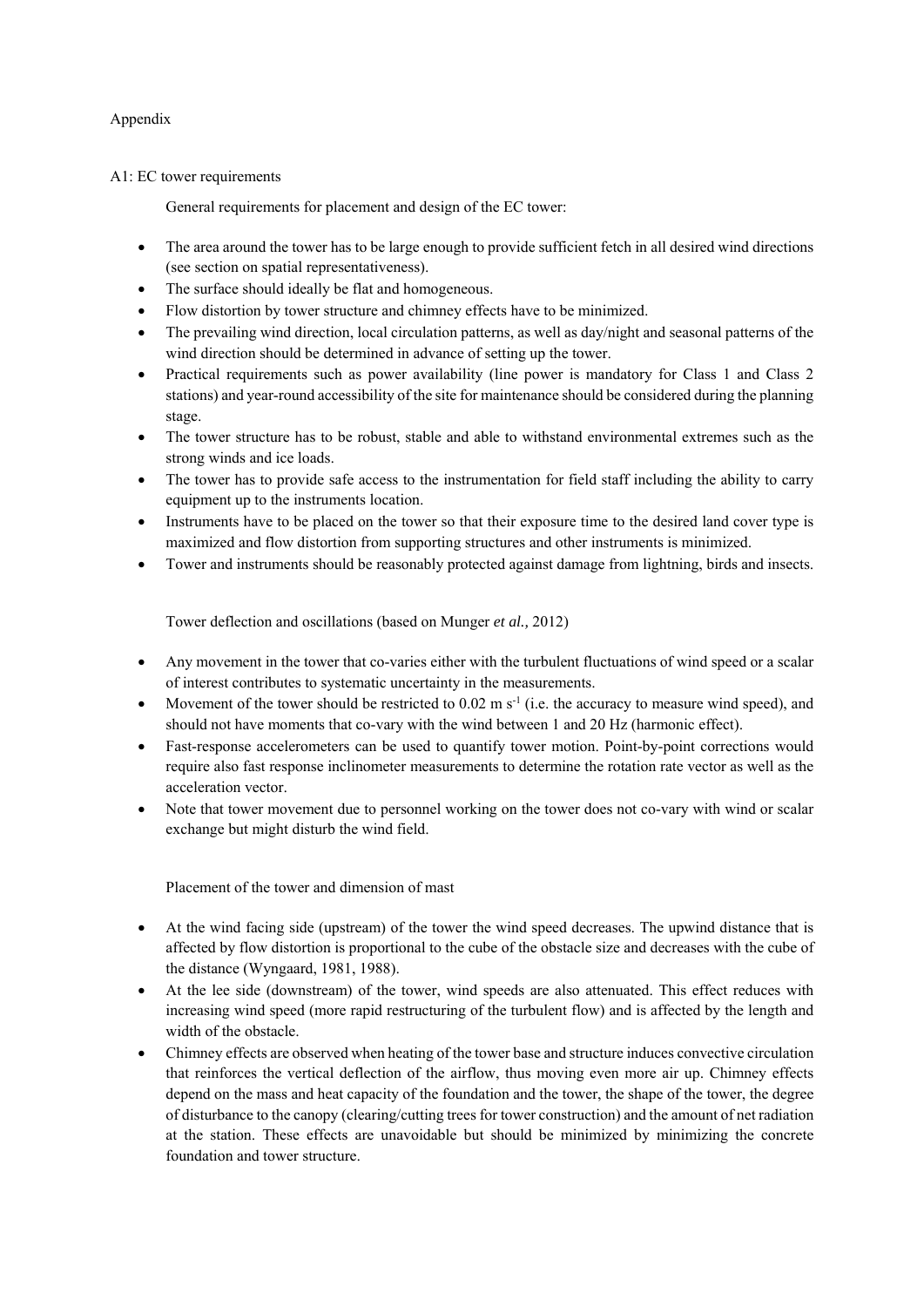Specific requirements/suggestions for instrument placement on booms

- Radiation sensors should ideally be positioned 1.5 m away from the tower structure (see Carrara *et al.*, this issue). To ensure regular cleaning of the sensors, especially on tall towers, the boom has to be movable and proper levelling has to be ensured.
- Each boom shall be able to support total equipment weight, regardless of the position on the boom and weather conditions.
- The vertical position of the boom arms shall have a maximum tolerance of  $\pm$  0.1m around the intended mounting heights.
- The horizontal and vertical mounting angles of the instruments (radiation, rain, wind, wind direction should be accurate within  $\pm$ 5 degrees.
- In order to enable the reliable determination of an aerodynamic plane for eddy-covariance flux measurements, periods of maintenance work on the eddy-covariance boom or on sensors attached to it have to be recorded via the BADM system.
- The movement of all sonic anemometers can be measured with an automated 3-Axis Accelerometer and a 2-axis inclinometer.
- To ensure proper functioning of the IRGA, the supporting infrastructure to which the IRGA head and the inlet is attached shall avoid vibrations in the frequency range from 130 Hz to 170 Hz (LI-COR, 2014).

A2: High-resolution sonic anemometer variables

- $\bullet$  3 Cartesian wind velocity components, instrument-aligned coordinates: *u*, *v*, *w* [m s<sup>-1</sup>], where  $(u, v, w)$  is a right-hand system on Cartesian space  $(x, y, z)$ , so that  $u(x)$  is aligned with the instrument arm (positive in direction of the sensor head) and *w* (*z*) is pointing upward.
- Sonic temperature:  $T_{\text{sonic}}$  [K], derived from transit times [s] and speed of sound  ${\text{[ms-1]}}$ )

Auxiliary sonic data

- Inclinometer values (x- and y-axes) [degrees]
- Diagnostic value from instrument [-]

All variables available from the sonic anemometer that have to be acquired are listed in Table 2 and in case of updates can be accessed via http://www.icos-etc.eu/icos/documents/instructions.

# A3: General Gas Sampling System (GSS) dimensioning

In summary, all constraints on the filter type, tube dimensions and flow rate are:

- A cell renewal rate of at least 10 volume exchanges per second, implying a flow rate larger than 9.6 sl  $min^{-1}$
- A transfer function cut-off frequency determined on power spectra as high as possible (ideally above 3 Hz)
- A pressure drop in the cell that is lower than 10 kPa (if using the LI-7200-101 flow module, this limit is reduced to 3.5 kPa).

# A4: Sensor Calibration Procedures

All eddy covariance instrumentation including the sensors for companion variables has to be calibrated every second year in the factory or by local sellers. Cross-comparison performed with other higher quality sensors available at the site can be performed more frequently. In an optimized network, the best solution would be to circulate a set of reference instruments owned by the TC and circulated across the sites on a regular basis. For air temperature, moisture, and air pressure standardised calibration and re-calibration procedures have to be performed every 2 years or as specified by the ETC.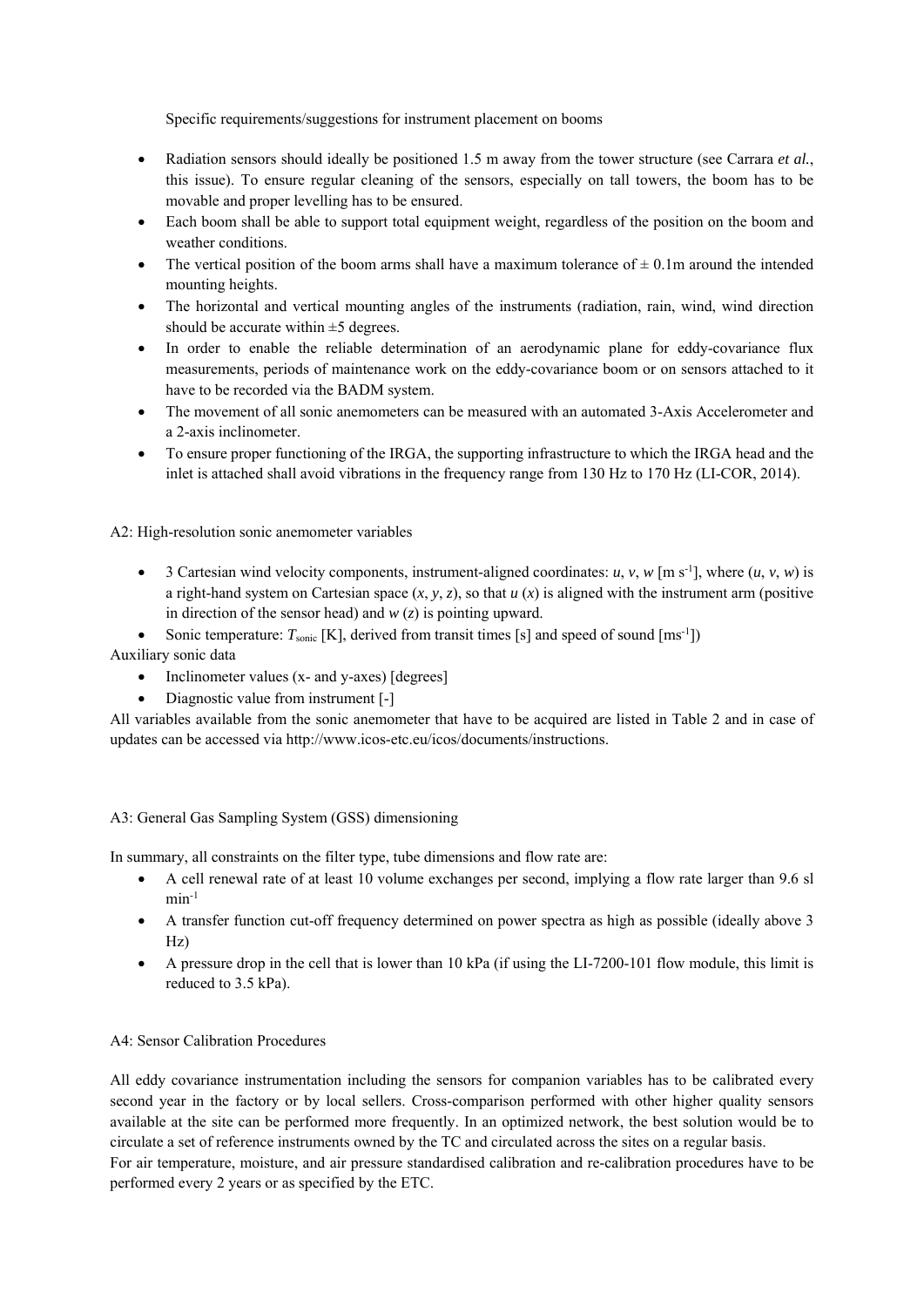## A5: Technical Issues on EC data Acquisition Software

It has to be ensured that the hardware settings in the data acquisition software tools are correct and appropriate. Depending on the software, measurement frequency, number and order of additional analogue or serial input channels have to be specified. The sonic anemometer azimuth alignment has to be fixed in the acquisition software and be stored as meta-data to get horizontal wind components directly as an output, especially when the real-time calculation of fluxes and wind direction is required, but also to enable correct post-processing.

# Sampling frequency

The sampling frequency should be set to 20 Hz whenever possible but certainly above smooth surfaces. 10 Hz is sufficient over forests and is the minimum requirement within the ICOS network. To correlate simultaneous measurements, the IRGA and the 3D-sonic anemometer electronic sampling lag time (to be avoided by above data acquisition schemes) shall be reported to the cyberinfrastructure system with an accuracy of  $\pm 1$  ms. Each recorded sample must have a timestamp. The maximum accepted drift of clocks between IRGA and sonic is one sample size, e.g. 1/20 s at 20 Hz, but ultimately should be avoided.

Near real-time raw data should be transferred to both the site investigator and the Carbon Portal (https://www.icoscp.eu/) to provide the opportunity for an instant feedback. Fluxes may be calculated on site and all diagnostics have to be stored to ensure the possibility of offline quick looks for immediate reactions in case of problems with the system. Preferably, data should be compressed (i.e., zip file bundles) before sending to help minimize bandwidth and the possibility of communication breakdowns when transferring larger unzipped files.

# Data transmission to the Carbon Portal

Data must be stored at a raw level, i.e. with a logging frequency equal to the sampling frequency and be provided in 30-min ASCII (zip) or binary (TOB1) files to the Carbon Portal including all necessary meta data.

| Table A1: List of mandatory variables from infrared gas analyser and sonic anemometer required for ICOS |  |  |  |  |  |  |
|---------------------------------------------------------------------------------------------------------|--|--|--|--|--|--|
| ecosystem stations (Class 1 and 2).                                                                     |  |  |  |  |  |  |

| Variable description                                          | ICOS label              | SI Unit                      |
|---------------------------------------------------------------|-------------------------|------------------------------|
| 1st horizontal sonic wind component (x-direction)             | U                       | $m s^{-1}$                   |
| 2 <sup>nd</sup> horizontal sonic wind component (y-direction) | V                       | $m s^{-1}$                   |
| Vertical sonic wind component (z-direction)                   | W                       | $\rm m~s^{\text{-}1}$        |
| Sonic temperature                                             | T SONIC                 | K                            |
| Sonic status type indicator                                   | SA DIAG_TYPE            | -                            |
| Sonic status value (hexadecimal)                              | SA DIAG VALUE           |                              |
| CO <sub>2</sub> concentration density                         | CO <sub>2</sub> CONC    | $mmol m-3$                   |
| H <sub>2</sub> O concentration density                        | H <sub>2</sub> O CONC   | $mmol m-3$                   |
| CO <sub>2</sub> raw power in the sample wavelength            | CO2 POW SAM             | $\qquad \qquad \blacksquare$ |
| H <sub>2</sub> O raw power in the sample wavelength           | H <sub>2O_POW_SAM</sub> |                              |
| CO <sub>2</sub> raw power in the reference wavelength         | CO2_POW_REF             |                              |
| H <sub>2</sub> O raw power in the reference wavelength        | H2O POW REF             |                              |
| CO <sub>2</sub> molar fraction (in humid air)                 | CO <sub>2</sub>         | $\mu$ mol mol <sup>-1</sup>  |
| H <sub>2</sub> O molar fraction (in humid air)                | H2O                     | $mmol$ mol <sup>-1</sup>     |
| CO <sub>2</sub> dry mole fraction (in dry air)                | CO <sub>2</sub> DRY     | $\mu$ mol mol <sup>-1</sup>  |
| H <sub>2</sub> O dry mole fraction (in dry air)               | H <sub>2</sub> O DRY    | $mmol$ mol <sup>-1</sup>     |
| Temperature of the measurement cell                           | T CELL                  | degree C                     |
| Cell temperature where the samples enters the cell            | T CELL IN               | degree C                     |
| Cell temperature where the samples exits the cell             | T_CELL_OUT              | degree C                     |
| Pressure in the measurement cell                              | PRESS CELL              | kPa                          |
| Difference of pressure between cell and box                   | PRESS DELTA             | kPa                          |
| Flow pressure in the sampling line                            | <b>FLOW PRESS</b>       | kPa                          |
| Volume flow rate in the sampling line                         | <b>FLOW VOLRATE</b>     | $1 min-1$                    |
| Diagnostic value of GA (16bit binary)                         | GA DIAG CODE            |                              |
| Power provided to the tube for heating                        | <b>GA TUBE HEAT</b>     | W                            |
| Voltage provided to the tube for heating                      | GA TUBE HEAT V          | V                            |